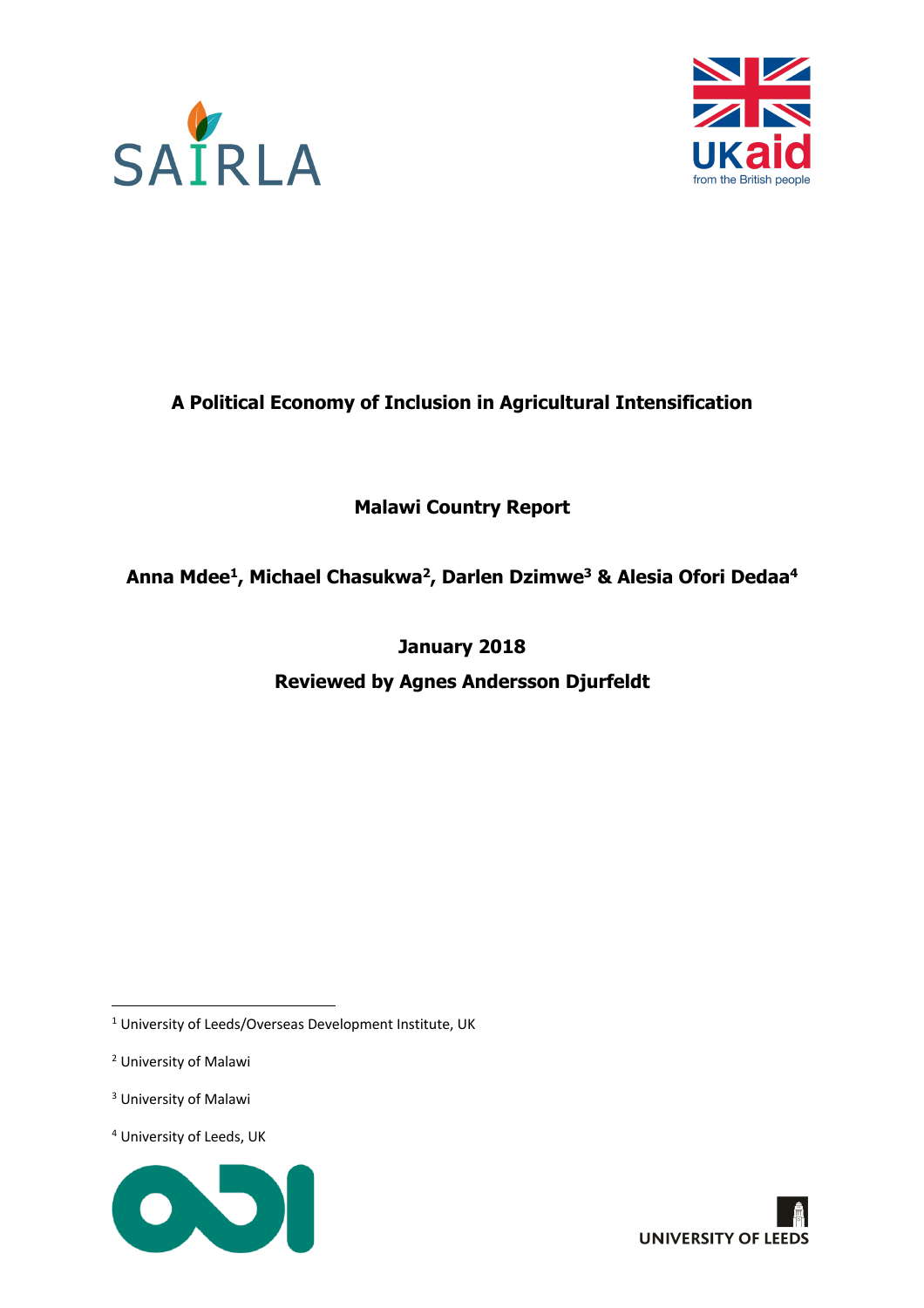"Agricultural intensification has been neither inevitable nor continuous in African farming systems. In some areas, intensification was halted or reversed by changing environmental or political and economic conditions; in others, it has occurred not as an adaptive response to population growth or commercialisation, but in the face of growing labour shortages and declining commercial activity. Such cases underscore the importance of studying farming as a dynamic social process. As farmers contend with social as well as environmental conditions, changes occur not only in what is produced and how much, but also in when work is done and by whom. Thus changes in cropping patterns and methods of cultivation are influenced by social factors which govern the timing as well as the amounts of labour devoted to farming, as well as the control of effort and output. Variations in the pace and/or direction of agricultural intensification are occasioned not only be exogenous events, such as war and peace, drought or flood, but also by changes in the production dynamics of particular crops" (Berry 1993: 189)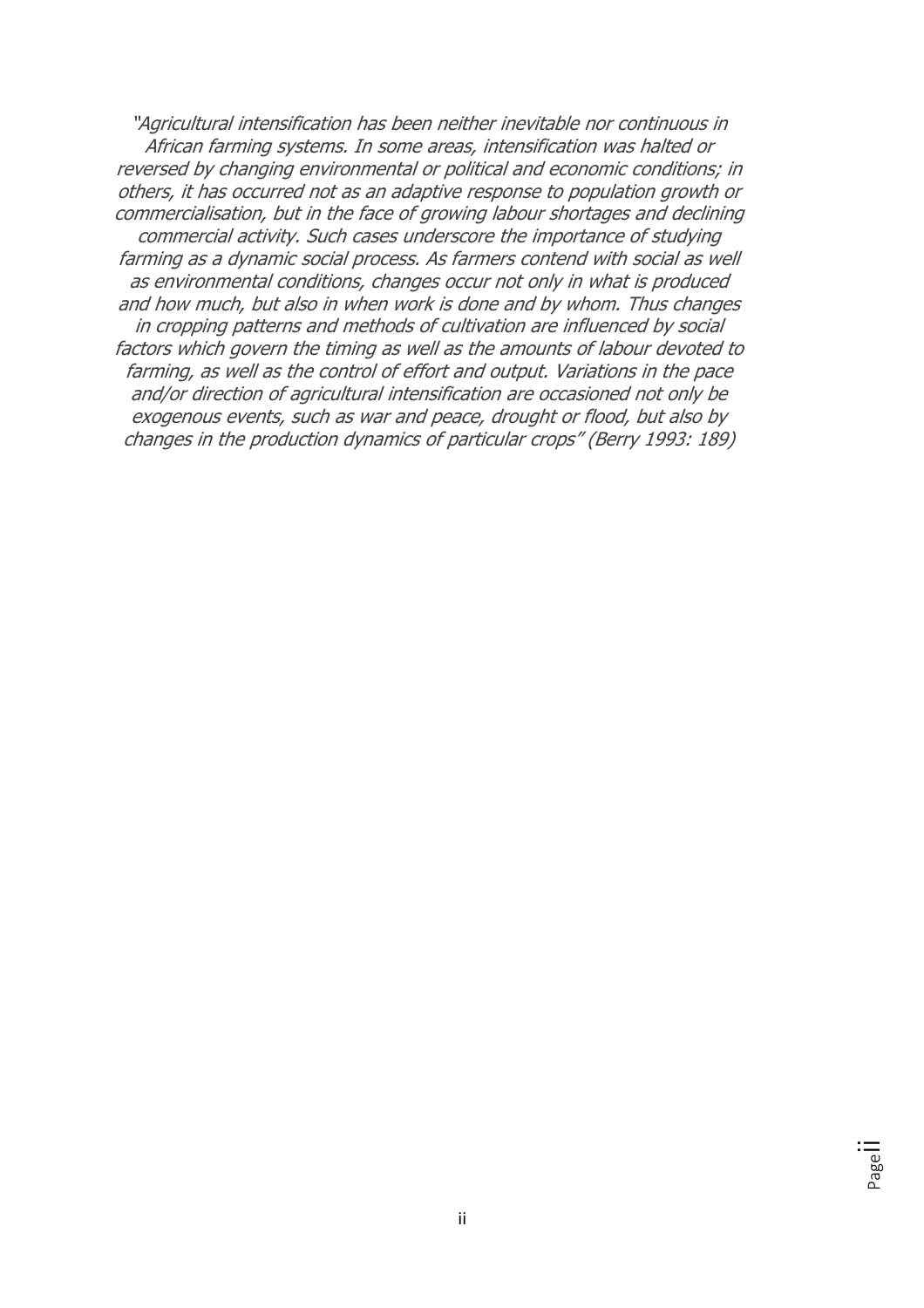# **LIST OF FIGURES**

| Figure 2: Basic local government structures and relationships in practice, (O'Neill et |  |
|----------------------------------------------------------------------------------------|--|
|                                                                                        |  |
| Figure 3: Monthly Funding for Agriculture Sector – Mangochi District Council (Mk,      |  |
|                                                                                        |  |

# **LIST OF TABLES**

| Table 3.1 - Power of Agricultural Actors at National and District Level 33 |  |
|----------------------------------------------------------------------------|--|

# Contents

| Afrint IV/Papaya - Political economy of inclusive agricultural |  |
|----------------------------------------------------------------|--|
|                                                                |  |
|                                                                |  |
|                                                                |  |
|                                                                |  |
|                                                                |  |
|                                                                |  |
|                                                                |  |
|                                                                |  |
|                                                                |  |
|                                                                |  |
|                                                                |  |
|                                                                |  |

Pagelii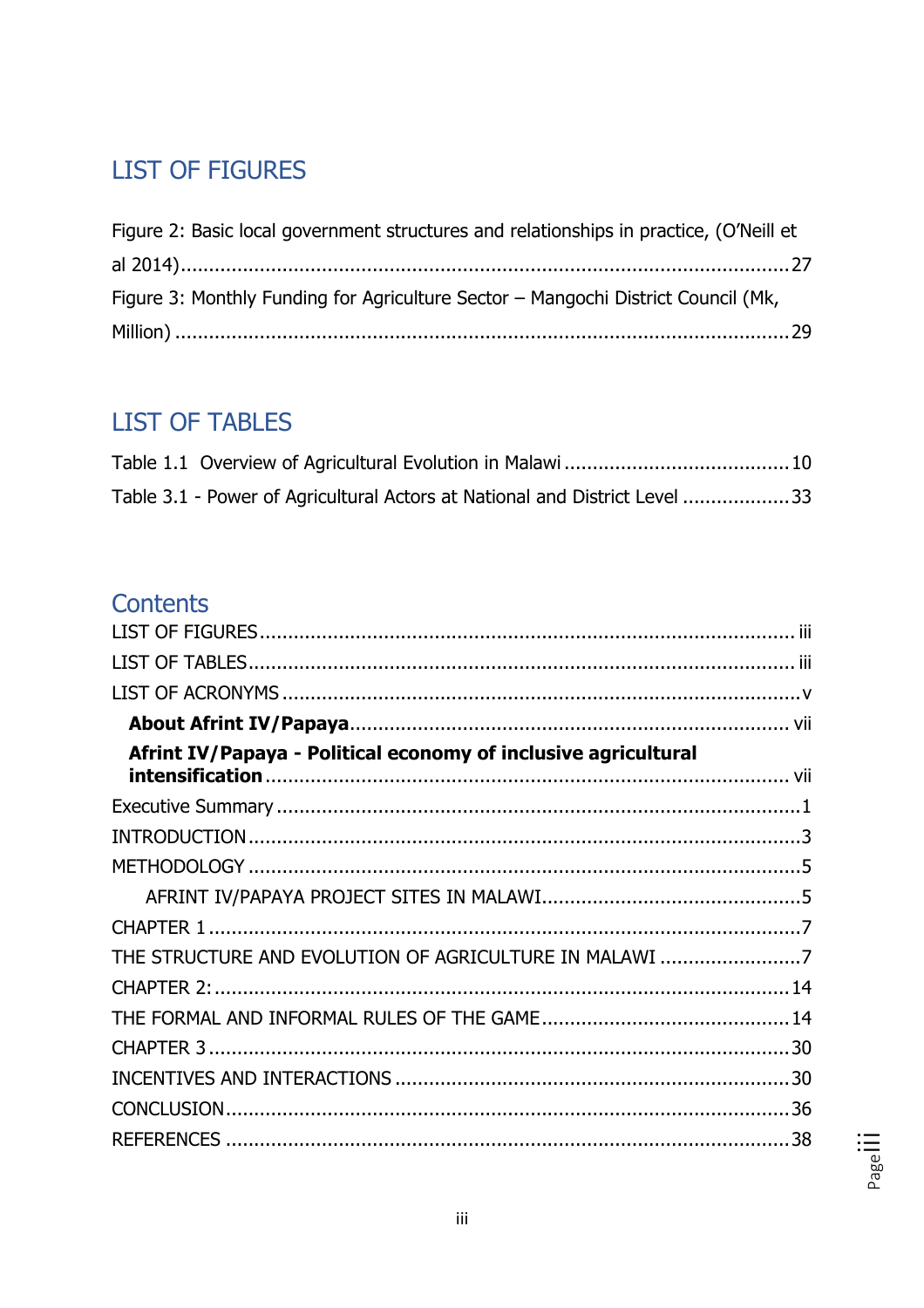Page<sup>I</sup>V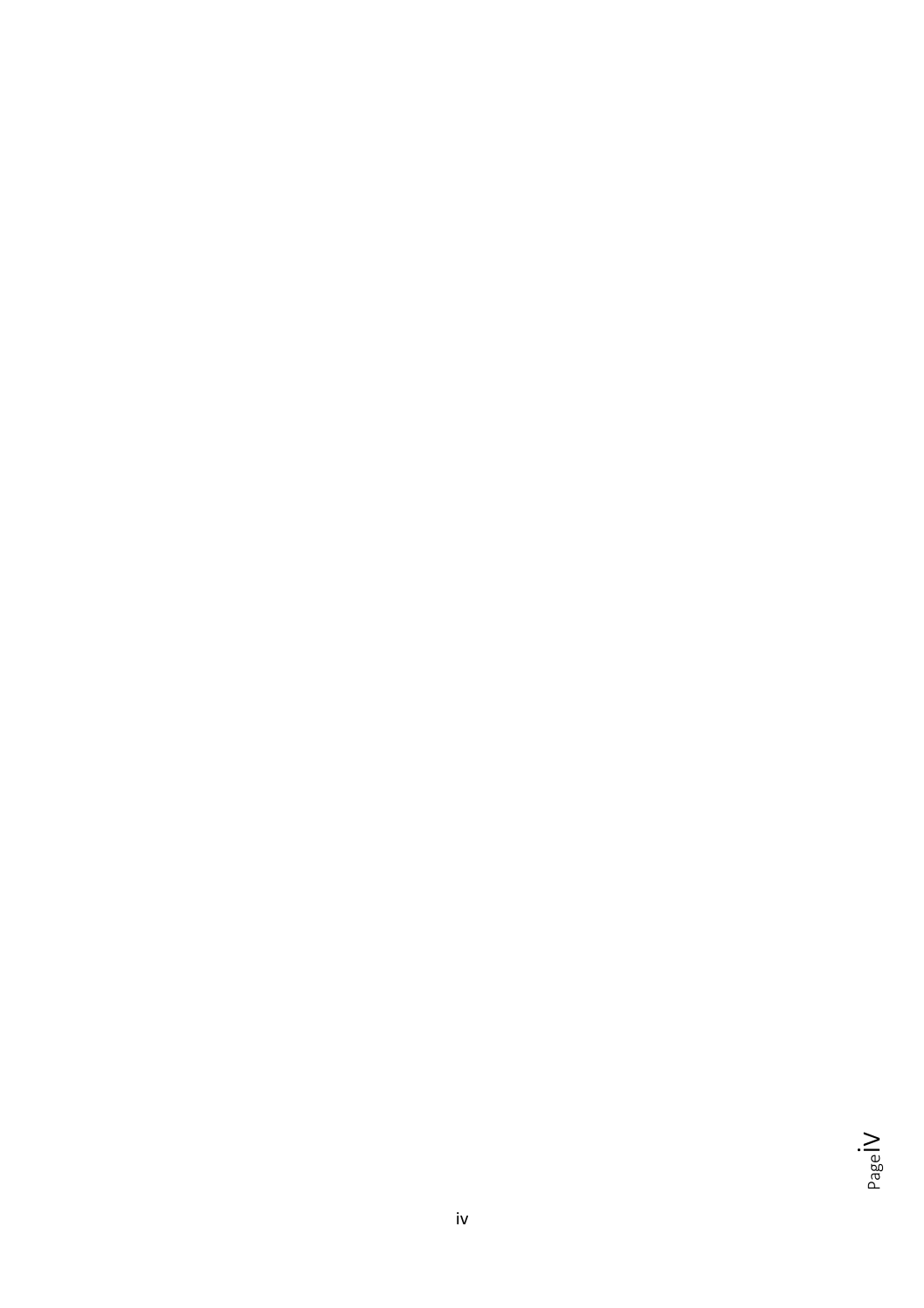## LIST OF ACRONYMS

ADMARC- Agricultural and Marketing Board

- ADP Agricultural Development Programme
- ASWAP **-** Agriculture Sector Wide Approach
- CAADP Comprehensive African Agriculture Development Programme
- CSO Civil Society Organisation
- DFID Department for International Development
- FAO **–** Food and Agriculture Organisation
- FHH- Female Headed Households
- FILP Farm Input Loan Programme
- FISP Farm Input Subsidy Programme
- GDP Gross Domestic Product
- GoM -Government of Malawi
- HIV/AIDS Human Immunodeficiency Virus/ Acquired Immunodeficiency Syndrome
- IFAD **–** International Fund for Agricultural Development
- KfW German Economic Bank
- LRD Ladder for Rural Development
- LUCSUS Lund University Centre for Sustainability Studies
- MCP Malawi Congress Party
- MGDS Malawi Growth Development Strategies
- MNYP Malawi National Youth Policy
- MoAFS Ministry of Agriculture and Food Security
- MoLYMPD **-** Ministry Labour, Youth and Manpower Development
- MoYDS Ministry of Youth, Development and Sports
- MSC Most Significant Change
- MYP Malawi Young Pioneers
- NAP National Agriculture Policy
- NASFAM National Association of Smallholder Farmers of Malawi
- NGOs Non-Governmental Organisations
- NYCoM **-** National Youth Council of Malawi
- RLEEP Rural Livelihoods and Economic Enhancement Programme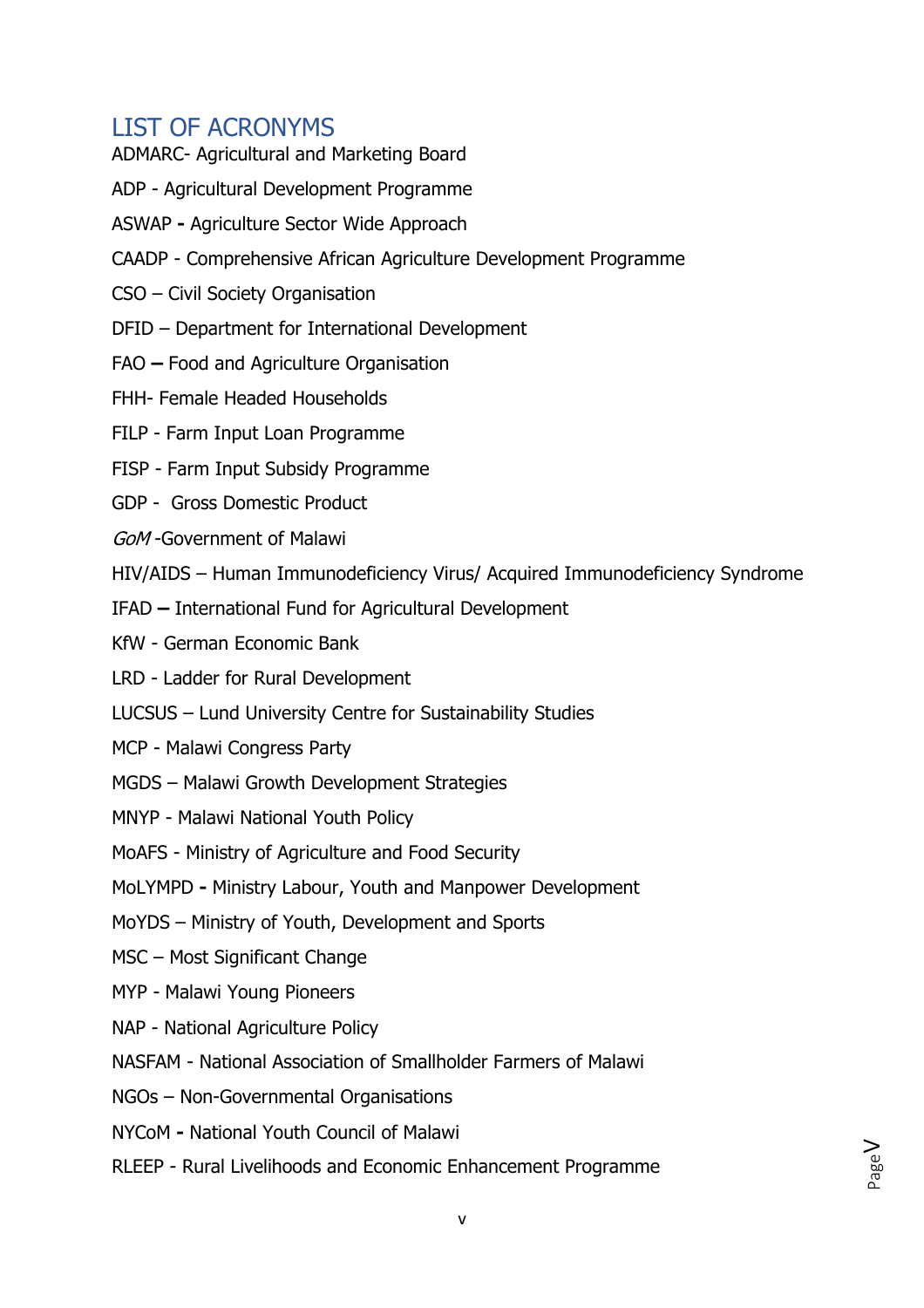- SAIRLA Sustainable Agricultural Intensification Research and Learning in Africa
- TAs Traditional Authorities
- USAID United States Agency for International Development
- VDCs Village Development Committees
- VNRMC Village Natural Resources Management Committees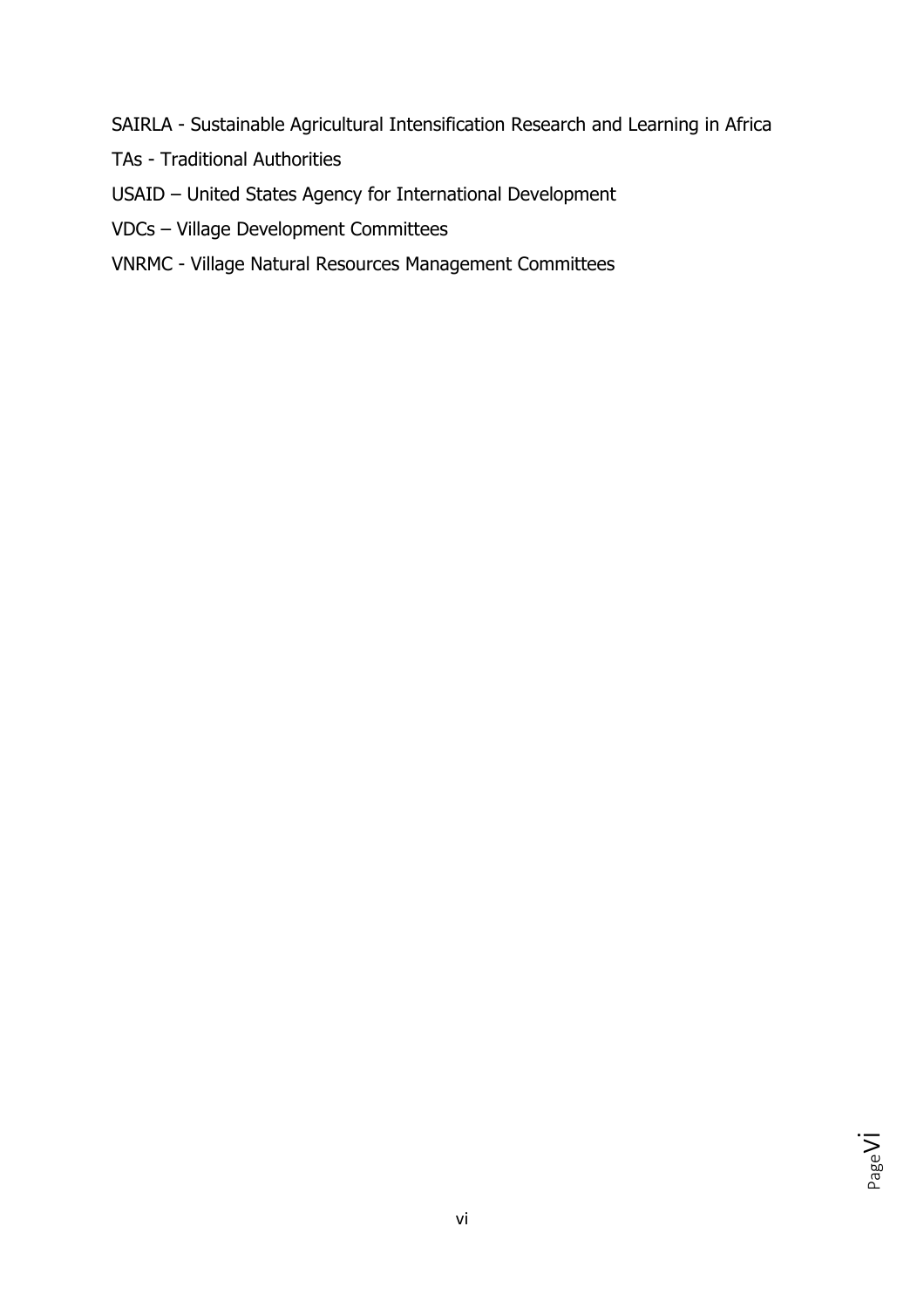### **About Afrint IV/Papaya**

#### **Afrint IV/Papaya - Political economy of inclusive agricultural intensification**

Afrint IV/Papaya – Equity and Institutions in Sustainable African Intensification is a research project funded by DFID through Wyg and Greenwich University and implemented by the Department of Human Geography at Lund University in cooperation with the University of Malawi, Sokoine University of Agriculture, the University of Zambia and LUCSUS. The aim of the project is to analyze patterns of smallholder intensification in Zambia, Tanzania and Malawi from a sustainability perspective with attention to: (a) gender and youth; and (b) the ways existing rural institutions could be enabled and incentivized to improve equity given prevailing policies, norms and structures.

The project is comprised of four research questions:

Research Question  $1 - To$  what extent has intensification of smallholder agriculture in Zambia, Malawi and Tanzania 2002-2013 led to soil degradation and poor land management?

Research Question 2 – To what extent and how is the relationship between intensification and soil degradation/land management mediated by gender and age? Research Question 3 – To what extent and how has intensification reconfigured intrahousehold relations in terms of gender and age?

#### **Research Question 4 – What is the role of local institutions in creating sustainable intensification? How can these roles be improved to increase equity?**

#### **This work stream sets out to answer question 4.**

Afrint IV/Papaya is an integral part of SAIRLA – Sustainable Agricultural Intensification Research and Learning in Africa. An initiative comprised of six research projects as well as national and regional learning alliances aimed at providing a forum for mutual learning and for increasing joint policy influence. For more information about Afrint IV/Papaya see www.agriAfrint IV/Papaya.com

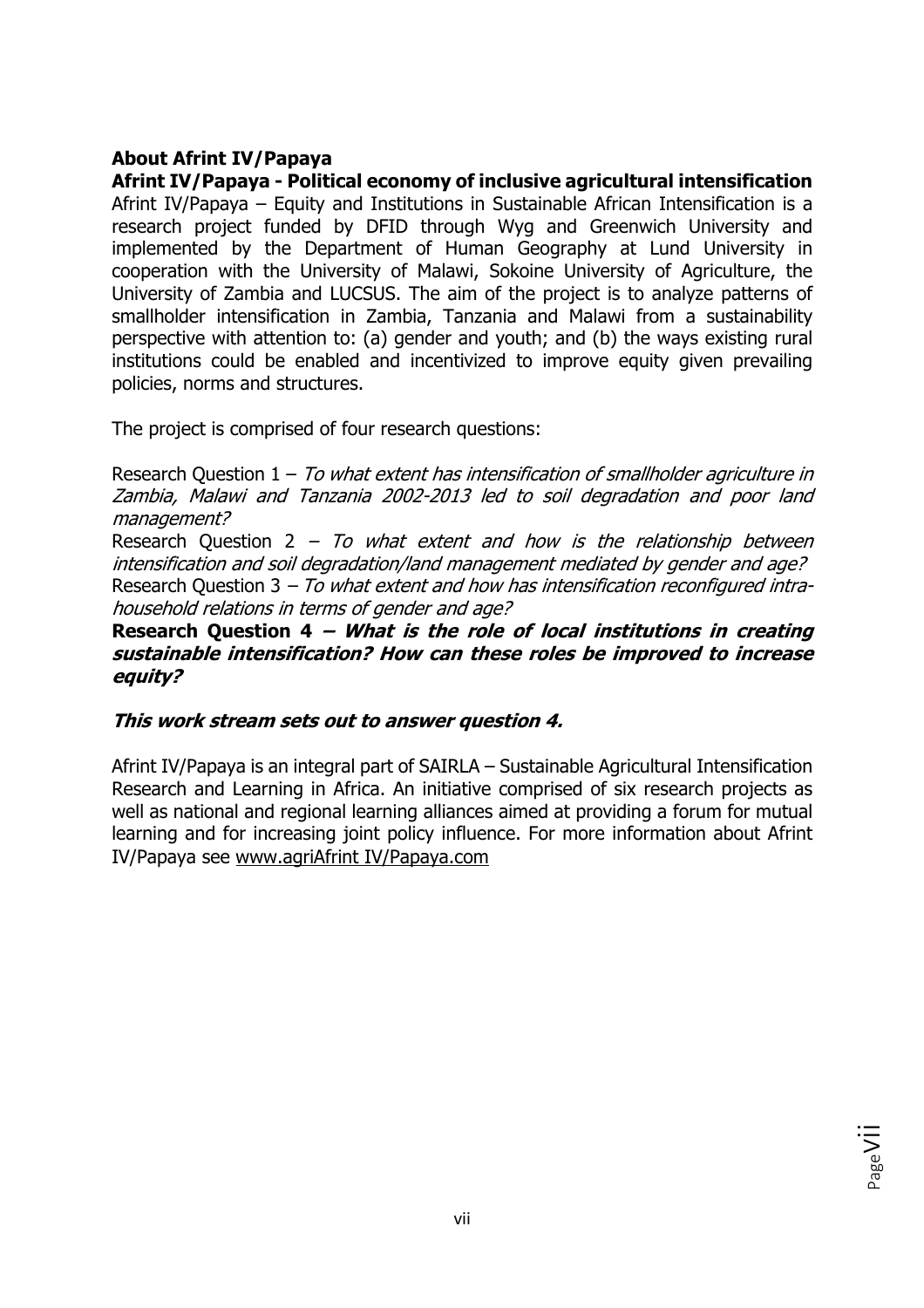## Executive Summary

This report presents a brief political economy of agriculture in Malawi, with a specific focus on the concept of inclusive and sustainable intensification, and is undertaken as a background working paper for Afrint IV/Papaya- Equity and Institutions in Sustainable African intensification. The Afrint IV/Papaya project frames equity as an exploration of the experience of the identity categories of *women* and *youth*. This report does consider these groups, but we argue that to restrict an analysis of power and institutions to these groups is mistaken, given the critical dimension that a class analysis continues to play in agricultural dynamics. In this paper we do not engage with what defines 'sustainable African intensification' but rather trace the dynamics of agriculture in Malawi, in order to assess the power and politics at play in shaping agricultural outcomes.

Chapter 1 sets out an analysis of the key actors, structural dynamics and outcomes in Malawian agriculture from the pre-colonial to the present.

 It is necessary to note that pre-colonial customary systems of land tenure and production were not automatically patriarchal, as they are sometimes characterised. Colonial policy sought to envelope and manage the pre-existing systems, and in doing so also imposed patriarchal and individualised legal frameworks imported from Europe. Hence, multiple systems of land access, allocation, and rights exist in a complex duality that continues to shape agricultural outcomes. The history of Malawi shows a differentiated pattern of agriculture, with the development of large commercial estates producing for export, alongside small-scale farmers cultivating food crops. The structure persisted and was extended under the era of Hastings Banda, and has continuing consequences for the structural dynamics of agriculture. Plot sizes in Malawi are small and declining, and the economy remains dominated by agricultural production. With increasing liberalisation, state assets were privatised and the state was encouraged to withdraw from subsidising production ad markets. However, particularly since famine in 2001/2, subsidies to support small-holder maize production were reintroduced, and have evolved since that period, consuming most of state spending on agriculture. This is the most significant feature of the state involvement in agriculture, and it necessarily has to be a prime point of engagement in considering sustainable intensification in agriculture.

Post 2007, there is a clear and growing interest by donors in agriculture, and particularly in encouraging foreign investment, favouring large-scale outgrower schemes. Donor interventions and NGOs significantly influence aspects of government policy, and in doing so create policies that are contradictory, and often unimplemented in practice by institutions without adequate capacity. Sustainability of intensification is given some attention in policy- with some focus on Conservation Agriculture, but this is not a consistent focus.

At the present time, a growing middle class and elite is increasingly interested in agriculture and is rapidly acquiring land, but agriculture remains a risky and uncertain business. Inequality is growing, and this is the most critical concern for inclusion. The Malawian economy has few other sources of employment beyond agriculture, so the poorest may be most at risk of exploitation in relation to losing access to land, and having their labour exploited.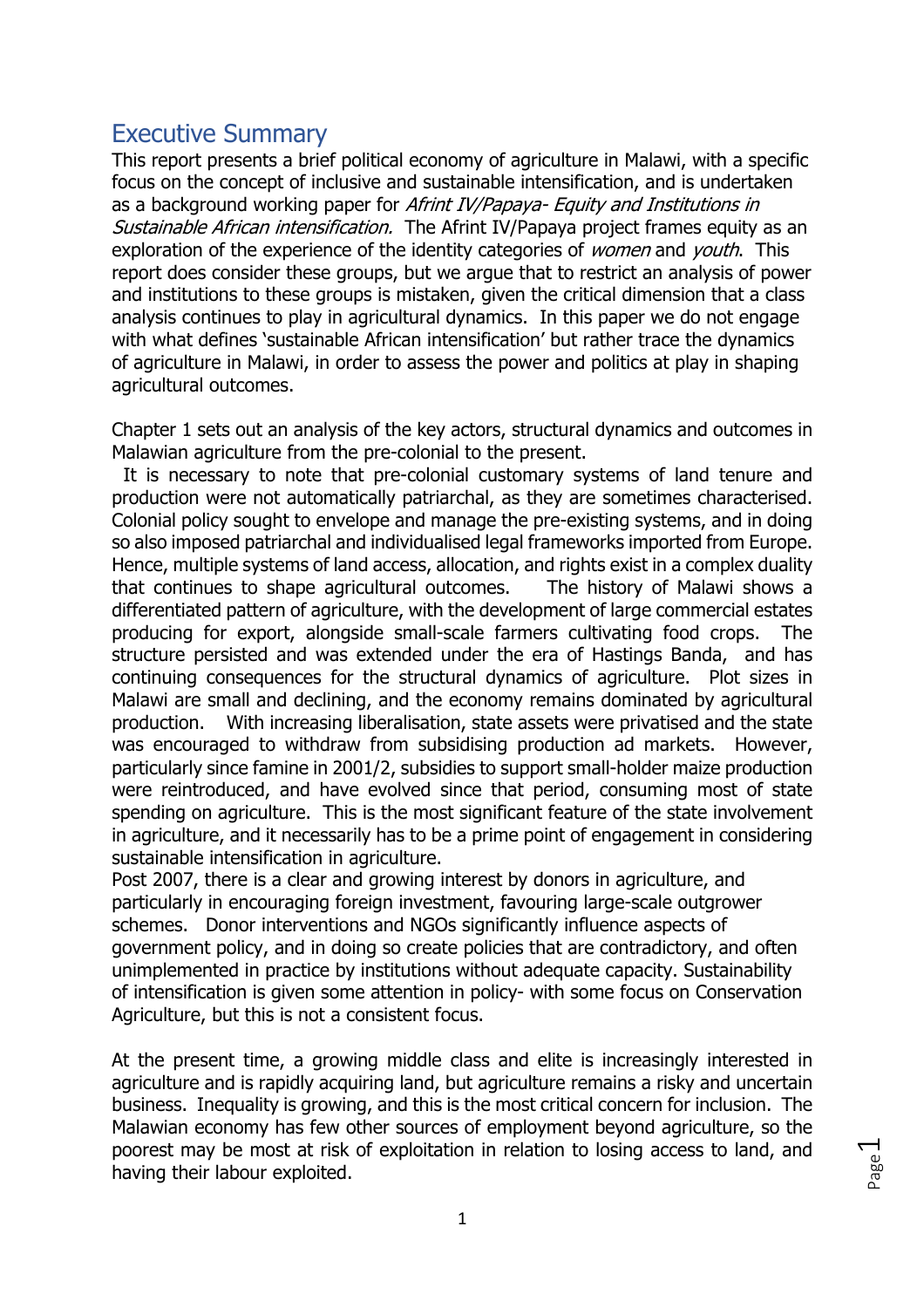Chapter 2 explores the formal and informal 'rules of the game'. A political economy analysis that only considers the policies that are described in interviews with elites, or in donor funded documents is inevitably incomplete. In Malawi, the gap between policy on paper and implementation is vast: to the extent that policy often exists as a narrative 'collective fantasy' concocted by the mutual interests of donors, civil servants and political elites. Local government and institutions charged with policy implementation are ill-equipped to do so, lacking human capacity, resources and authority. Resource allocation remain heavily centralised despite an advanced policy of decentralisation.

Where agricultural intervention does exist, then elite capture at all levels, is a frequent issue, as is illustrated in the example of the Farm Input Subsidy Programme (FISP). Traditional Authorities and resource allocation committees are frequent sites of elite capture and potential exploitation. Elite capture may have a gender dimension but requires explicit consideration of class. This also applies fundamentally to land policy, where land titling and formalisation may have made it easier for the poorest farmers to be dispossessed of land. A poorer man is very much more disadvantaged than a wealthier woman in this regard.

One potential way to address this gap between policy and practice is to work with the reality of current politics and institutional capacity, as suggested in a problem-driven iterative adaptation approach (See Andrew et al 2013).

Chapter 3 considers incentives and interactions in relation to agricultural dynamics in Malawi. To a substantial extent, an analysis of these reinforces the conclusions of chapter 2. Policy frameworks are dominated by an aid-driven donor discourse, except for the politically important FISP. State investment in agriculture, beyond FISP, remains limited. Private finance is often unaffordable to the small farmer and outgrower schemes have disappointed many of those involved, and in some cases decreased local food security. Elite and commercial interests are favoured in legal and investment frameworks and in the everyday business of institutions. Markets remain exploitative, hard to access, and unreliable for the small farmer. Exploitation and dispossession of resources are the dominant trends.

In conclusion, we assert that agriculture is getting less inclusive in Malawi, but this exclusion is heavily class-based with complexities of age, gender and ethnicity being played out in specific contexts. Engaging with the politics and impacts of FISP and tackling the gap between policy and practice will be essential elements of attempting to address counteract current trends.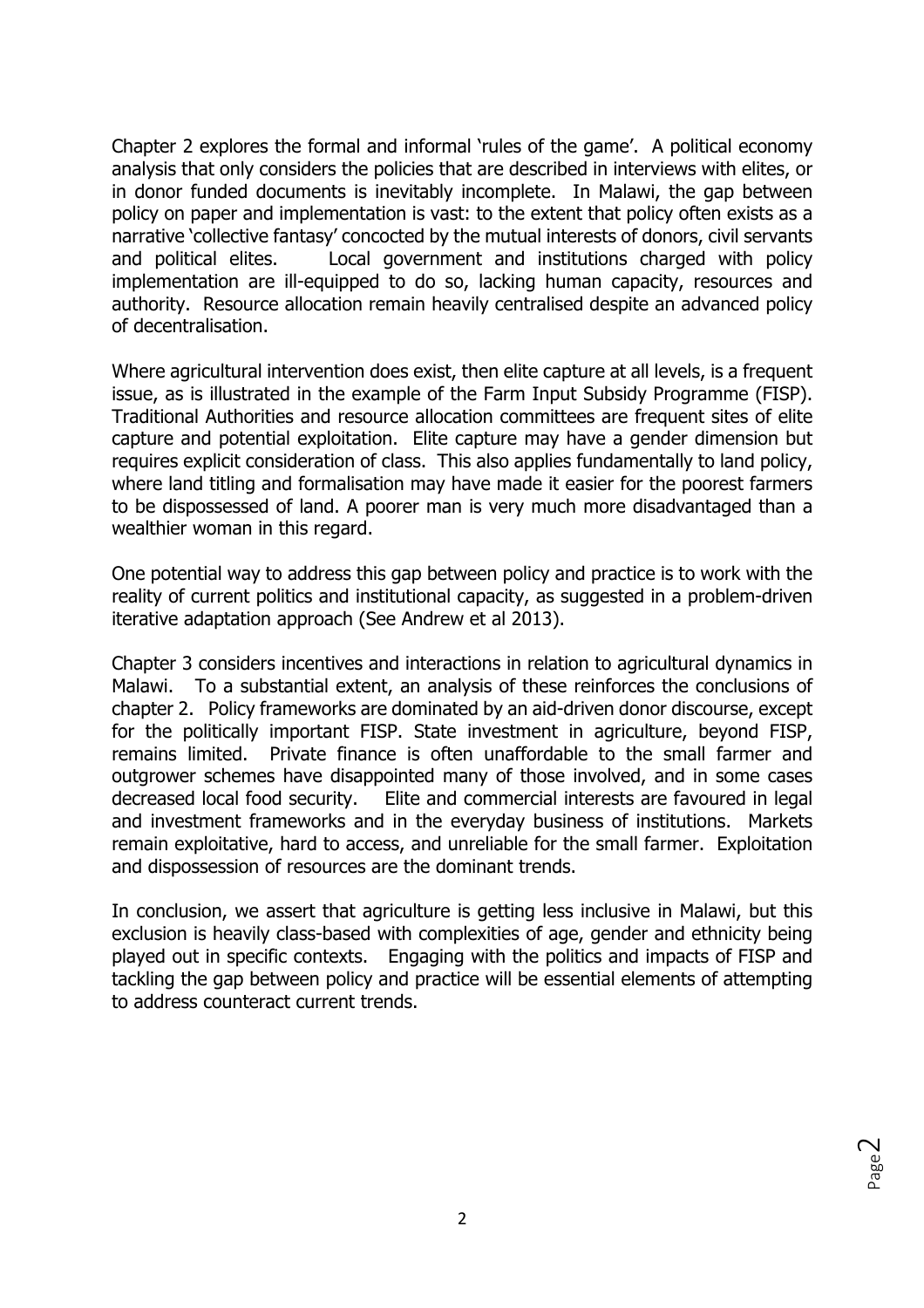## INTRODUCTION

Afrint IV/Papaya research focuses on the concept of sustainable intensification of agriculture. This refers mainly to increasing the intensity of agricultural production on existing land holdings, rather than the extensive cultivation of new land areas. As populations increase, this extends pressure on land holdings and therefore necessitates the intensification of production (Boserup, 1965). For this to be sustainable (Tiffen et al, 1994), and ultimately for it to play a role in agricultural transformation, then intensification also needs to be inclusive.

Inclusivity refers to incorporation of specific societal groups based on, for example, ethnicity, gender, class, age and disability and so on. For Afrint IV/Papaya, we solely consider gender (in this case referring not only to the relations between men and women, but mainly to women) and youth. Youth is defined according to the conventions adopted in each country.

Agricultural policy and agricultural support institutions can play a key role in shaping and driving how agriculture evolves and ultimately transforms. At the macro level, national governments are responsible for agricultural policy, but are influenced through dialogue and support of development partners. Therefore, development partners and governments have a responsibility for creating an enabling context of macro policy that supports inclusive agricultural intensification.

At a more meso-level, sub-national agricultural institutions and actors (including extension services, farmer organisations, traders, investors in contract farming, input suppliers and local authorities who control land tenure systems) are some of the most important mediators that determine the extent to which agricultural policies contribute to equity in ongoing intensification processes. The resources and capabilities present at the meso-level have a critical role in enabling policy and strategy to be implemented. Where resource and capability gaps are present, then the gap between stated policy and practice can be wide. At the micro level, we need to understand how policies are interpreted, implemented and how farmers experience agricultural support. We also need to understand where customary arrangements e.g. on water and land access, or social norms operate alongside more formalised institutions.

Our point of departure in this endeavor is recent interest in the extent to which and how state/party/business relationships contribute to economic transformation and poverty reduction. Many competing concepts describe relationships between elites and citizens which can lead to 'developmental' success. In essence, this research agenda is a quest to understand a country's political economy. Here we use a simple definition of this contested term: for Afrint IV/Papaya, political economy analysis refers to how elite groups in a society (based on ideology, class ethnicity, kinship, patronage or collective economic interests) compete for and use resources, rents and power. In relation to agricultural intensification, political economy analysis focuses on how productivity gains influence this competition for and use of resources, rents and power. Thus, the key issue for this stream of work is to understand whether such changes in competition between elite groups associated with agricultural intensification lead to the inclusion/exclusion of women and youth.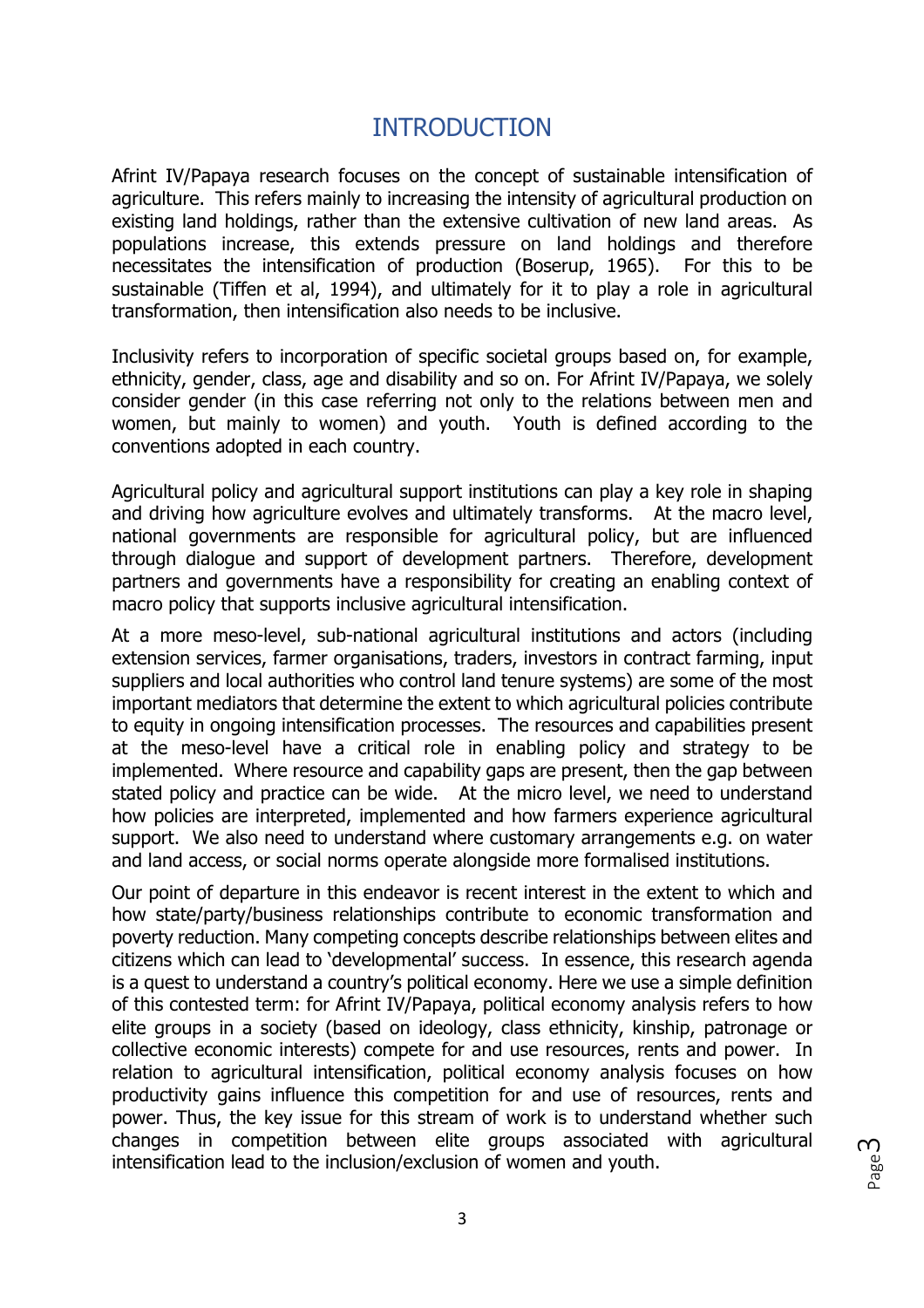The incentives, opportunities and obstacles for local actors in promoting (or discouraging) equity are related to both the political economy of local development processes and a range of often conflicting national policies and programmes. Institutional change processes may lead to either inclusionary or exclusionary tendencies. National-level policies impinging on local institutions and their role in sustainable intensification include not just agricultural policies, but also climate, employment and other relevant policies. They also include issues of market regulation and support.

The political economy of inclusive agricultural intensification component of the research involves analyses of district-level praxis and national-level policies for agricultural intensification with specific attention to their implications for gender and youth.

It employs a three-lens approach looking at:

(a) Mapping the organisational actors (who does what?)

(b) The formal and informal rules of the game in which they operate (how are things supposed to work and how do they work in practice);

(c) The differing incentives and interactions among actors (what are the dynamics of the actors working on agriculture?).

The political economy analysis will thus provide the basis for an informed and pragmatic dialogue with decision makers and civil society based on an in-depth understanding of who the decision makers are and what spaces exist for processes that address potential policy conflicts and channel attention to the equity implications of investments in agricultural intensification. These will be integral to Afrint IV/Papaya's engagement in SAIRLA's National Learning Alliances.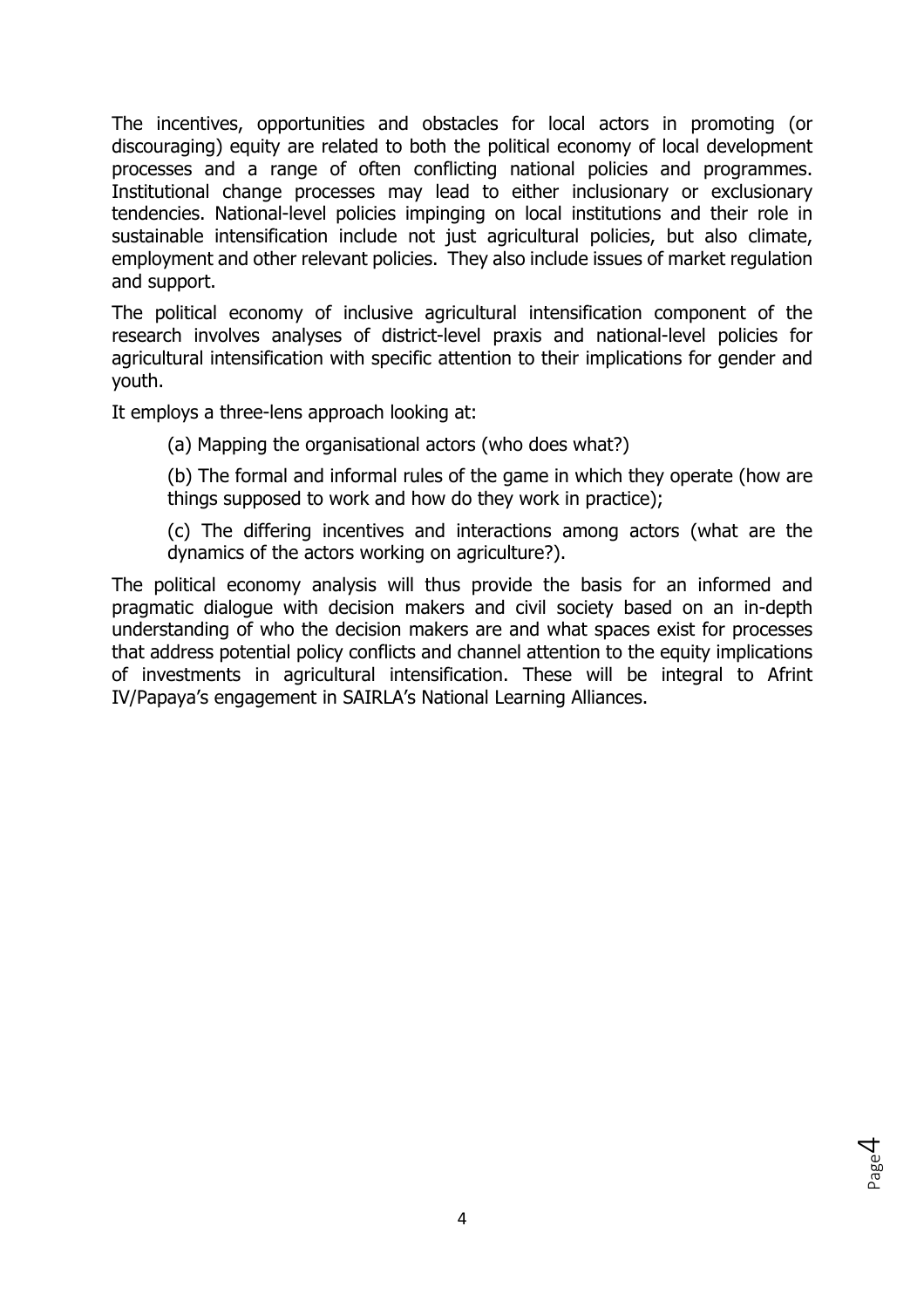# **METHODOLOGY**

Political economy analysis entails multiple methods of data collection, to triangulate many perspectives, and to map particular contexts. It aims to provide a reasoned explanation for how a current situation comes to be as it is. It therefore requires understanding of how change happened, who influenced it and what outcomes it has led to. The nature of institutions and how they shape change is particularly key to this.

This report draws on several sources of data:

- 1. A literature review concerning the political economy of agriculture, with a focus on the nature of institutions and evidence on the dynamics of inclusion. This review covers published academic studies, as well as grey literature.
- 2. Interviews with 15 national level stakeholders from within government, CSOs and donor-led initiatives. Interviewees are anonymised in this report and were undertaken by Anna Mdee in January 2018. In addition, we draw on interviews conducted for PhD research by Michael Chasukwa in 2016.
- 3. Afrint IV/Papaya district-level Outcome Mapping workshops which obtained an overview of how extension services, farmer organisations, traders, investors in contract farming, input suppliers and local authorities who control land tenure systems are engaging with gender and youth.
- 4. District-level interviews with stakeholders identified through the Outcome Mapping workshops. This aspect of the research is combined with in-depth interviews with civil society actors advocating for greater equity using a Most Significant Change (MSC) method to explore how to best identify entry points for effective influence. Interviewees remain anonymous to encourage openness in responses.

It is important to recognise the limitations for the timeframe for this study. The period of fieldwork was limited to seven days. This is very short for an in-depth political economy analysis.

#### AFRINT IV/PAPAYA PROJECT SITES IN MALAWI

#### **DEDZA**

Agricultural lands occupy 48% of the total land area in the Dedza district, found in the Central portion of Malawi. Soils found in the district are fairly fertile yet vulnerable due to soil erosion. Major crops grown include maize, beans, groundnuts, soybeans, potatoes, sweet potatoes cassava and rice while, minor crops include but not limited to: pigeon peas, field peas sorghum, and ground beans. The horticultural crops grown include citrus fruits, bananas, cabbage, and other leaf vegetables (Dedza District Council, 20122012). Rainfall in the district is erratic and is a huge contributing factor to lower production of maize and drying out of crops in the district. The district also depends on the Farmer Input Subsidy Programme (FISP) to subsidise its production levels. The district produces more potatoes than maize due to the high market demand, but maize has a higher area cultivated per year than other crops in the district.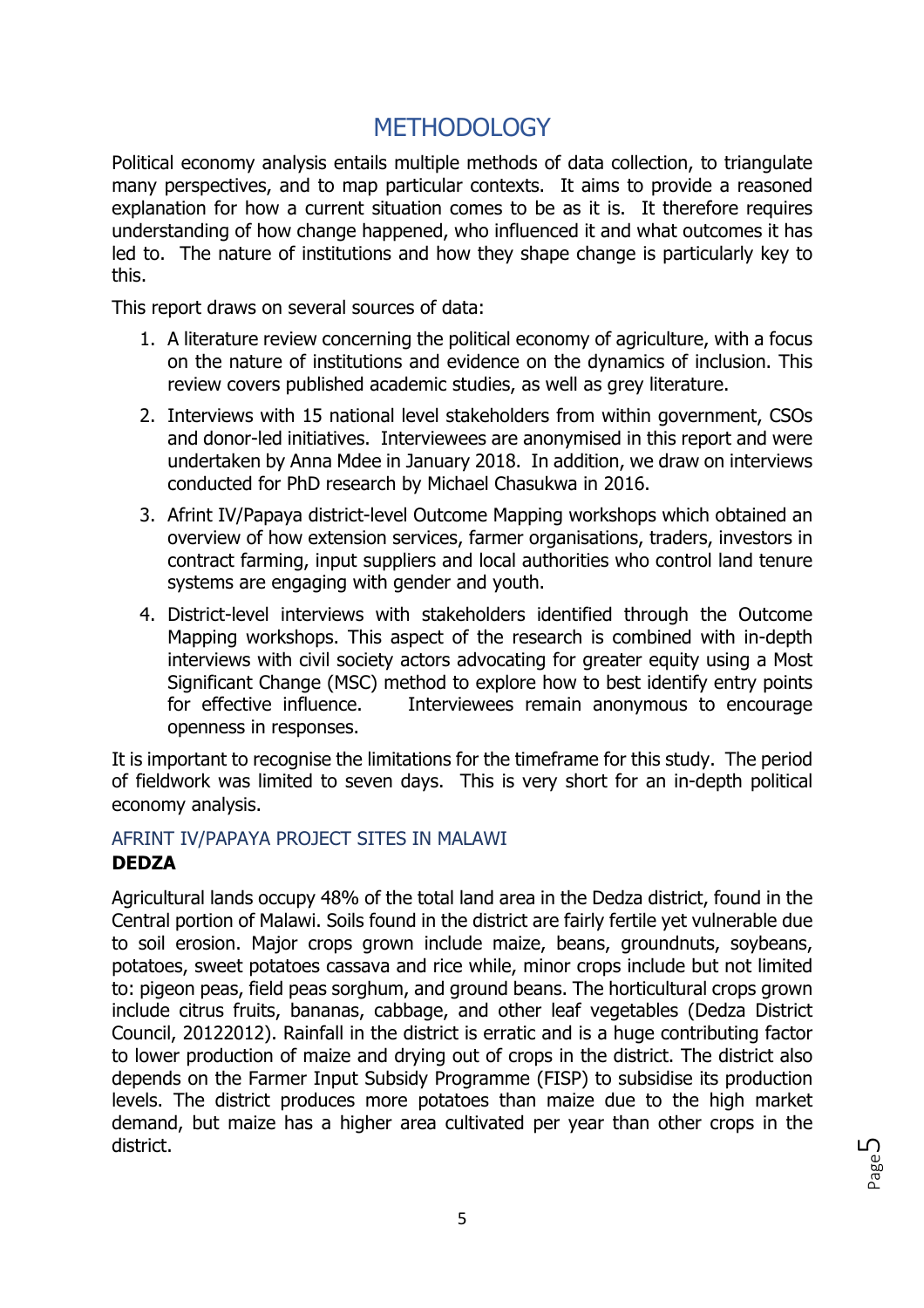Projects like the Input for Asset Under Irrigation, Rural Livelihoods and Agriculture Development (2005-15) assisted farmers in the district with assets and inputs, such as maize seed and a bag of urea. The \$40 million project sponsored by the World Bank aimed at increasing agricultural productivity among poor rural households, by providing an integrated package of support that covers irrigation, irrigation advisory services, marketing and post-harvest assets and services, and (ii) strengthen recipient institutional capacity for long-term irrigation development<sup>5</sup>. Non-state Actors and NGOs working in the crop production/agriculture in the district includes; Total Land Care, Catholic Development Commission of Malawi (Soil and Water Conservation, Livestock production), United Purpose (Food security, decentralization, environment, Disaster risk reduction/management, water and sanitation) and World Vision (Food security, Water and Sanitation, Disaster Risk Reduction/Management). More information about local actors and their involvement in agriculture intensification in the district are available in the district workshop report.

### **NTCHISI**

Ntchisi District's population is mainly composed of subsistence farmers, growing soya, groundnuts, maize, cassava, peas, beans, potatoes and sorghum. With a total population less than 200,000 (as at 2008 census), poverty rate in the district is one of the highest recorded in Malawi. The district lacks basic infrastructure and facilities like portable drinking water and has one of the worst road networks in Malawi. Only 40% of the district have access to portable water, in addition to higher malnutrition rates. Household income also is very low, increasing households' vulnerability to poverty. Most farmers in the district do engage in crop and livestock production and few engage in small scale businesses. Diversification in income generating activities is also considered very low (Mpherere ADP Assessment report 2006:10) in Ntchisi district, signifying the importance of agriculture intensification and diversification in the district. Low economic situation in the district has been attributed to the following;

- 1. Low prices of farm produce due to limited competitive prices
- 2. Limited employment opportunities
- 3. Lack of value added products (no agro-processing industries in the district)
- 4. Dishonesty among middlemen, traders and vendors who purchase from farmers/farm-gates
- 5. Lack of access to farm inputs and inadequate agricultural extension
- 6. Small land holding sizes

National projects such as the Rural Livelihoods and Economic Enhancement Programme (RLEEP) works in the district to mobilise and strengthen farmer groups to enhance productivity and access to markets. The project works in collaboration with other Non-state actors like the Ladder for Rural Development (LRD) by engaging farmer clubs to improve potato production and marketing.

Page  $\mathcal Q$ 

 <sup>5</sup> http://projects.worldbank.org/P084148/irrigation-rural-livelihoods-agricultural-developmentproject?lang=en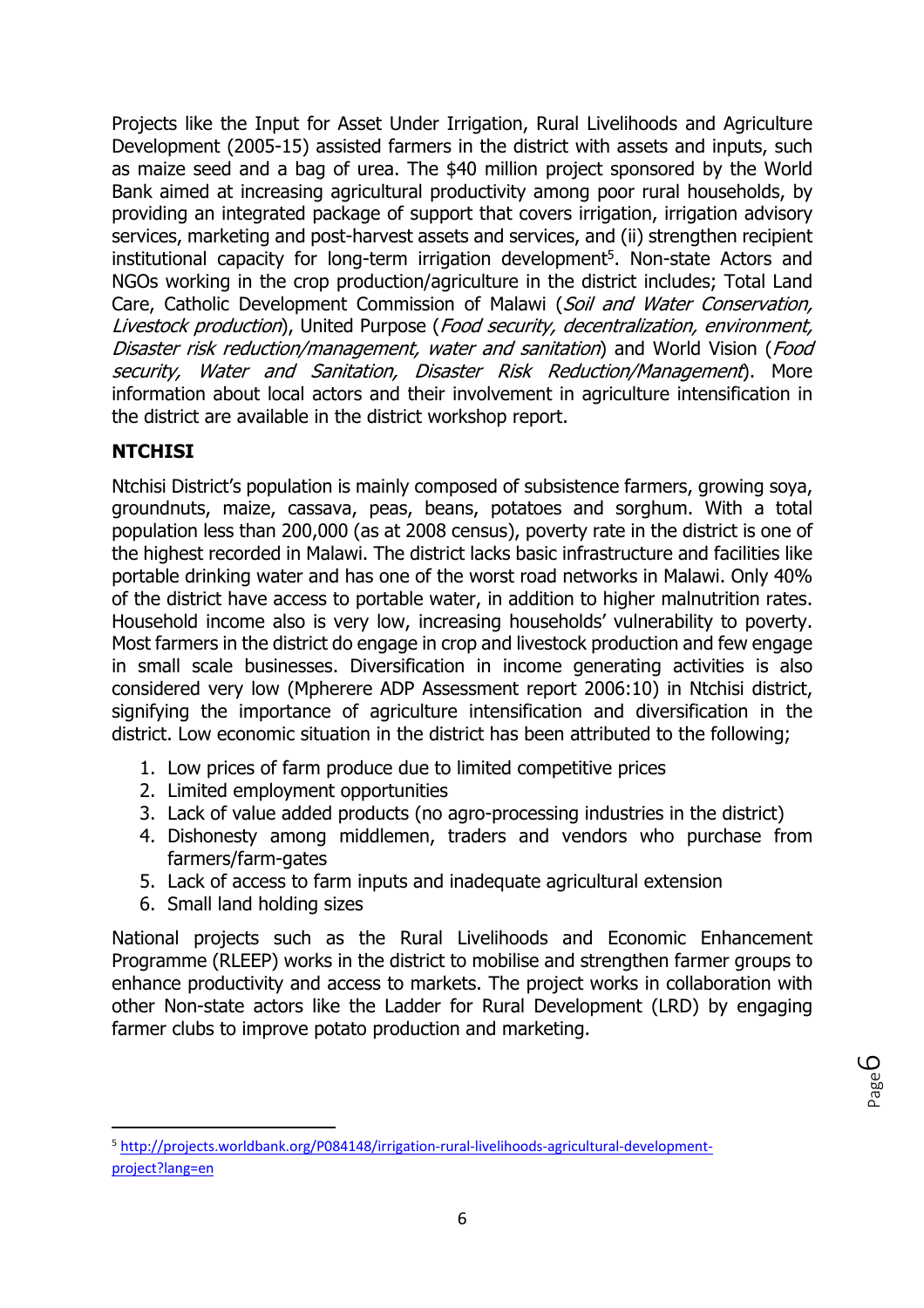# CHAPTER 1

## THE STRUCTURE AND EVOLUTION OF AGRICULTURE IN **MALAWI**

This section explores the macro level structure and dynamics of change in agriculture in Malawi. To understand processes of inclusion and exclusion, it is necessary to analyse the evolution of agricultural policy, practice and outcomes. Simply to focus on actors who explicitly work on the inclusion of women and youth would be mistaken. Current initiatives which emphasise the inclusion of women and youth can sometimes make blanket assumptions about how gender relations or age categories operate in society, and in our case in relation to agriculture. However, the use of these categories needs to be understood in relation to the wider dynamics of structural change.

Malawi is recognized as one of the poorest countries in the world (World Bank Data, 2017), with the economy heavily dependent on agriculture (mainly subsistence for most of the population) accompanied with less diversification of crops. Maize remains the number one staple crop of the land-locked Southern African country. Agricultural intensification and diversification that benefits the whole population is a need expressed by all stakeholders.

In Malawi, 75% of the populace live in rural areas and subsist on agriculture (predominantly maize production) with 50.7% living below the poverty line in 20116. Farms in Malawi are characterised by small land holdings and the impact of climate change, unstable economy and policies has rendered most of the rural poor highly vulnerable. Over the years, the size of these farms has declined drastically to approximately 0.5ha per capita due to policies such as the 1967 Land Act that transferred land from the smallholder sector to the estate sector, and increase birth rates (Chinsinga, 2012).

Malawi's development is deeply rooted in agriculture and has been central in the quest in eradicating poverty, especially since the downfall of the manufacturing sector due to the impact of the structural adjustment programme. However, socio-economic factors like HIV/AIDS prevalence, high mortality rate, low diversification, low valueadded agriculture (Chirwa and Dorward, 2013) and inequality (Malawi Government, Malawi National Gender Policy 12011) challenge the transformational potential of the agriculture-based economy.

Agriculture is the mainstay of the Malawi economy because of its contribution to Gross Domestic Product (GDP) and workforce. It contributes about 37 % of GDP, accounts for 82.5 5 of the foreign exchange earnings and employs about 80 per cent of the

-<br>6  $\epsilon$ 

Page  $\overline{\phantom{1}}$ 

http://www.nsomalawi.mw/images/stories/data\_on\_line/general/malawi\_in\_figures/Malawi%20in%20Figure s%202015.pdf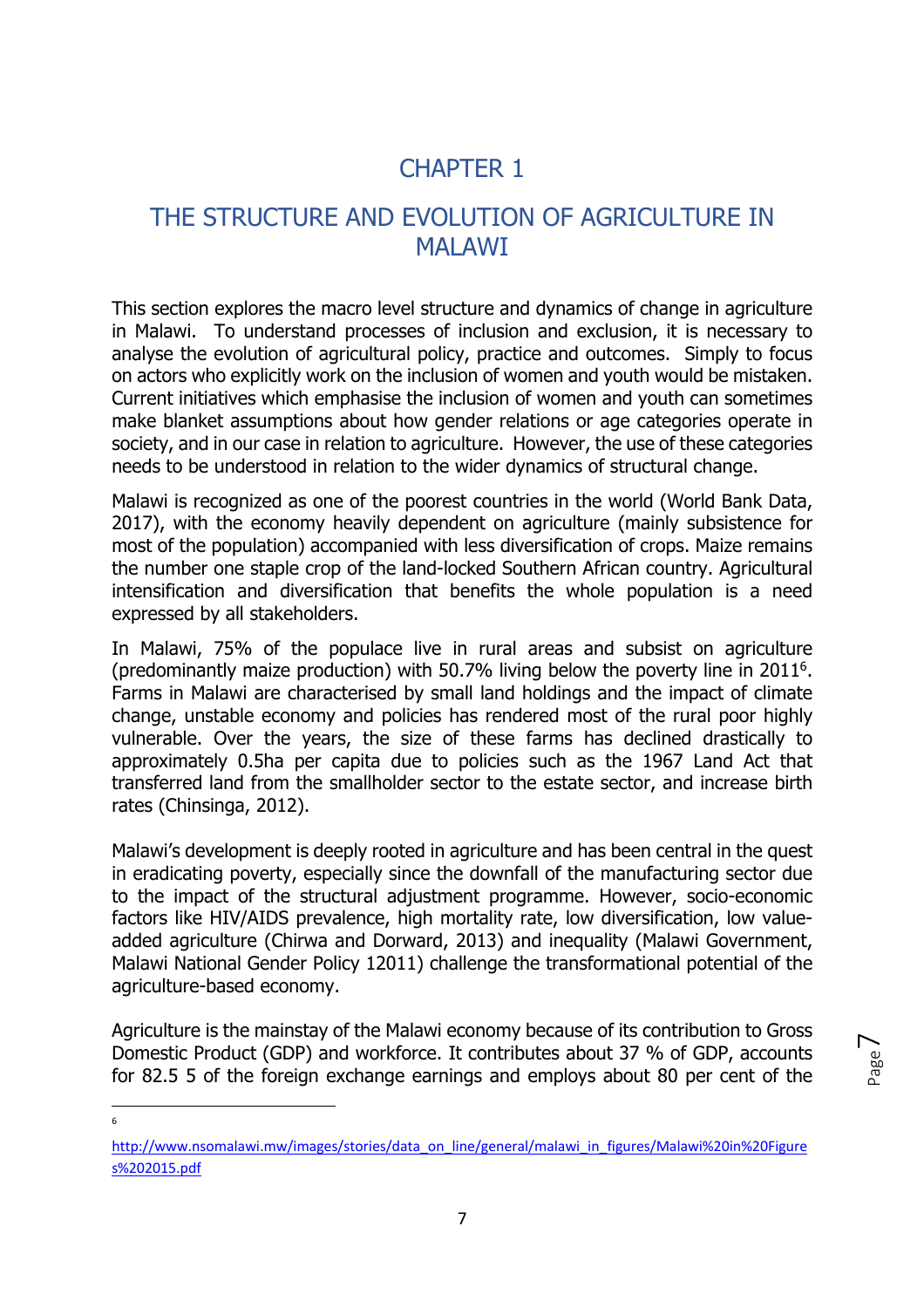workforce. Agriculture is characterized by a dual structure consisting of commercial estates largely preoccupied with the growing of cash crops and a large smallholder sub-sector that is involved in mixed subsistence farming. More than 90 per cent of the rural population (2.5-3 million households) are smallholder farmers with customary land tenure. About 60 percent of the smallholder farmers are net buyers of maize while only 10 percent are net sellers. Smallholder farmers are characterized by cultivation of small and fragmented landholdings, with low yields, and are mainly subsistence-oriented. Over 80 % of the 2.4 million hectares cultivated by smallholder farmers is planted with maize. Approximately 25 percent of smallholder farmers cultivate less than 0.5 ha on average; 55 percent cultivate less than 1.0 ha; 31 percent cultivate between 1.0 and 2.0 ha; and 14 percent cultivate more than 2.0 ha. Despite being resource poor, smallholder farmers produce about 80 percent of Malawi's food and 20 percent of its agricultural exports. The estate land is mainly under freehold or leasehold tenure used to grow tobacco, tea, sugar and coffee. Tobacco is Malawi's largest export cash crop, accounting for over 50 per cent of export earnings, followed by tea and sugar. Malawi is able to produce around 3 million tonnes of maize, which is above the self-sufficiency level of 2.3 million tonnes. However, in poor seasons widespread food shortages are experienced. Many households with large families and small plots suffer chronic food insecurity and malnutrition (Chinsinga et al, 2013; Chinsinga, 2012; IFAD, 2011).

Malawi over the years has relied heavily on donor inputs in designing and implementing policy. The country's dependence on donor support is highly significantknown as one of the highest in Sub-Saharan Africa. On average, donors contribute about 40% of resources in the national budget. According to Sahely et al, (2005), donors financed up to 83 per cent of the development budget during the 2004/2005 fiscal year. Since independence in 1964, all four regimes that have come to power in Malawi have experienced suspension or withdrawal of foreign aid because of corruption, bad governance, violation of human rights and changes of policies on the part of donors.

Malawi's agriculture is dominated by two groups of cultivators; estate farmers and smallholder farmers. According to Ng'ong'ola (81986), estate farmers occupy leasehold or freehold and occupy holdings of at least 10 ha of land. Currently, 25% of Malawi's arable area are occupied by agricultural estates, most of these lands leased out in the early 1980s (Deininger et al., 2017). In 1988, there were a total of 4,100 estates (74 percent of which were burley estates) covering about 0.605 million ha. It remains one of the nations' main foreign exchange earners, though the exportation of cash crops such as tobacco, sugar, tea, Tung oil, coffee and macadamia nuts is increasing. About 3 million farm families cultivate about 70% of Malawi's arable land on a small scale (Tchale, 2009). They tend to hold customary rights to the land they cultivate. Among smallholder farmers, there is a huge gap between potential yields and actual yields obtained by smallholder farmers. According to Tchale (2009:103)," potential yields for hybrid maize range from 5 to 8 tons per hectare, the average actual yields range from 1.5 to 2.5 tons and rarely exceed this".

Diversification of agriculture remains a problem in Malawi, especially in regard to smallholder farmers. Peters and Kambewa (2007) argue that as land was transferred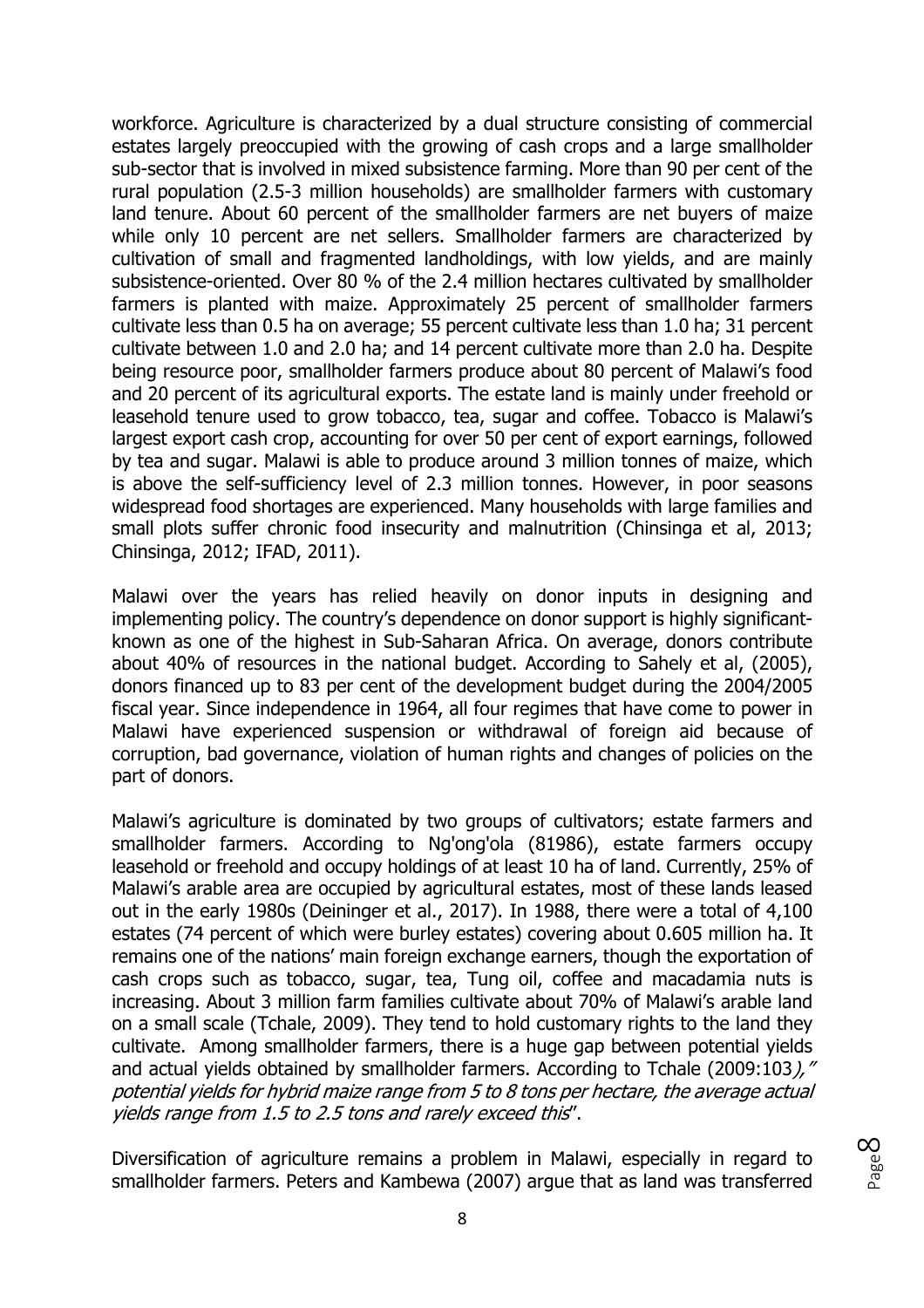from the smallholder sector to estate farming (with little compensation to smallholder farmers), smallholders were legally prohibited from cultivating cash crops such as burley tobacco, sugar and tea so as to prevent an oversupply of the market and poorquality production. Smallholder farmers privileged to cultivate tobacco were given quotas (Chinsinga, 2012), with estate farms producing 80% of the tobacco for exports.

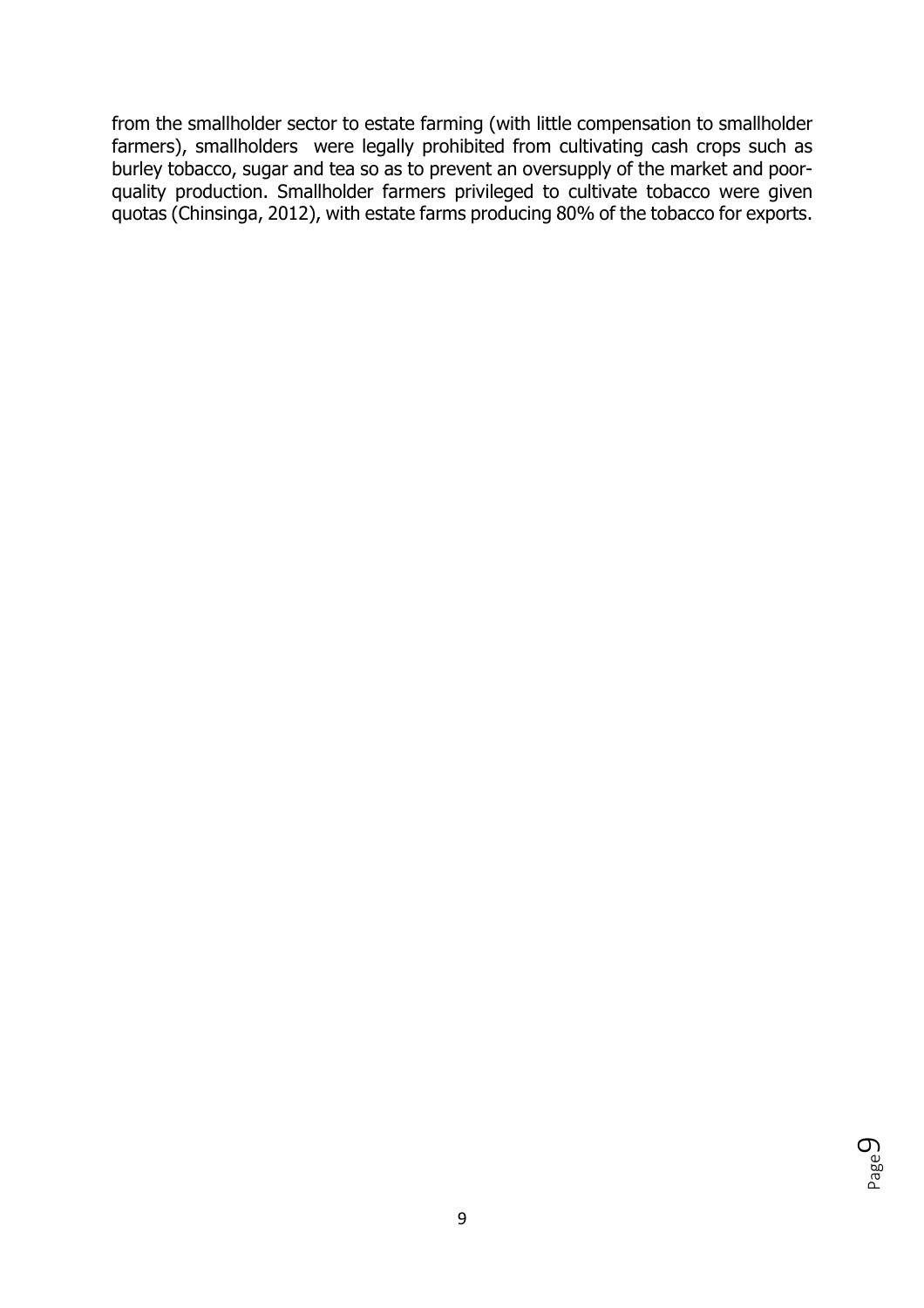### **Table 1.1 Overview of Agricultural Evolution in Malawi**

| Era                              | Pre-<br>colonial              | <b>Colonial</b><br>era<br>$(1891 - 1963)$                                       | <b>Statement of</b><br><b>Developmen</b><br>t<br>Policies(197<br>$1-1980$                                                               | <b>Statements of</b><br><b>Development</b><br>$(1986 - 1996)$                                                                                                                                                                                                                                                           | <b>Structural</b><br>adjustment<br>$(1981 - 1996)$                                                                                                                                            | <b>Malawi</b><br><b>Poverty</b><br><b>Reduction</b><br><b>Strategy Paper</b><br>2000-2005 | <b>Malawi</b><br>Growth<br><b>Developme</b><br>nt Strategy<br>(2006-<br>$\mathbf{I}$<br>2010)                                    | Malawi<br>Growth<br><b>Development Strategy II</b><br>$(2011 - 2016)$                                                                                                                                                                                                                                                     | Malawi<br>Growth<br><b>Development</b><br><b>Strategy</b><br>III (being developed -<br>2018-2022)                                                            |
|----------------------------------|-------------------------------|---------------------------------------------------------------------------------|-----------------------------------------------------------------------------------------------------------------------------------------|-------------------------------------------------------------------------------------------------------------------------------------------------------------------------------------------------------------------------------------------------------------------------------------------------------------------------|-----------------------------------------------------------------------------------------------------------------------------------------------------------------------------------------------|-------------------------------------------------------------------------------------------|----------------------------------------------------------------------------------------------------------------------------------|---------------------------------------------------------------------------------------------------------------------------------------------------------------------------------------------------------------------------------------------------------------------------------------------------------------------------|--------------------------------------------------------------------------------------------------------------------------------------------------------------|
| <b>Agricultur</b><br>al Policies | None                          | Land ordinances<br>Thangata labour<br>system                                    | National<br>The<br>Rural<br>Development<br>Programme<br>Special Crops<br>Act (1963)<br>Creation<br>0f<br><b>ADMARC</b><br>1967 Land Act | Smallholder<br>Agriculture<br>Credit<br>Administration<br>Investment<br>in<br>Agricultural<br>Research<br>and<br>Extension<br>National<br>Livestock<br>Development<br>Project<br>Rural<br>National<br>Development<br>Programme<br>Rehabilitation of<br>Smallholder<br>Irrigation<br><b>Schemes</b><br>Special Crops Act | Market<br>Liberalisation<br>policies<br>Price<br>decontrol,<br>Repealing of<br>the Special<br>Crops Act.<br>Liberalisation<br>of Agricultural<br>Research and<br>Extension<br><b>Services</b> | National<br><b>Extension Policy</b>                                                       | Agriculture<br>Sector Wide<br>Approach I<br>(ASWAp I)<br>Farm Input<br>Subsidy<br>Programme<br>(FISP)<br>Greenbelt<br>Initiative | Agriculture<br>Sector<br>Wide<br>Approach I (ASWAp II)<br>National Agriculture Policy<br>Framework<br>National Irrigation Policy and<br>Development Strategy<br>Economic Recovery Plan<br>Subsidy<br>Farm<br>Input<br>Programme (FISP)<br>Greenbelt Initiative<br>National Export Strategy<br>National Agriculture Policy | National Agriculture Policy<br>National Irrigation Policy and<br>Development Strategy<br><b>Greenbelt Authority</b><br>Subsidy<br>Farm<br>Input<br>Programme |
| <b>Key actors</b>                | Customary<br>arrangeme<br>nts | Colonial<br>Administration<br>Traditional<br><b>Chiefs</b><br>Private (Colonial | Government<br><b>Elites</b><br>(Politicians)<br><b>Estate Owners</b>                                                                    | Government<br><b>Elites</b><br>(Politicians)<br><b>Estate Owners</b>                                                                                                                                                                                                                                                    | Private Sector<br><b>Estate Owners</b><br>Government                                                                                                                                          | <b>Private Sector</b><br><b>Estate Owners</b><br>Government                               | Private<br>Sector<br>Estate<br>Owners                                                                                            | Private Sector<br><b>Estate Owners</b><br>Government                                                                                                                                                                                                                                                                      | <b>Private Sector</b><br><b>Estate Owners</b><br>Government (Elites)                                                                                         |
|                                  |                               | Settlers)                                                                       | Smallholders                                                                                                                            | Smallholder                                                                                                                                                                                                                                                                                                             | <b>Smallholders</b>                                                                                                                                                                           | <b>NGOs</b><br><b>Smallholders</b>                                                        | Government<br>CSOs<br>Smallholders                                                                                               | <b>CSO<sub>s</sub></b><br><b>Smallholders</b>                                                                                                                                                                                                                                                                             | <b>CSO<sub>s</sub></b><br>Smallholders                                                                                                                       |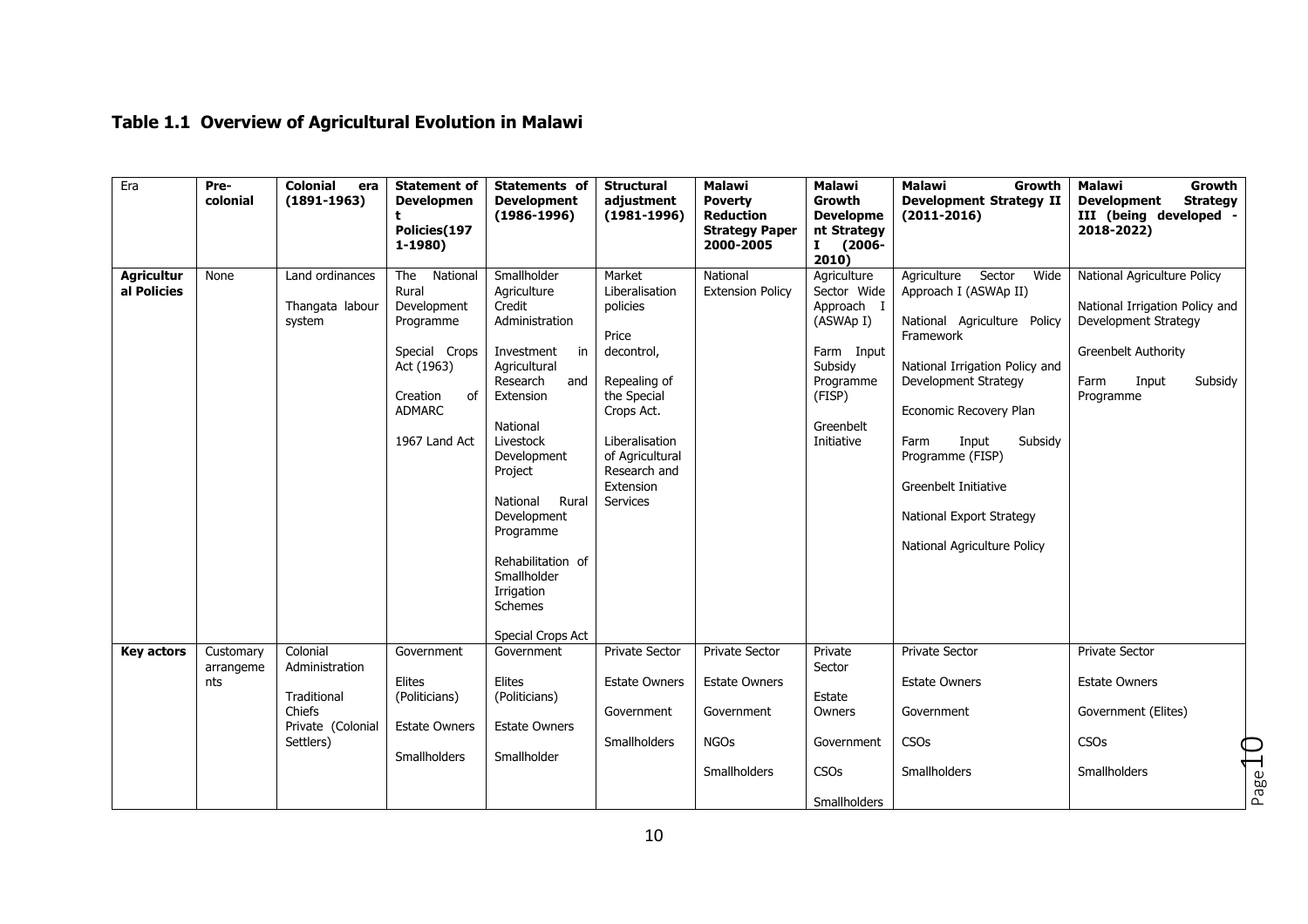| <b>Agricultur</b> |           | Increased          | Increased             | Reduced            | Reduced scale    | Varied           | Varied       | agricultural<br>increased        | Varied<br>smallholder         |
|-------------------|-----------|--------------------|-----------------------|--------------------|------------------|------------------|--------------|----------------------------------|-------------------------------|
| al                |           | productivity<br>of | Output<br>by          | productivity<br>of | of state service | smallholder      | smallholder  | diversification<br>productivity, | productivity                  |
| outcomes          |           | cash crops         | Smallholder           | smallholder        | provision        | productivity     | productivity | and commercialization            |                               |
|                   |           |                    |                       |                    |                  |                  |              |                                  |                               |
|                   |           |                    | Farmers               | framer             | agriculture      |                  |              |                                  |                               |
|                   |           | Land inequalities  |                       |                    | research and     |                  |              |                                  |                               |
|                   |           | growing            | Increased             | Decreased          | extension        | Increased        |              |                                  |                               |
|                   |           |                    | Agricultural          | agricultural       |                  | involvement of   |              |                                  |                               |
|                   |           |                    | Exports               | exports            | Increased        | smallholder      |              |                                  |                               |
|                   |           |                    | through Estate        |                    | competition      | farmer in some   |              |                                  |                               |
|                   |           |                    | farming               |                    | between          | cash crops (e.g  |              |                                  |                               |
|                   |           |                    | (Tobacco, Tea,        |                    | smallholder      | tobacco)         |              |                                  |                               |
|                   |           |                    | Cotton)               |                    | farmer and big   |                  |              |                                  |                               |
|                   |           |                    |                       |                    | estates          |                  |              |                                  |                               |
|                   |           |                    | Increased land        |                    | (resources,      |                  |              |                                  |                               |
|                   |           |                    | holding               |                    | market)          |                  |              |                                  |                               |
|                   |           |                    | inequality            |                    |                  |                  |              |                                  |                               |
|                   |           |                    | between elites        |                    | Increased        |                  |              |                                  |                               |
|                   |           |                    | and<br>poor           |                    | smallholder      |                  |              |                                  |                               |
|                   |           |                    | of<br>because         |                    | production of    |                  |              |                                  |                               |
|                   |           |                    | Governments           |                    | once restricted  |                  |              |                                  |                               |
|                   |           |                    | favour<br>for         |                    | crop; burley     |                  |              |                                  |                               |
|                   |           |                    | <b>Estate Farming</b> |                    | tobacco.         |                  |              |                                  |                               |
|                   |           |                    | for<br>export         |                    |                  |                  |              |                                  |                               |
|                   |           |                    | production            |                    |                  |                  |              |                                  |                               |
| <b>Inclusion</b>  | Customary | Involved<br>to     | Youth (Malawi         | (Malawi<br>Youth   |                  | Mushrooming of   | Increased    | Increased<br>involvement of      | Increased involvement of      |
| of women          | arrangeme | exploit women      | Young                 | Young Pioneer)     |                  | NGOs involving   | involvement  | women and youth (on paper)       | women and youth (on paper)    |
| and youth         | nts       | and youth as       | Pioneer)              |                    |                  | youth<br>and     | of<br>women  |                                  |                               |
|                   |           | labour providers   |                       | Women              |                  | after<br>women   | and<br>youth | Gender mainstreaming             | Malawi<br>Programmes<br>like  |
|                   |           | (Thangata          | Women                 | (Chitukuko cha     |                  | referendum<br>to | (on paper)   |                                  | Agribusiness<br>Youth         |
|                   |           | System)            | (Chitukuko cha        | Mai M'Malawi) -    |                  | (in<br>democracy |              |                                  | Agriculture Programme (by     |
|                   |           |                    | Mai M'Malawi)         | small<br>scale     |                  | 1993)            | Gender       |                                  | Farmers Forum for Trade and   |
|                   |           | Patriarchal        | - small scale         | for<br>farming     |                  |                  | mainstreami  |                                  | Women<br>Justice),            |
|                   |           | formal             | farming<br>for        | political          |                  | Dismantling of   | ng           |                                  | Agribusiness Project (by      |
|                   |           | bureaucracy        | political             | organisation       |                  | MYP and CCAM     |              |                                  | Farmers Forum for Trade and   |
|                   |           | introduced         | organisation          |                    |                  |                  |              |                                  | Justice), Integrated Youth    |
|                   |           | through colonial   |                       |                    |                  |                  |              |                                  | Development<br>Programme      |
|                   |           | rule.              |                       |                    |                  |                  |              |                                  | Government),<br>(Malawi       |
|                   |           |                    |                       |                    |                  |                  |              |                                  | National<br>Youth<br>Service  |
|                   |           |                    |                       |                    |                  |                  |              |                                  | (Malawi Government), Youth    |
|                   |           |                    |                       |                    |                  |                  |              |                                  | (by<br>Start<br>Opportunity   |
|                   |           |                    |                       |                    |                  |                  |              |                                  | International Bank of Malawi) |

Authors own based on Ng'ong'ola (1986), Malawi Government (2016) Chinsinga (72017); Chinsinga and Chasukwa (2012)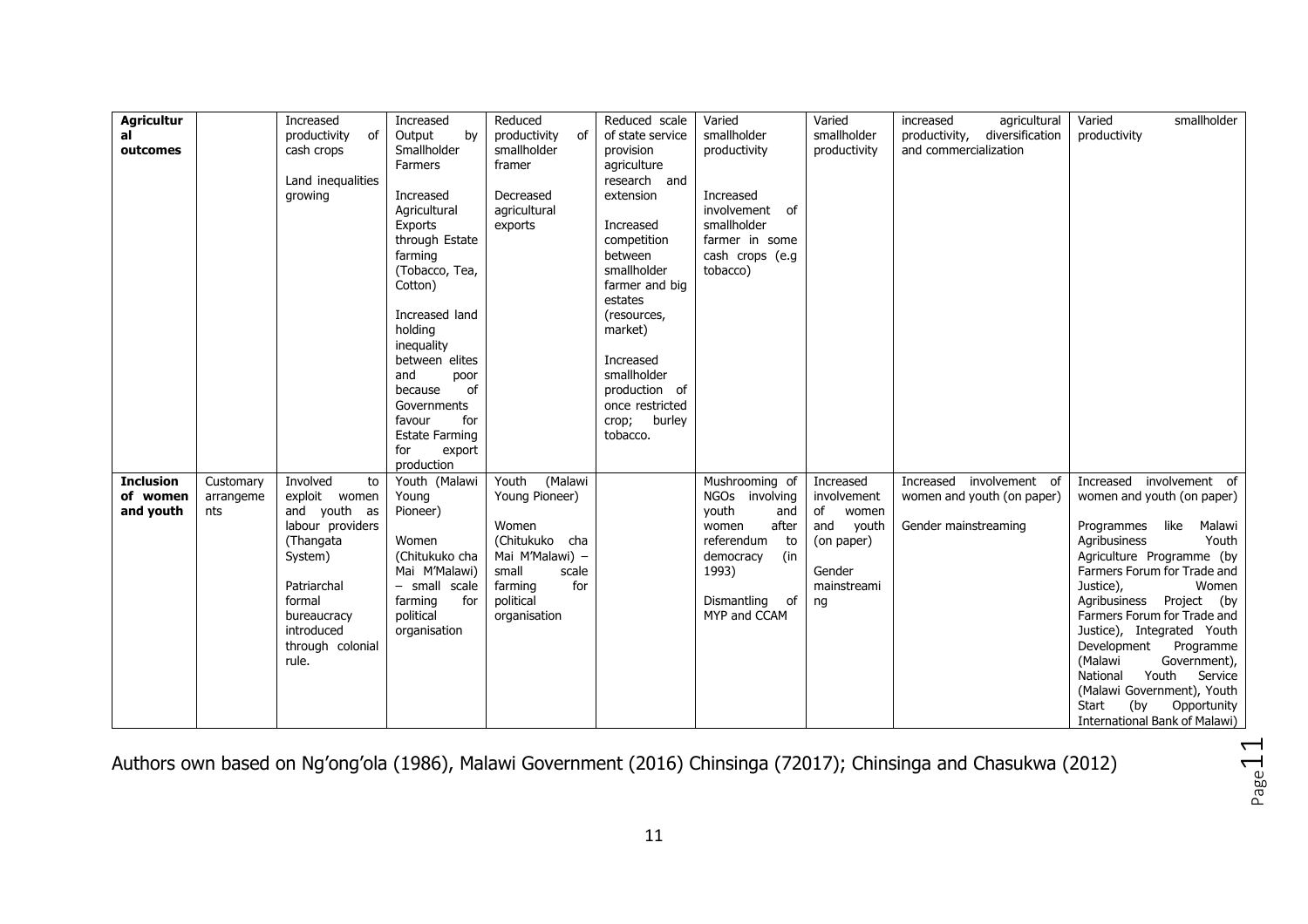Table 1 above charts the key actors, agricultural policies and outcomes, alongside an assessment of inclusion of women and youth. This allows us to identify lines of power, resource accumulation and control in relation to agricultural resources and the control of the land.

Control over the land has been a pre-occupation of the internal political and economic dynamics of Malawi since the creation of the colonial territory of Nyasaland. It remains the case five decades after independence (Chinsinga 2015). Colonisation imposed a bureaucratic patriarchal system of control, and overlaid and embedded the preexisting ethnically based social systems (Mandala 1984). Settler agriculture resulted in the occupation of land, and exploited local labour including that of women and youth. This sets the foundation for the two modes of agriculture in Malawi: the commercial estate (10+ hectares) and the small plots of peasant farmers. This dualistic mode continues to dominate.

The Malawi Congress Party (MCP) ruled newly independent Malawi from 1964-1994 under President Hastings Banda. During the early part of the Kamuzu Banda era (1964-9), smallholder agriculture was promoted via an extension system, creation of infrastructure and a parastatal marketing board. However, the new political elite and parastatals moved into large scale estate expansion, with the provision of estate licences and loans being key forms of political patronage (Cammack & Kelsall 2010). Economic rents from smallholders were channelled into estate expansion and to cross subsidise maize consumer prices. From 1969-1979 manufacturing expanded at 7% pa and the service sector at 15% pa. Rents and assets were redistributed to those who were seen to be able to use them productively. In addition, food security was assured through fertiliser subsidies, high producer prices for maize and subsidised consumer prices (ibid). Cammack and Kelsall (2010) suggest that this era marks a period of 'developmental neo-patrimonialism' in Malawi.

The 1967 Land Act specifically perpetuated the colonial land tenure system, creating a dualistic land control structure. In addition, smallholders were forbidden from growing commercial crops such as tobacco. In 1971 the Agricultural and Marketing Board (ADMARC) was created as a Government marketing board for agricultural production in Malawi.

The political mobilisation of women and youth in agriculture was also encouraged, for example in the Malawi Young Pioneers (MYP). The MYP were the most significant youth mobilisation in this context, and created a national service spread across the country (Forster 1994; Chinsinga and Chasukwa, 2018).

The economic stagnation of the 1980s brought the wave of structural adjustment programmes to Malawi with the attendant rolling back of state control over the markets. Malawi was forced to cut subsidies to maize production and this led to increasing food insecurity and fluctuating prices. ADMARC was partially privatised. Pressure from donors, and the intervention of the Malawian Military led to the end of one party rule in 1994. The MYP were disbanded in 1993 by the Army, for fear that it had become a militia organisation and could also challenge for power.

 However, the World Bank continued to interfere in the operations of ADMARC as they believed that its practice of purchasing maize as a reserve was a subsidy. The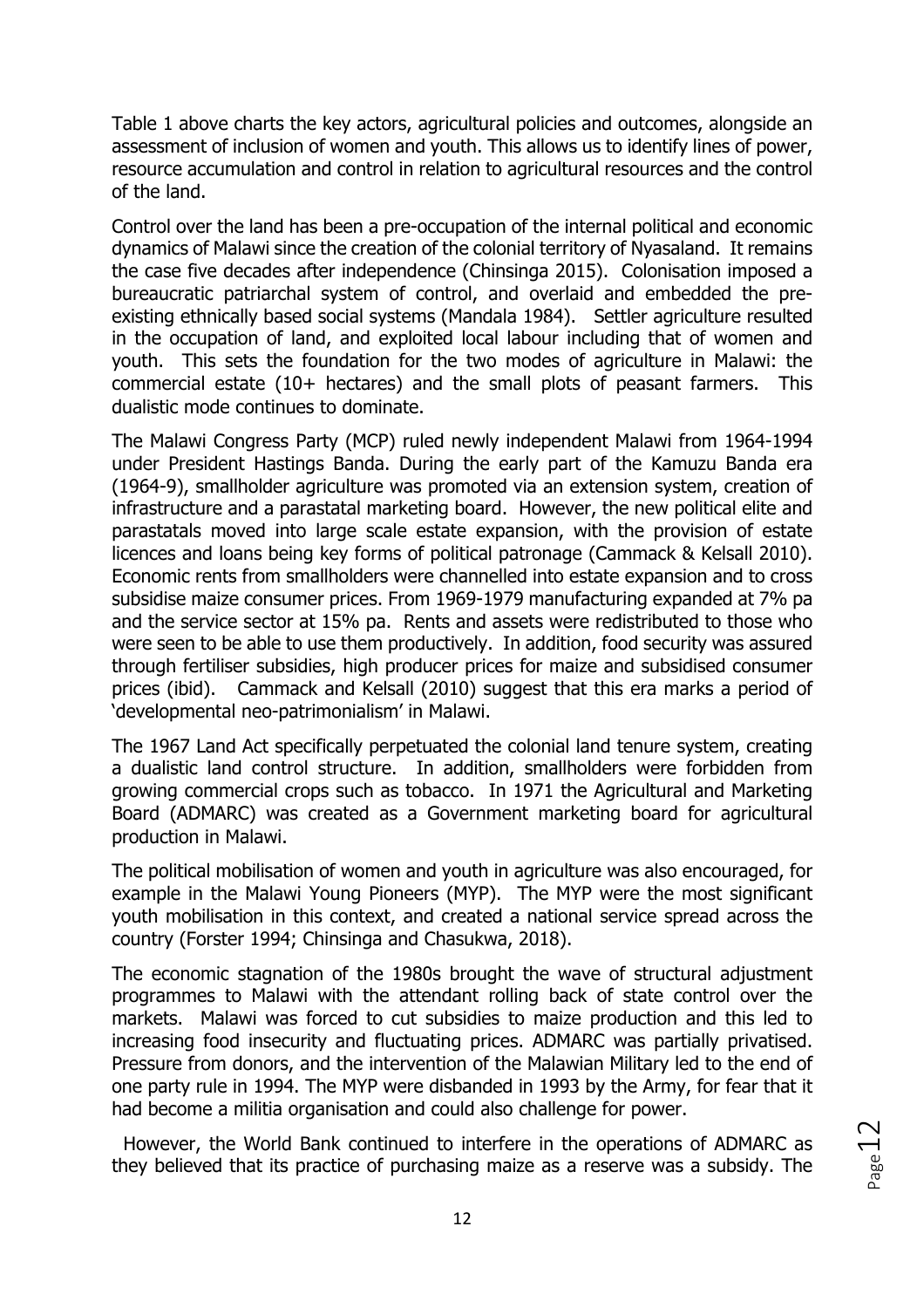politics of maize subsidy remains critical to understanding agriculture in Malawi to the present time.

Under the Presidency of Bakili Muluzi (1994-2004), the political space opened for neoliberal reform, and a rise in the presence and influence of civil society organisations, alongside decentralisation to District Governments and formal engagement with Traditional Authorities (TAs). However, the removal of a long term political incumbent whose party is effectively the state is problematic. Cammack & KelsallKelsall (2010) suggest that this brought an era of rent seeking from the state, for personal enrichment by the political class, for example with Muluzi operating a sugar cartel. The civil service was also weakened and decapacitated.

Donors played an increasing role in supporting the domestic expenditure of the government, but the multiplicity of donors caused incoherent and fragmented policy development. In relation to gender, the 1995 Beijing World Conference on Women ushers in the start of an era of rhetorical gender mainstreaming. Malawi in this era, also experienced a huge burden from the HIV/AIDS pandemic, to which an extensive literature notes the impact particularly on women (Anderson 2012)

In 2001/2 Malawi experienced famine. On the recommendation of the World Bank, it had insufficient maize reserves to respond quickly to escalating food shortages. The Government instituted the 'starter pack' scheme to get farmers back into maize production. This was the start of a new era of subsidy to maize production which consumes a considerable proportion of government expenditure.

The Presidencies of Dr Bingu Mutharika, Joyce Banda and now Peter Mutharika have continued to be tainted by state rent seeking for personal enrichment, but also considerable engagement with a wide range of external donors, and NGOs who heavily influence the policy agenda. Issues of gender and youth are mainstreamed into policy. Donors have also encouraged and funded commercialisation schemes in agriculturesuch as the Green Belt Initiative. Chinsinga (2015) suggests that the land inequality issues have never been resolved as political will had been lacking, but this is also exacerbated through the new wave of commercial investments under the GBI (Chinsinga 72017).

The maize subsidy- now the Farmer Input Subsidy Programme is continuously evolving, but is seen as highly significant in maintaining the rural vote. This is critical in ensuring basic food security, but problematic as far as the broader transformation of agricultural livelihoods is concerned. We will return to this in more detail in the next chapter.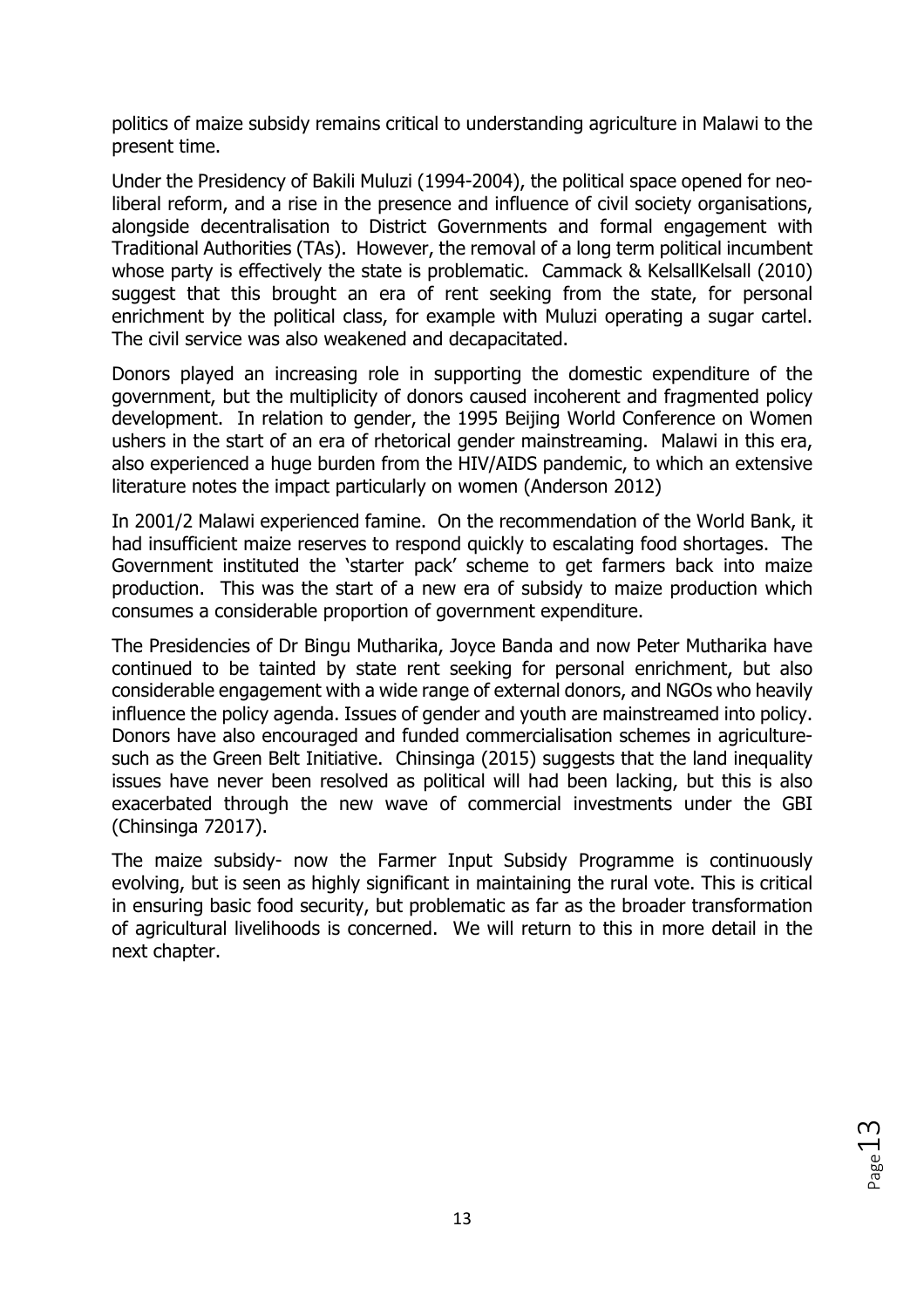# CHAPTER 2:

## THE FORMAL AND INFORMAL RULES OF THE GAME

This section explores systems of agricultural support operating at national and district levels. In doing so it is necessary to identify formal policies and processes as they are stated, and also how they are implemented in practice. In many cases there is a significant gap between systems in theory and operation in practice. In addition, agricultural change is also mediated by informal institutions, such as customary ownership of land or social norms relating to women and youth. It is very important that social norms are not understood as fixed, uniform and unchanging. The key point for this section is that there may be multiple routes for individuals to navigate the creation of agricultural livelihoods.

In this section we consider five policies and programmes; (i) National Agricultural Policy and ASWAP, (ii) Farm Input Subsidy Programme, (iii) National Youth Policy and Youth Enterprise Development Fund/Malawi Enterprise Development Fund, (iv) Land Ownership, Greenbelt Initiative and Land Act, and (v) Local Governance and Accountability – Decentralisation Policy. This analysis shows that how policies and institutions operate in practice (rather than how they are described as working in formal documents) is critical to understanding how the Afrint IV/Papaya project might work with local institutions in seeking inclusive intensification.

#### **i) The National Agricultural Policy – Policy Processes and Politics**

The first National Agriculture Policy (NAP) in Malawi was launched in 2016 despite Malawi being a country whose economy is heavily dependent on agriculture. The goal of NAP is "…to achieve sustainable agricultural transformation that will result in significant growth of the agricultural sector, expanding incomes for farm households, improved food and nutrition security for all Malawians, and increased agricultural exports." (Malawi Government, 2016) To achieve this goal, NAP has six priority areas namely; (1) Sustainable Agricultural Production and Productivity, (2) Sustainable Irrigation Development, (3) Mechanisation of Agriculture, (4) Agricultural Market Development, Agro-processing and Value Addition, (5) Food and Nutrition Security, (6) Agricultural Risk Management, (7) Empowerment of Youth, Women and Vulnerable Groups in Agriculture, and (8) Institutional Development, Coordination and Capacity Strengthening. Formulation of NAP can be traced back to 2006 when the development partners led by Norway and the World Bank worked with the government to develop the Agricultural Development Programme (ADP). ADP was prompted by two main factors. The first reason was that led to formulation of NAP was the uncoordinated interventions and duplication of efforts between and among development partners in agriculture sector. An audit showed that there were over eighty development partners funding projects in agriculture sector that made it difficult to ensure a shared overall strategic direction for the sector to achieve the desired goals and objectives in the absence of an overall guiding policy framework (Reme and Mingu, 2011). The sector was further characterized by a multiplicity of several sub-sector policies, which, in some cases, were essentially contradictory to ensure coordinated efforts in the sector. The second reason for developing NAP was the introduction of the Farm Input Subsidy

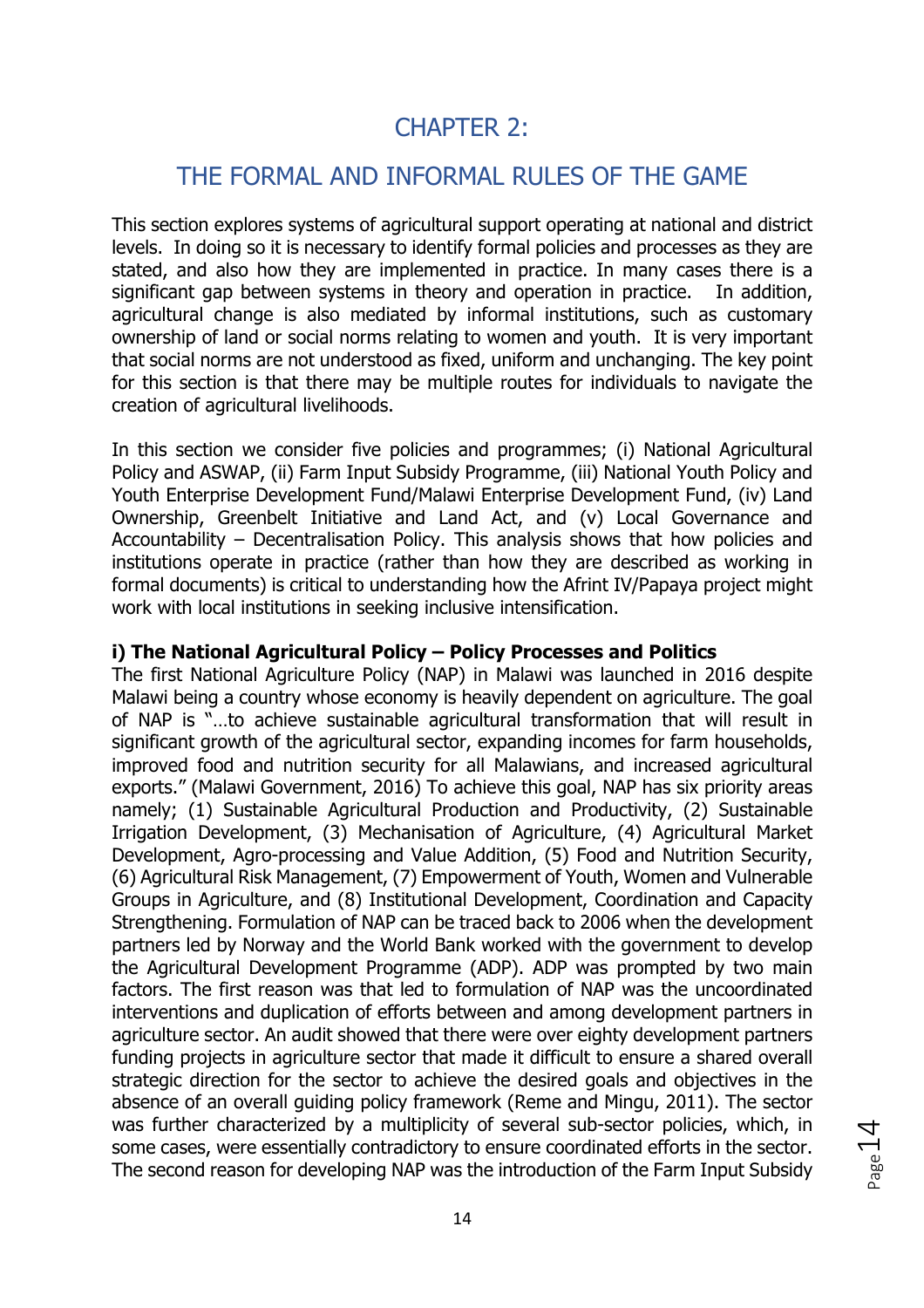Programme (FISP) in the 2005/06 growing season against fierce resistance of development partners who argued that it would undermine and reverse the country's progressive economic reform efforts. However, the programme proved hugely successful because for the first time in two decades the country was able to feed itself without recourse to food aid or commercial food imports. The ADP was propagated as a platform for donors and other stakeholders to systematically engage government on how it could implement the FISP not simply as a short term and quick fix to the twin problems of chronic food shortage and insecurity, but rather as a vehicle for progressive structural transformation of the agricultural sector (FAO, 2015).

#### **Evidence in Practice**

The agricultural policy processes were triggered by the Ministry of Agriculture and Food Security's (MoAFS) submission of the ASWAp for Cabinet endorsement. The agricultural policy processes are linked to the desire for Malawi to qualify for the Comprehensive African Agriculture Development Programme (CAADP) following some political pressure to speed up its ascension to this continental initiative. While the Cabinet endorsed the ASWAp, it observed that there was need for a national agricultural policy to serve as a reference point in the implementation of the wide range of activities in the sector. The policy processes should have followed the stages outlined in the national policy making architecture, but they did not. In the interviews (conducted by Chasukwa 2016), most stakeholders pointed out that the Principal Secretary in MoAFS initiated the policy process. Terms of Reference were developed, and a consultant was contracted to draft the policy for the 2011-2016 period.

When the draft policy was presented to Cabinet Office for endorsement, it was turned down on two main accounts. The Cabinet Office observed that the policy was not developed according to the format and specifications provided for by the Office of President and Cabinet . Second, there was lack of evidence to support that extensive consultations were undertaken, and that the development of the draft policy was informed by robust analytical work. The policy processes had to restart all over again in order address the observations of the Cabinet Office. The efforts to complete the policy was been given a new lease of life following Malawi's signature to the G8 New Alliance for Food Security and Nutrition in 2012. The requirement is that a partner country must have a national agricultural policy.

The Political Economy of agricultural policy processes show that although MoAFS is the policy holder for the agricultural sector, it does not often set its own priorities. Priorities are set elsewhere due to the high political stakes in the sector. This is attributed to the fact that Malawi is a predominantly agrarian society where food security remains a key political issue. In fact, some scholars, for example, Smale and Jayne (2003), have argued that the politics of Malawi are the politics of maize. It has thus become a vital component of the social contract between the government and citizens. According to Sahely et al., (2005), the legitimacy of a government in Malawi greatly depends on whether it is able to provide maize to the people either through subsidized production or at market prices they can afford. This makes MoAFS priorities greatly amendable to political manipulation. Most stakeholders actually argued that the priorities of MoAFS would have been totally different had it been that it was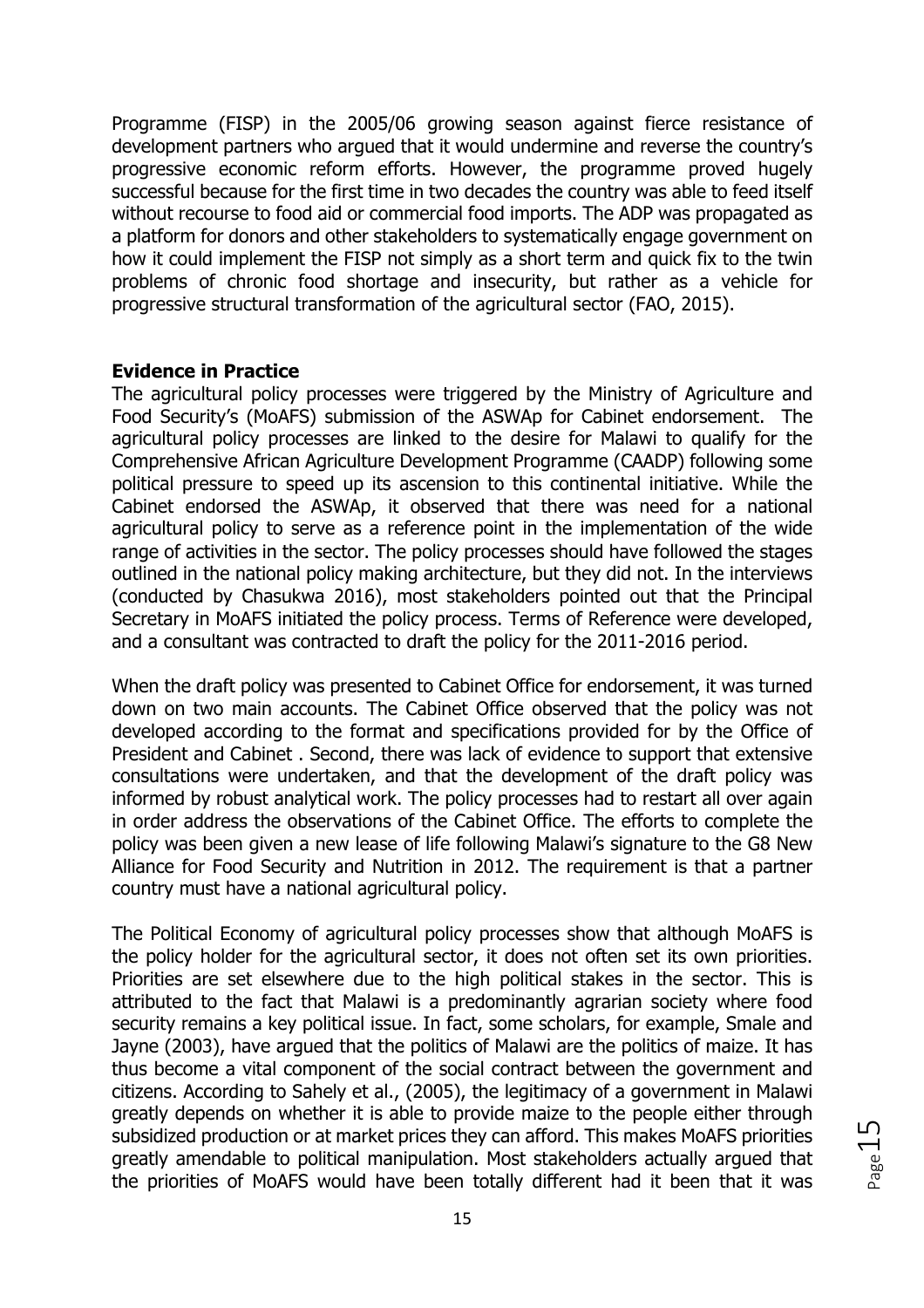insulated from political influences, and carried out its mandate in accordance with existing evidence on the ground (FAO, 2015).

The policy processes are quite challenging in the agricultural sector because MoAFS often must attend to political initiatives, including from the highest level, whose primary goal is to raise the electoral profile of incumbents. Some of these initiatives include: 1) the Green Belt Initiative (GBI); 2) Hunger and Poverty Reduction Initiative; 3) One Cow a Family; 4) Legumes Production and Small Livestock Initiative; and 5) the Farm Input Loan Programme (FILP). While political initiatives are accompanied by some additional resource inflows, they are almost always tokenistic, which results in the realignment of resource utilization away from the initial priorities. Moreover, political priorities tend to dominate even in terms of budgets. For instance, ASWAp is biased in favour of two presidential programmes, FISP and GBI that take up to as much as 70 percent of the total budget for this sector-wide approach. Maize takes up to as much as 37 percent of proposed expenditure targeting the improvement of crops. However, if the remaining expenditures are distributed across all commodities, maize could account for nearly 70 percent of total agricultural expenditures (Chinsinga, 2014).

The NAP policy processes demonstrate that policies in Malawi involve multiple stakeholders, multiple arenas and multiple levels. This has significant implications for the level of coordination and coherence required to achieve the desired goals and objectives of any policy process. The level of complexity varies depending on the nature of the specific policy. The challenges demonstrate that policy and policy making is conditioned and shaped by the political, social and economic context, as well as historical factors. This emphasizes that policy processes in a particular realm can only be fully understood if placed in a proper context. It matters a great deal because grasping the constraints and opportunities in a particular context is critical since the success of policy processes is not only dependent on what to do but how to do it (Leftwich, 2012). It is also important to note that lack of internal sense of urgency to systematically address policy challenges within government. This implies that the government is not proactive when it comes to initiating processes leading to the development of relevant policy documents. Almost always, policy processes are a reaction to international pressures, and implemented on a project basis. Ministry or departmental led policy processes can be overshadowed by politically orientated policy pronouncements. There is often a sense of urgency to do something about these policy pronouncements since they may relate to political profiles for electoral purposes and are, usually, at the expense of other equally pressing policy processes and priorities

This view is consistently confirmed by interviewees during interviews with representatives from government, NGOs, academics and donors (off record comments by local staff) in January 2018.

"Aid is weakening everybody- we need to kick out the donors. There is so little capacity to implement the policies that are designed by them. In the end, the Districts just rely on NGOs to do anything." Comment from interview in January 2018.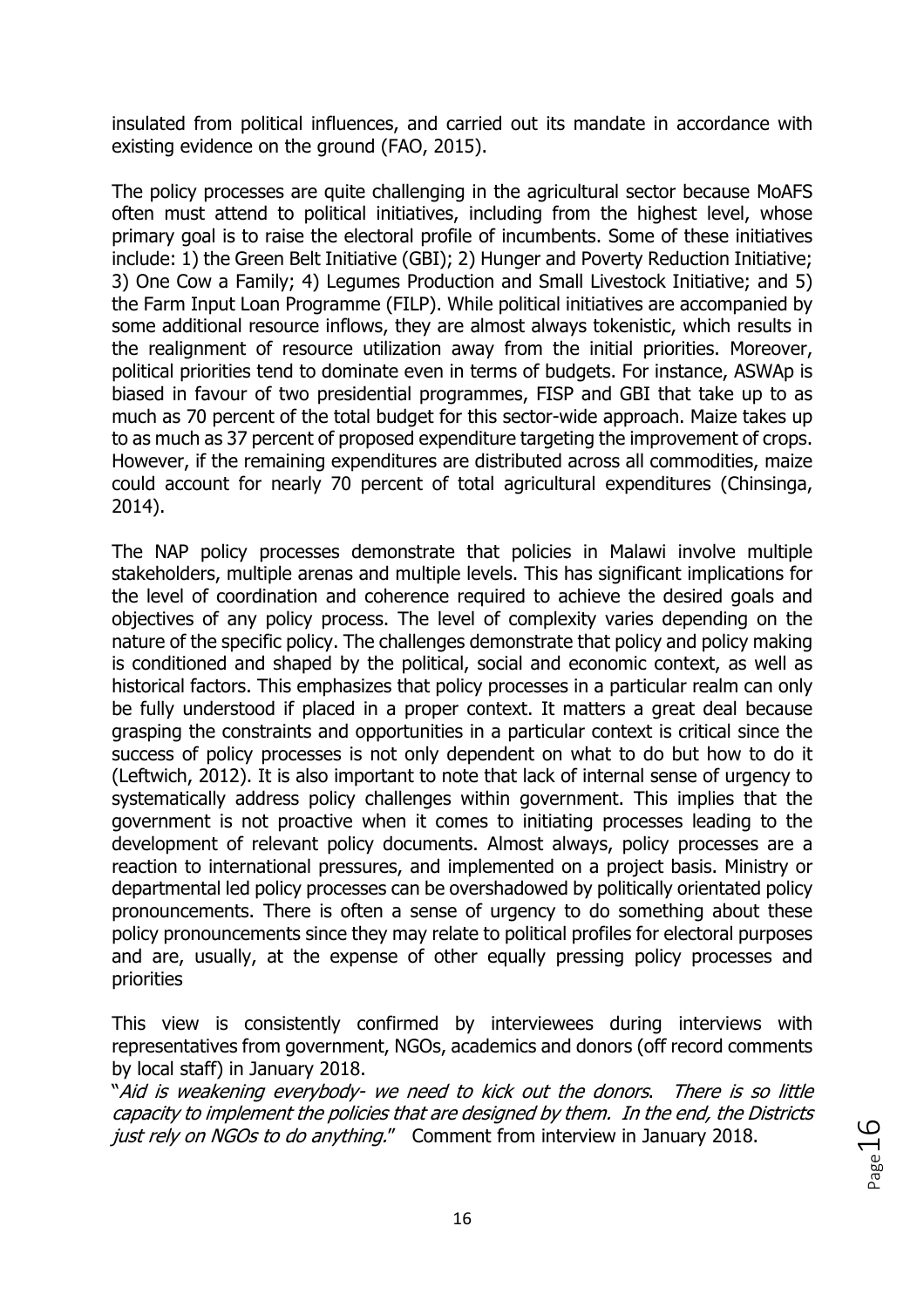#### **ii) Farm Input Subsidy Programme**

FISP, launched in 2005-06 growing year, is an initiative inspired by the movement on reviving the African Green Revolution. FISP targets smallholder farmers who have land but cannot afford to purchase farm inputs at the prevailing market prices. The cardinal objectives of the FISP include increasing agricultural production and ensuring food security by providing government-subsidized agricultural inputs to smallholding farmers. Specifically, the FISP has multiple stated objectives, including 1) increasing smallholder maize yields and overall production, 2) reducing poverty, 3) promoting food security, and enhancing rural incomes (Lunduka, 2014). Through a voucher system, smallholder farmers have access to subsidized one 50 kg bag of basal and top-dressing fertilizer, 5 kg of maize hybrid or Open Pollinated Variety seeds and 1 kg of legumes (soya or groundnuts). In cotton growing areas, smallholder farmers are also given cotton seeds. FISP has incrementally changed over years but the design, goals and inputs given to farmers has largely remained the same.

Identification of beneficiaries involves members of community in an open forum. In this regard, lived poverty in the eyes of members of the community is the main criterion for selection into FISP as beneficiaries. Other important aspects are possession of land and labour availability. Selection of beneficiaries is participatory as such villagers themselves participate in wealth ranking exercises as they know each other better. Being a community led exercise, Chiefs play a key role in selection of beneficiaries by being gate keepers. They confirm to bureaucrats that the selected candidates are indeed from his/her village (see also Andersson Djurfeldt et al. 2018).

#### **Evidence in Practice**

Policy theory and practice gaps are evident in the FISP originating from interface between formal and informal rules of the game. Evidence in practice suggests that policy theory and practice gaps are a result of dominance of informal institutions over formal institutions. Application of informal institutions is motivated by individual or collective interests that collide with objectives of public policies regarding pursuance of inclusive agricultural intensification.

FISP is also frustrating agricultural diversification agenda as part of inclusive agricultural intensification. The Government has focused much on Maize because of primacy of Maize in electoral politics. Food security in Malawi is equated to maize availability such that the Government puts lots of its energy and resources into making maize available at the cost of other crops. As much as ASWAP and National Agricultural Policy promote crop diversification and inclusive sustainable intensification to mitigate effects of climate change, it is difficult for this goal to be achieved when Government's flagship programme, FISP, does not include other crops on a large scale. For instance, tobacco, cotton and tubers are not always catered for in the programme. Legumes are mostly in short supply such that smallholder farmers sometimes do not use their coupons. Agriculture diversification agenda as part of inclusive agricultural intensification is also rhetorical when agrodealers that sell farm inputs deliberately do not stock the 'orphan inputs' because they are not profitable (confirmed in multiple interviews in 2018). In deal situation, agrodealers are supposed to provide comprehensive agricultural support system to farmers including provision of extension services and stocking a range agricultural inputs complementing those provided under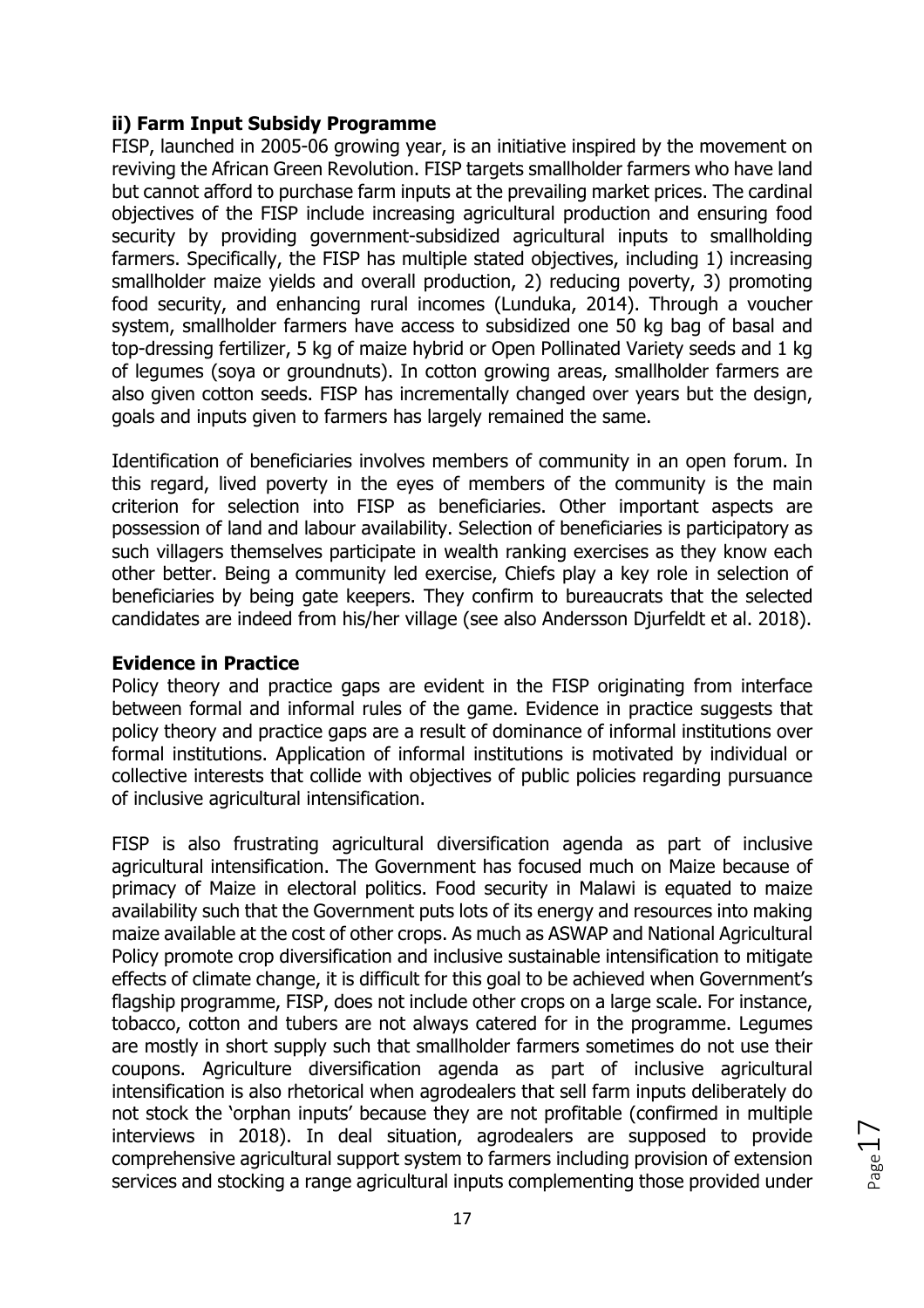FISP. However, in practice this has turned out impossible because of commercialization of FISP and seasonality of agrodealers – most agrodealers emerge at the start of FISP and close business at the end of the programme. Furthermore, smallholder farmers in hard-to-reach areas are underserved because agrodealers do not find any business justification to operate in less lucrative areas. In these difficultto-reach areas, women are systematically excluded in FISP because they fail to walk long distances to buy farm inputs even then they have vouchers. Under market liberalisation (which is the main aspect that donors in FISP champion), government finds it hard to force agrodealers operate in remote areas as well as regulating them in a way that they remain in business when FISP is closed. It is also difficult for government to regulate agrodealers and other suppliers in FISP because some are politically connected and represent interests of elites and political powers. It can be argued that FISP has national wide coverage but because of informal rules of the game, the programme pays specific attention to some areas that make commercial and political sense.

Interviews in Dedza District also highlight the dominance of the FISP programme in agricultural expenditure. With an annual income of 53 million kwacha (£53,000), 16 million (30%) is spent on the FISP.

"There is little left to do anything more than run the offices. There are supposed to be 169 extension workers here, but we only have 60, and we don't even have bicycles for the ones that we have." Jan 2018

"FISP does not benefit our farmers for the long term- much of it gets wasted at capital hill. Instead we need more attention to the market. I wish ADMARC would come back- I hear this from the farmers as well" District interview 2018

FISP also systematically side-lines the youth and women as beneficiaries in activities on inclusive agricultural intensification. One of the criterion for selecting beneficiaries is that an individual should have land that if given inputs, they can put into use immediately. In Malawi, the youth are rarely in possession of their own land hence not eligible to be beneficiaries. This was confirmed in an interview with a bureaucrat who indicated the youth in realistic terms are excluded because they "...do not own their own piece of land and are energetic enough so much so that they can work to generate income to purchase on their own agricultural inputs at the market value." FISP operates on the premise that the youth have adequate skills to make them competitive on the labour market and demand for their services exists which is an oversimplification of the reality. In addition to the youth being excluded from benefiting from FISP by the targeting criteria, they are also marginalized by the narrow focus of FISP. FISP narrows down to increase agricultural production of poor smallholders limited to growing of maize, groundnuts, soya and cotton. FISP does not extend to value addition and agri-business activities which happen to be of interest to the youth. The youth are hesitant to venture into the type of agriculture that is just limited to growing of crops because their living experience has not been encouraging. This hesitation was captured in an interview with one of the youths in Dedza, "...it is time for us to leave our traditional understanding of farming as in growing of maize, groundnuts and soya is long overdue. We have seen our grandfathers and fathers growing maize but they have not been motivating enough going by what they used to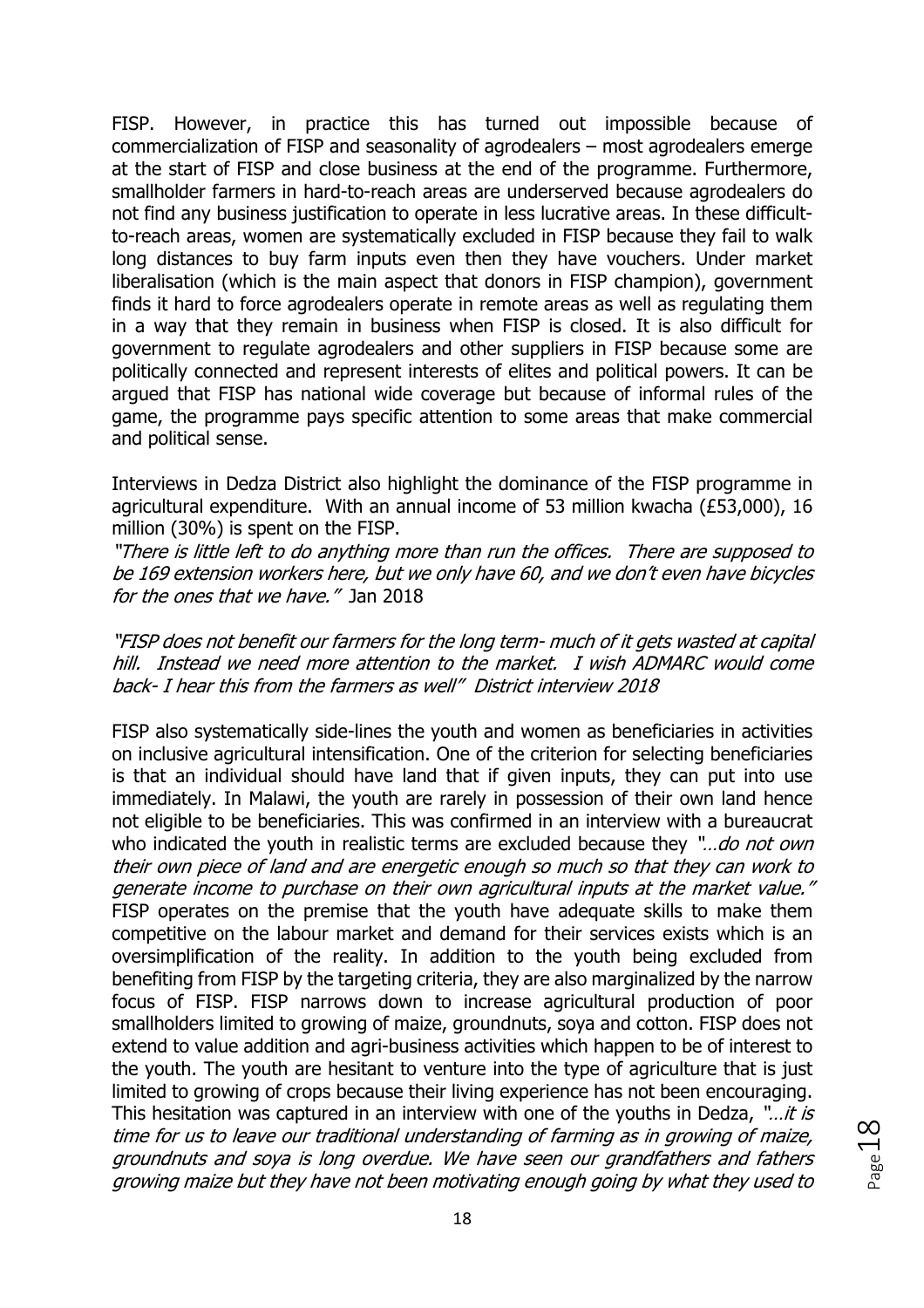#### get. Farming has only ended up being a source of their misery. We should aim higher than them and that's about going beyond their way of understanding and practicing farming."

Based on fieldwork by Chasukwa, FISP also entrenches patronage and clientelism to the disadvantage of inclusive agricultural intensification. State politics also finds its way into FISP whereby ruling party politicians influence decisions such that areas loyal to them have better access to services (quantity, more beneficiaries and served first) than areas where opposition parties dominate. Ruling party officials including and Members of Parliament (both from ruling and opposition parties) have been involved in scandals of being in possession of FISP coupons that are distributed to their supporters when vouchers are only supposed to be administered by bureaucrats. Coupons or vouchers are transported from districts from the Ministry of Agriculture and Food security (MoAFs) to the Local extension officers. Local traditional authorities, local authorities, MoAFs staff have been identified to be key actors in the distribution of the vouchers from village to village (Dorward and Chirwa, 2011). However, politicians hijack the distribution system mainly to serve their own political interests. Chiefs, as gatekeepers, also abuse their status by influencing the process. It is a widespread practice in FISP for chiefs to bulldoze inclusion of people that do not qualify for the programme. Youths and women are easy target because of lack of voice. Chiefs also settle scores with 'insubordinate' yet qualified subjects through FISP by blocking their selection. During fieldwork, it was learnt that during village meetings where selection of beneficiaries is done in an open format, show of hands, cheering and jeering are also taken as forms of approval and disapproval for one's inclusion and exclusion in FISP. It was interesting to note that sometimes the 'local elites' get approval from the crowd with deafening cheering as they mobilise support prior to the meeting. The 'local elites also 'buy' the crowd to jeering, hence disapproving, those that deserve to be in the programme. The practice is also common in MASF IV Public Works Programme whereby beneficiaries are also identified through open community meetings.

Interviews in Jan 2018 also suggest that an open market for the FISP vouchers exists whereby recipients sell the vouchers to merchants and larger farmers.

Again, there is a remarkable consistency in the view from interviewees in local government, donors, and NGOs that the FISP programme has become problematic due not only to political manipulation, but also for trapping smallholders in maize production. This is said to contribute to soil degradation and fertility decline.

#### **iii) National Youth Policy and Youth Enterprise Development Fund/Malawi Enterprise Development Fund**

The vision of Malawi National Youth Policy (MNYP) is to have an educated, healthy, well trained, cultured, vibrant and productive youth. The goal of the policy is to create an enabling environment for all young people to develop to their full potential in order to contribute significantly to personal and sustainable national development (Malawi Government, 2013:4). Related to inclusive agricultural intensification focusing on the youth, the MNYP outlines the following specific objectives; mainstreaming youth development agenda in all national development programmes, guiding the adequate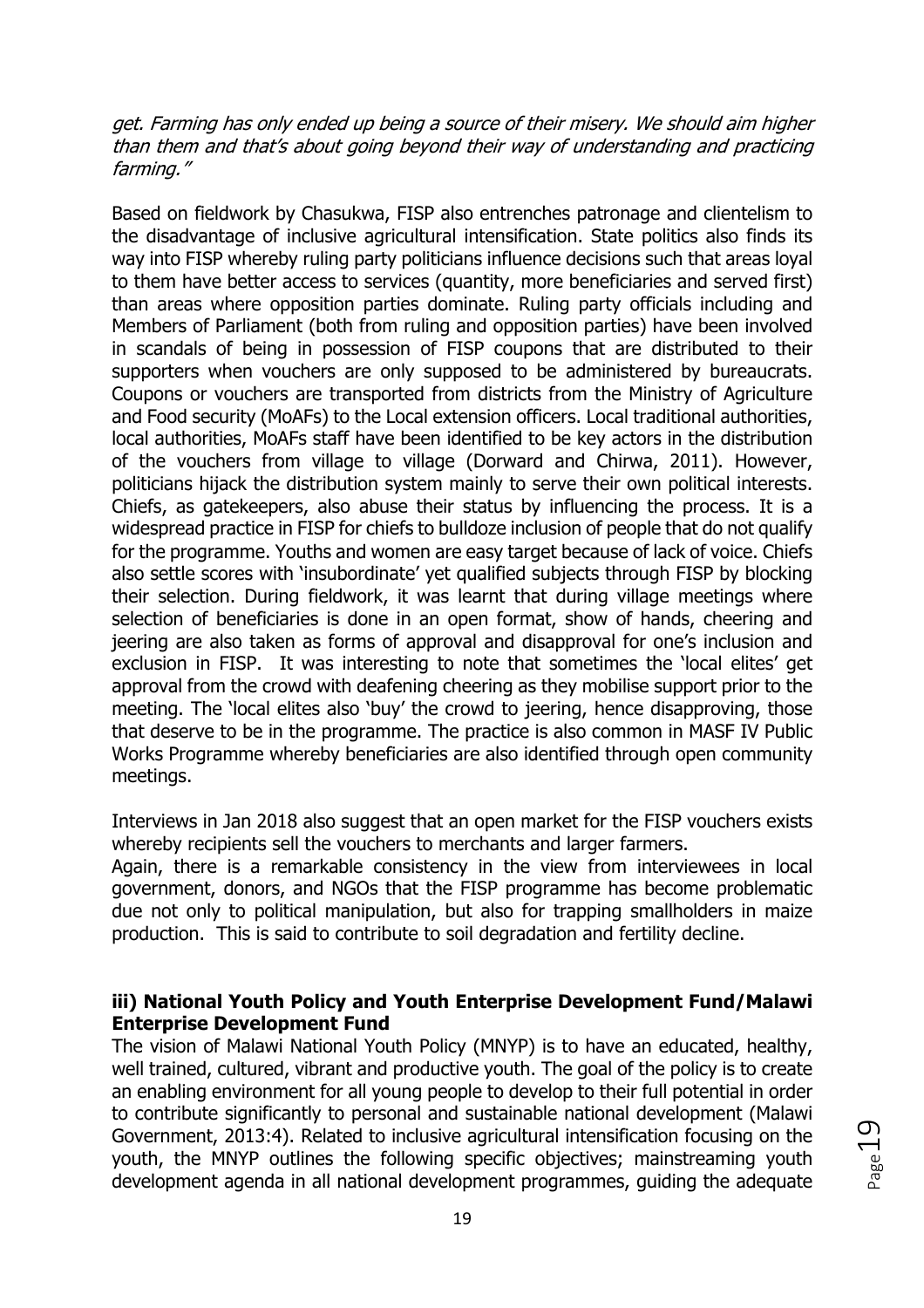allocation and prudent use of resources (financial, human, and material) to youth programmes, mainstreaming gender equity and equality in all youth programmes, and providing for the establishment of multi-sectoral and multi-disciplinary institutional framework for coordination and implementation of youth programmes. The MNYP defines youth as "all persons from age 10 to 35 years regardless of their sex, race, education, culture, religion, economic, marital and physical status" (Malawi Government, 2013:2). The policy recognises multiple definitions of the youth such that the age of 1- to 35 years is not in definitive terms. The policy recognises other definitions to do with political, economic and social perspectives especially that social environments have their own specific problems, concerns, needs, and aspirations.

The implementation and coordination of the National Youth Policy is largely led by two main bodies namely the Ministry Labour, Youth and Manpower Development (MoLYMPD) and National Youth Council of Malawi (NYCoM). The Ministry operates within the broader framework of the government apparatus whereas NYCoM is a legal body established by the 1996 National Youth Council of Malawi Act. With regard to execution of the National Youth Policy, MoYDS is responsible for guiding and monitoring policy implementation and evaluation, being the central repository of all youth-related information, developing and providing guidelines for youth development and participation, building capacity of youth workers, youth participation structures and regulate their professional conduct, and providing direction to all relevant government and other stakeholders on mainstreaming of issues of young people in all national development frameworks (Malawi Government, 32013).

#### **Evidence in Practice**

The division of labour between MoLYMPD and NYCoM is meant to enhance effective and efficient management of affairs of the youth and increased attention to the youth. However, the expectations created by existence of MoLYMPD and NYCoM expectations have been compromised by institutional egos bordering on the policy and legal mandates. The two entities have often competed and challenged each other as to who is in a better position to handle affairs of the youth. To this effect, NYCoM has been a victim of 'infantalization' in quest by the MoLYMPD to capture and control wide base of resources. Overlaps in institutional design and ambiguity of roles for MoLYMPD and NYCoM have contributed to the competition between MoLYMPD and NYCoM. For instance, the National Youth Policy indicates that the MoLYMPD is mandated to develop and provide guidelines for youth development and participation whilst a similar responsibility is also assigned to NYCoM where it is required to develop and regulate implementation guidelines of youth activities by various youth organizations (Malawi Government, 32013). Because of the struggles between the two institutions, collaboration with other players holding a stake in youth matters has been affected. This is evident in several cases but particularly pronounced is the weak linkage between the National Youth Policy and agriculture. All MNYP six priority areas; [(1) education, science, technology and environment, (2) sports and culture, (3) health and nutrition, (4) social services and recreation, (5) youth participation and leadership, and (6) youth economic empowerment] none of them makes explicit linkages to the agriculture sector. The concern would be that the failure by the policy to close this gap and ensure linkage to agriculture "will make it fail achieve the intended goal of youth participation on key development circles" (Kamchacha (2012).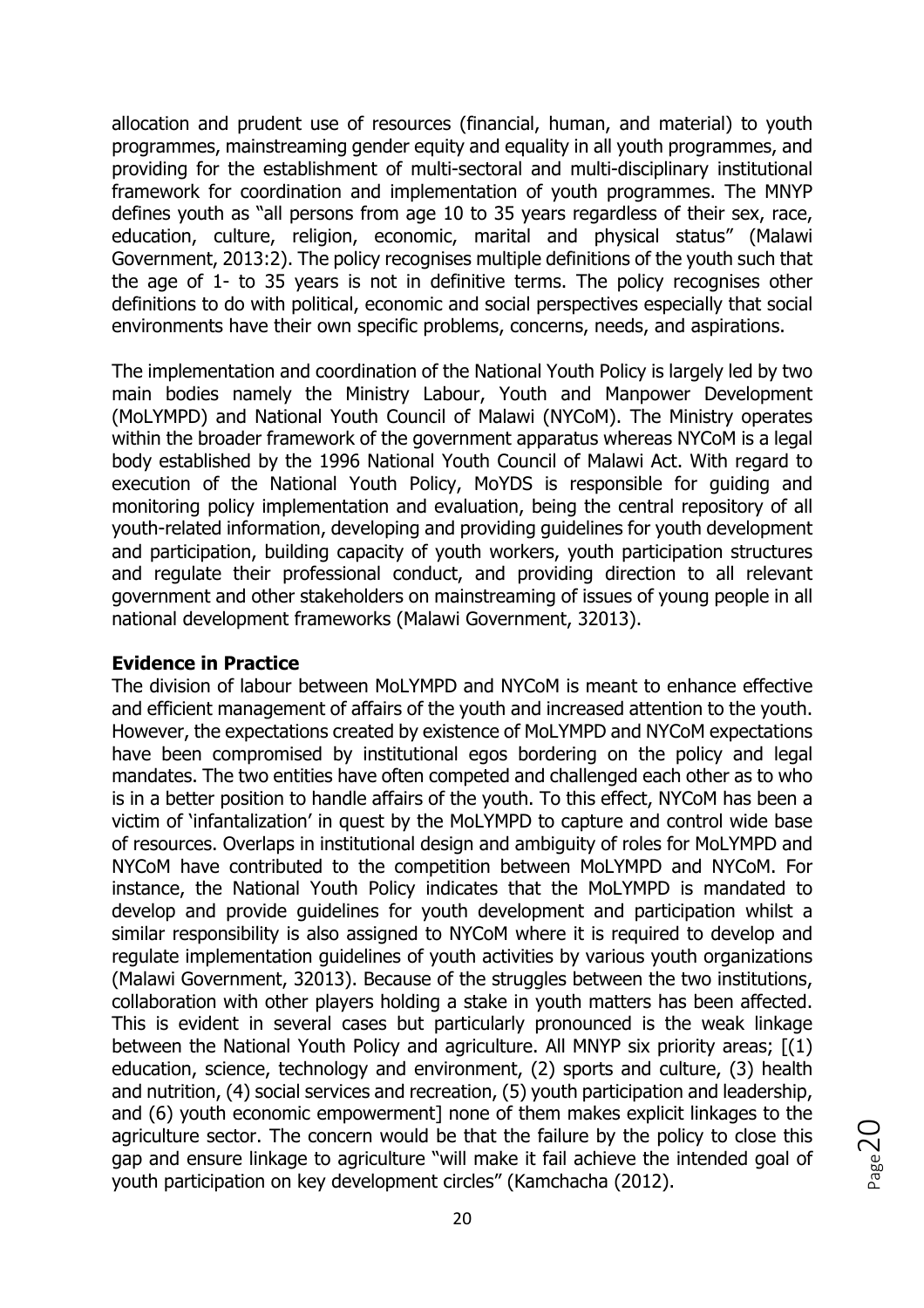The major programme for the youth empowerment is YEDEF that was started in 2010 with an initial capital of MK 3 billion. YEDEF is a revolving credit fund whose beneficiaries are supposed to be within the age group of 18-35 years. YEDEF aims at supporting groups of the youth that have proven technical business skills as a means for them to earn independent livelihood and even create employment for fellow youths particularly in rural areas. YEDEF gives preference to groups with self-selected members and are assessed by MARDEF secretariat. Prominence YEDEF stand out as far as commitment of Government to address the problem of youth unemployment from whichever angle including agriculture. YEDEF offer an opportunity to young people to access capital which they cannot easily get from the commercial banks and money lending institutions.

However, success of YEDEF has been limited by political attachments and poor linkages to the driving sector of the economy, agriculture. YEDEF has been perceived as a mechanism of organizing the youth for easy capture. YEDEF beneficiaries have included adults, political party supporters and party officials. Under the Internal Operational Policies and Procedures of YEDEF, it is stated that all application forms would be collected from the MARDEF, District Youth Office and Traditional Authorities offices, and the fact that MP got hold of these forms the whole process was nontransparent and made a lot of young people doubt the whole process of scrutinizing the applications forms. Some of the beneficiaries use political capital and networks to access loans that otherwise they were not supposed to receive. Because of political connotations, YEDEF have had dismal performance as beneficiaries become reluctant to pay back the money. Before relaunching, YEDEF was suspended pending review because of poor recovery rate as beneficiaries thought "...the loan was meant to be a thank you for all those that contributed to the landslide victory of the ruling party in 2009 presidential and parliamentary elections." (interview with a bureaucrat-Chasukwa) In term of linkages to the key priority areas of the national policies, YEDEF have not fared well because the choices about endeavors to be embarked on by the youth after getting the money are left open and made by the individuals and groups themselves. As much as this is in the spirit of diversification, the outputs at the national level have been too much spread to be noticeable. Agriculture has tended to be one of the least chosen ventures by the youth largely because the youth have negative attitude towards agriculture (Chinsinga and Chasukwa, 2012). In an interview with youthful non-farmer, it emerged that he is not into farming because "...it is an outdated career not fit for young generation. If you tell us we go into Information Technology, Software Development and all these jobs that require much thinking but less sweating, we are ready to take up the challenge." Interesting, fieldwork established that young farmers were into farming by default and given the choice they would quit. A young farmer indicated "...I am not educated enough to get a decent job. I am stuck to farming because this is the best the world can to offer given with my education qualifications. I wish I could have my way out of farming." Based on fieldwork, some programmes meant for including youth in agriculture do not work because of informal institutions and perceptions that the youth have on agriculture.

In the January 2018 fieldwork, there was some disagreement as to the views of youth on agriculture. As is observed in other countries in SSA, an increasing number of younger people (often graduates) and middle class professionals are starting to invest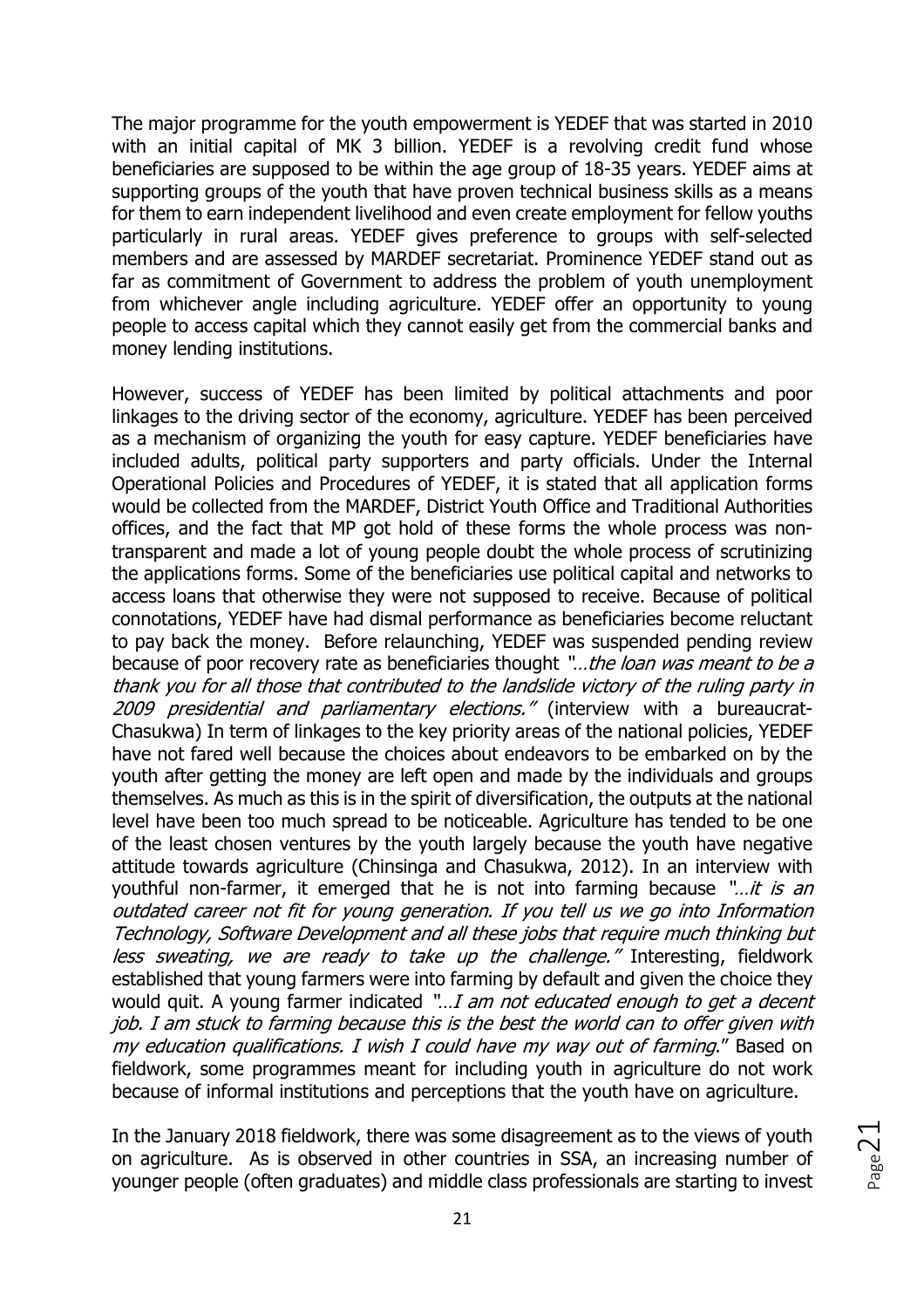in agriculture as a business. In addition, that many youth are interested in agriculture, but not the subsistence model used by their parents. However, they are often lacking capital resources in order to invest in more commercialized agriculture. Other interviewees maintained that most youth just want job and a town life.

In addition, a number of interviewees expressed that the education system (at all levels) was inadequate when it comes to agricultural development, with the focus being on theoretical rather than practical and experiential knowledge.

#### **(iv) Land Act, Inclusivity and Greenbelt Initiative**

The new Land Act 2017 made some significant changes in land governance including ownership. The law now under Section 8 vests all land in perpetuity in the Republic unlike in the old Land Act whereby all public land was vested in perpetuity in the President. Again, the previous land Act did not provide for registration of customary land as private land. Section 19 of the new land Act addresses this inadequacy by providing for registration of customary land in form of customary estate. Under the new law, an individual will now be able to own land in his/her own right thereby having a guaranteed tenure security. The new law also promotes inclusivity of land ownership such that an individual, either man or woman has the right to register customary land as the owner of the land which in turn can be used to create a lease or sub-lease. Minors (persons under the age of 18) and youths will also have the right to register as proprietors of customary estates in their own right – as provided for in section 108 (1) of the Registered Land Act. The new Land Laws provides for the establishment of Customary Land Committees for the management of customary land. In these committees, it is required that three members must be women. It is also required by law that membership of the customary land tribunals must have at least three female members out of the six. It is important to note that some chiefs are not in favour of the new law, particularly the establishment of Customary Land Committees and Tribunals because that takes away their influence in land governance.

Some of the land governance intricacies can be understood as operationalised in Greenbelt Initiative. Green Belt Initiative (GBI) came on the agricultural policy scene in 2009 with the overall intention of contributing towards the attainment of sustainable economic growth and development in line with the Malawi Growth Development Strategy.<sup>7</sup> The GBI aims at reducing poverty, improving livelihood and sustainable food security at both household and national level through increased production and productivity of agricultural crops, livestock and fisheries.

GBI is implemented to consolidate the gains made from various policies and interventions by intensifying irrigation farming among others. In this regard, GBI is regarded to be a compliment of FISP in the context of irrigation farming. It was envisaged that initial 5 years of implementation, GBI will have increased area under sustainable irrigation farming using the available abundant water resources from 78 000 hectares to 1, 000, 000 hectares. In order to increase hectarage under irrigation

 $_{\rm Page}$ 22

 $<sup>7</sup>$  Since 2012, the overarching development policy is Malawi Growth and Development Strategy 11</sup>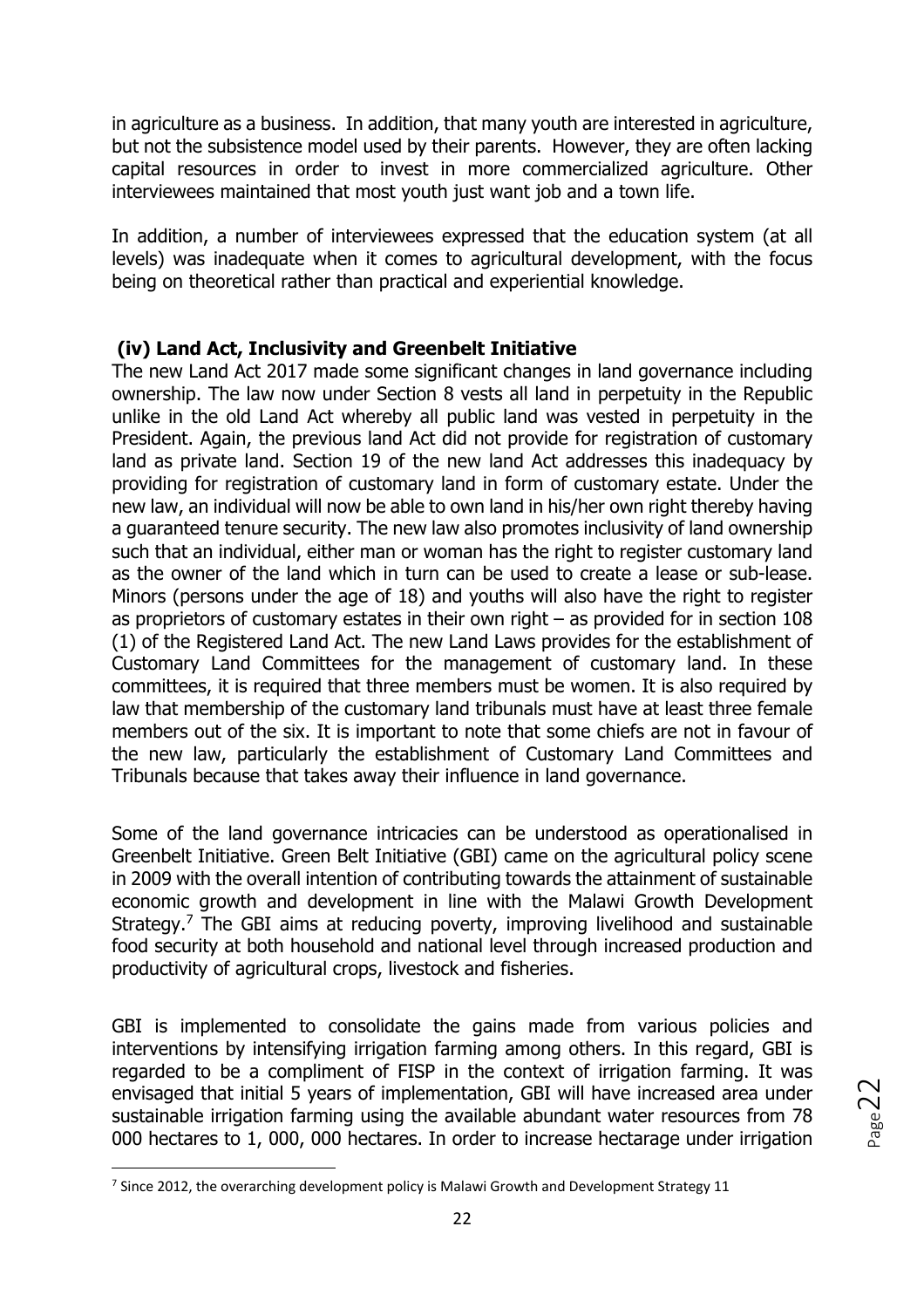farming, GBI adopted the strategy of encouraging contract farming and out-grower schemes and improved cooperation between value-chain stakeholders. The strategy adopted by GBI raises concerns on land large-scale acquisitions. GBI has the potential of facilitating land rush as it is indicated; "…the private investors will mainly use their own resources; however government will facilitate acquisition of land (lease or sublease) for the purpose and providing a conducive environment for investment where opportunity arises, out-grower schemes will be pursued where inputs will be provided to the smallholder farmers" (Malawi Government, 2010).

#### **Evidence in Practice**

GBI scores high on some aspects; foreign direct investment, foreign exchange, agriculture infrastructure development, and crop and economy diversification. However, technocrats are sceptical about GBI's promises because of problems regarding land governance including ownership, changes in land utilization, threat to food security and tenure systems as illustrated in sugarcane industry. Where smallholder farmers join sugarcane industry, most of them must commit much of their land to sugarcane growing if they are to gain some substantial revenue from selling of sugarcane by the end of the season. Change of land utilization is one of the major sources of conflict between sugar companies and smallholder farmers whereby villagers resist giving up their fertile land for expansion projects because it amounts to an invitation of hunger and weakening of livelihoods. In an interview (Chasukwa) with a key respondent, he indicated; "... I sympathize with the communities because if their land is used to grow sugarcane, they will struggle a lot getting food stuffs."

Land deals in GBI have also generated huge interest among NGOs because of land grabbing and ownership incidences. NGOs are providing legal advice to smallholders to defend their land by challenging some decisions in the court of law. In instances where land conflicts could be resolved through Alternative Dispute Resolutions (ADR), local NGOs have assisted smallholder farmers to put up plausible arguments in the negotiation and mediation processes and sometimes joining these out of court discussions as *'friends of the ADR.'* For instance in a land dispute between Dwangwa Cane Growers Limited and farmers from Kazilira dambo in Nkhotakota, the Church and Society Programme of Livingstonia Synod was approached by people from Kazilira dambo for their assistance in resisting land grabbing. An excerpt from a letter from Church and Society Programme of Livingstonia Synod to the Police outlines the allegations below:

(as) Church and Society Programme, a desk advocacy of the CCAP Synod of Livingstonia…we have received claims from 262 people from Kazilira dambo that the state using the Nkhunga Police chased people from their gardens, destroyed their crops, pulled down many houses and finally have illegally appropriated land belonging to them. The displaced people sought refuge in the Dwangwa CCAP Church. Our visit to the scene has revealed that the situation is indeed unbearable and unbelievable to have been activated by a government institution which has a duty to protect lives and property of the people. To support their claims, there is a court judgment in favour of our clients ordering compensation to be paid to land owners and restraining the assailant to the use of surface land. In view of all the allegations leveled above,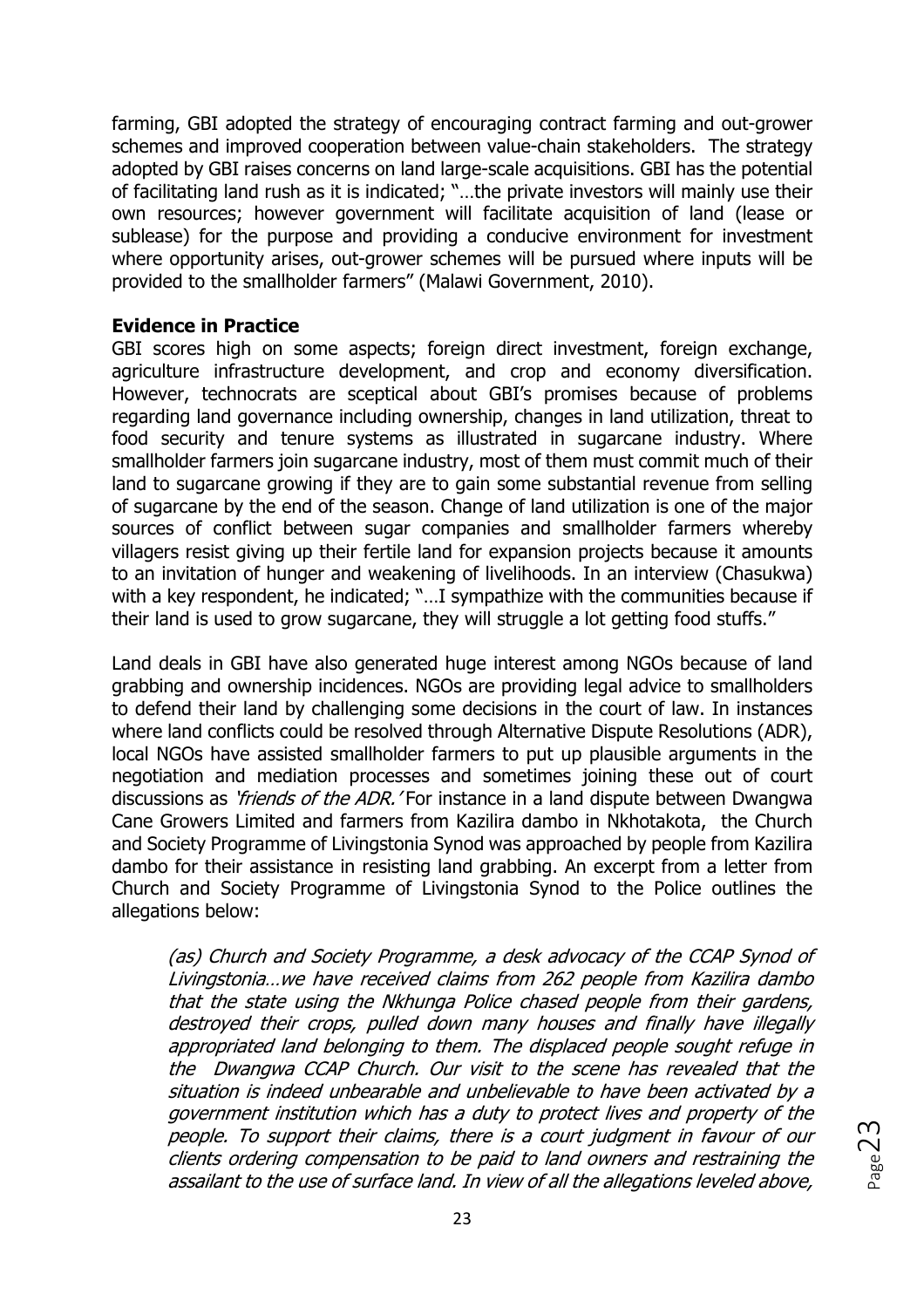#### we humbly invite you to give the side of your story probably within a fortnight lest we recommend for legal action to mandated institution. $8$

Another issue that has strained the relationship between sugarcane companies and its smallholder farmers (out-growers) has been processes regarding how the fragmented plots fall into the hands of sugarcane companies as new 'landlords.' sugarcane companies expand their coverage by either being approached by the interested parties to have their land developed and subsequently being one of out-growers or sugarcane companies sells the idea to communities and those who are convinced express their interest to join them. Where the company has gone out looking for those interested to join as out-growers, much of the discussion and negotiations are done with chiefs on the understanding that they represent the interests of their subjects. The narrative is that it is strategically correct for the company to hold discussion and negotiation talks with chiefs because they are custodians of the customary land and the consent to have land leased is authorized by them. Contrary to the expectation that chiefs need to act in the best interest of their subjects and observe the policy and legal requirement that they have to consult their subjects before pending signature to any land deal, out-growers held the view that chiefs betrayed them by "…not doing consultations and where consultations were done, adequate information to make informed decisions was not given." (interview-Chasukwa)

Because chiefs have had limited contact with their subjects, in both approaches of accessing land, the sticky issue is that out-growers feel to have lost control of their land because the land is now largely managed by the company so is the sugarcane. This sentiment was expressed by an out-grower who observed; "...I feel dumped by the company because there are many restrictions in this out-grower arrangement. I have to seek consent to do this and that on my own piece of land for they claim I have no expertise in sugarcane growing and they might end up making losses." The feeling that out-growers have lost their land to sugarcane companies is aggravated by the fact that they are not allowed to get out of the contract with sugarcane companies until the companies recover the land development costs which takes the period of about 5 to 10 years. According to out-growers, the bond guiding the operations between the company and themselves is tantamount to land being leased only that "…the company cannot come in open about this. Otherwise, it is the company in control of our customary land and we have to live on their terms because penalties for non-observance of the bond conditions are even worse off than what we have now." The foregoing discussion points out that chiefs are entangled in a conflict between sugarcane companies and local smallholder farmers for failing to broker a winning deal. The conflicts also indicate that power dynamics and local level politics are critical aspects to pay attention to in land acquisition processes and often they work to the disadvantage of smallholder farmers who are usually not well informed about the details of the transactions. Von Braun and Meinzen-Dick (2009, p.2) make a similar observation that "…inequality in bargaining power is exacerbated when the smallholders whose land is being acquired for investment projects have no formal title to the land, but have been using it under customary tenure arrangements. Since the

<sup>&</sup>lt;sup>8</sup> Letter dated 8<sup>th</sup> December 2008 titled 'Displacement of Several People, Land Grabbing and Malicious Damage to Property by the Nkhunga Police'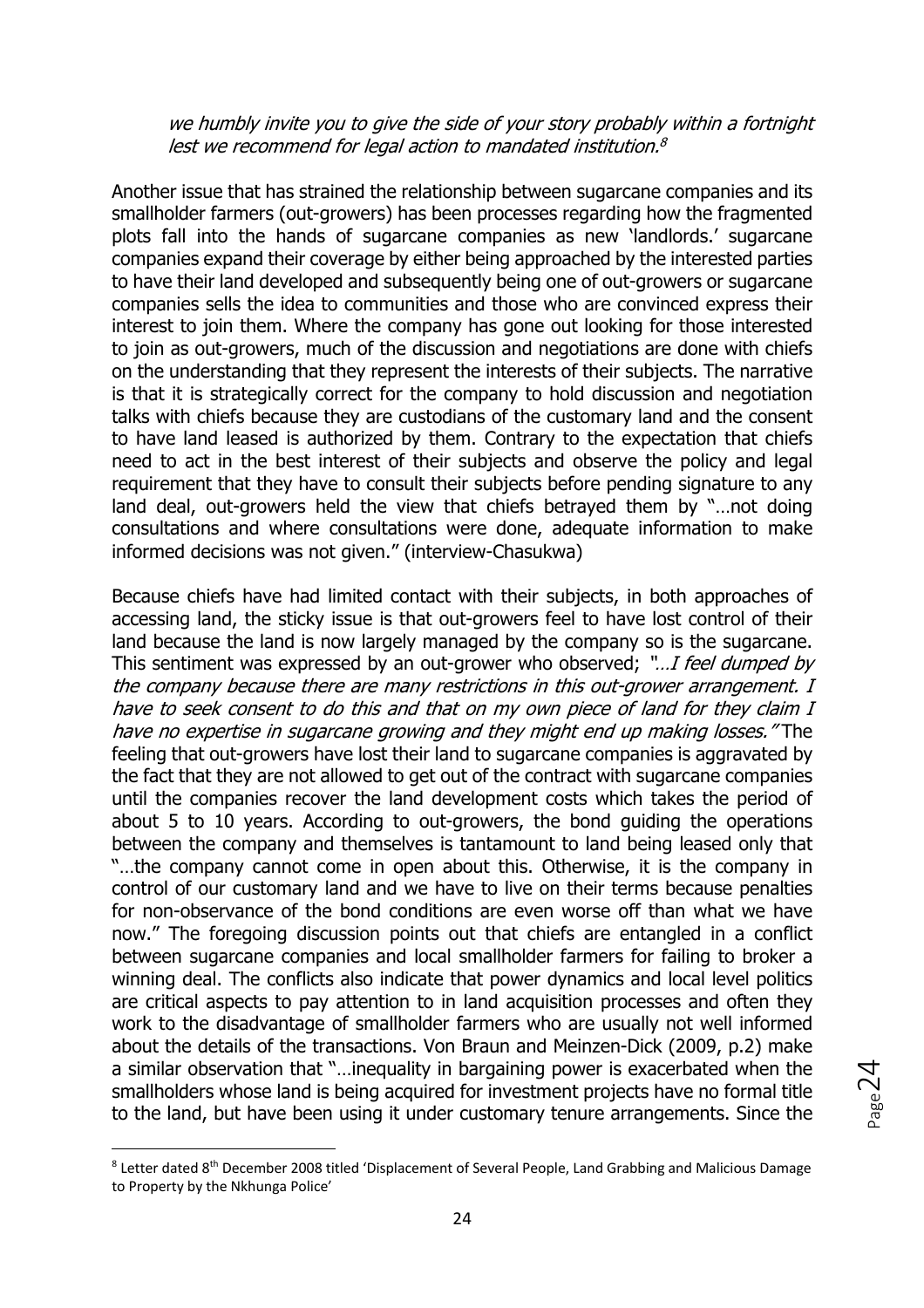state often formally owns the land, the poor run the risk of being pushed off the plot in favour of the investor, without consultation or compensation."

Interviews in 2018 also confirm such observations and frustrations of outgrowers, particular when they become trapped in cycles of debt as they take inputs on credit.

Lastly, there have been conflicts among the members of the community themselves with some supporting the expansion drive of sugarcane companies with another camp opposing committing extra parcels of land for sugarcane cultivation. From the fieldwork of Chasukwa, it emerged that agrarian struggles among community members have emerged because of differences in land holding size, number of plots possessed by an individual/family and means of earning a living. The broad picture is that those with a big piece of land were willing to surrender their land for development under out-grower arrangements whilst those with small piece of land were reluctant to do so. Committing land for sugarcane growing worked to the advantage of those with big plots because of economies of scale as such they could earn enough to buy food and meet other necessities unlike those with small hectarage. Individuals with more than one plot with one of them being away from the earmarked area for development were ready to be out-growers because they would grow food crops in the other plot whereas those with just one plot were hesitant joining sugarcane companies because that threatened food security. Furthermore, community members with other means of survival and earning income in additional to farming on their piece of land were eager to dedicate their piece of land for sugarcane growing unlike those whose survival solely depended on farming on their own plot. Those with no extra means of survival were sceptical of cushioning mechanisms in case sugarcane growing business is not successful.

The discussion above indicates that there are splits and dilemmas in the coalescing of narratives and interests of different actors. Political powers agree with technocrats when land deals are instrumental for foreign exchanging and promotion of socioeconomic development. However, technocrats may not be strategic partners of politicians because of their political interest for attainment of food security and facilitation of land grabs that land deals seem not to guarantee.

Debates on inclusivity in agriculture often focus on rights to land and accessibility of inputs for particular individuals. Many of the NGOs interviewed in Jan 2018 were targeting input and productive interventions at women, and gender is mainstreamed at a rhetorical level. What does this mean in practice? Much of the research in this area disaggregates agricultural production and practice on the basis of the sex of the household head. An interviewee confirms double counting households in surveys due to confusion about familial and kin relations. Interviewees uniformly confirm, to some degree this is linked the way that surveys interrogate the household. Farming is usually a collective undertaking, with wide range of diverse intra-familial arrangements for deciding how to go about this and how to share the benefits. In some parts of Malawi land inheritance is patrilineal, in other areas matrilineal. Simply giving women as individuals title to land, or inputs will not be transformational to unequal gender relations (see also Andersson Diurfeldt et al. 2018). A historical literature suggests that colonial bureaucracy introduced the gender and property norms of the Victorian United Kingdom and the capitalist mode of production that then overlaid a multiplicity

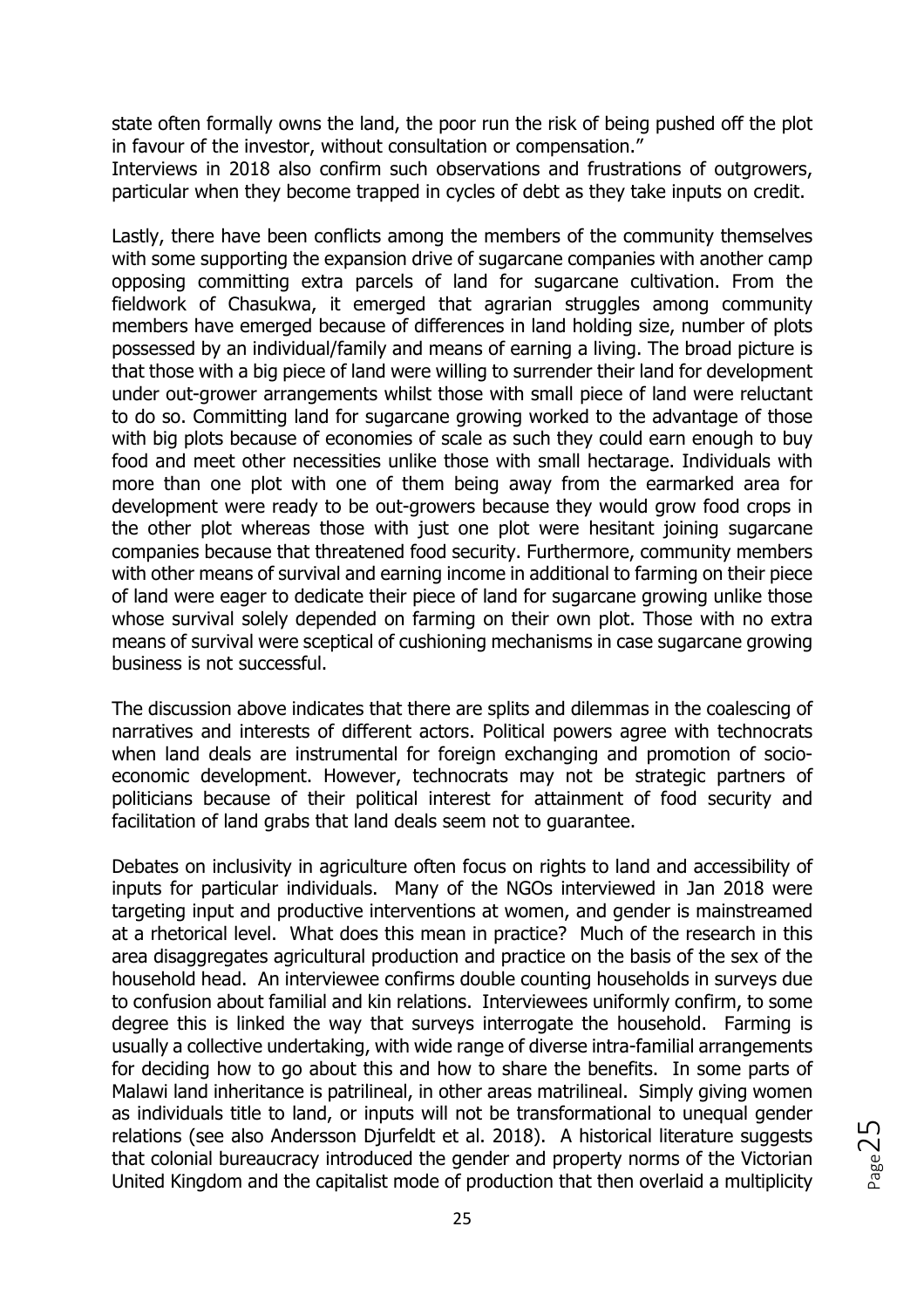of customary arrangements to produce the current landscape of gender relations in Malawi (Mandala 1984). Therefore, gender relations and inclusion are far more complex than the standard donor discourse allows.

"My experience is that when we talk about mainstreaming youth and gender, we have to unpack these concepts. Representation does not become true mainstreaming. What do numbers tell us? We have to understand issues of access and control- can our monitoring really pick this up? Women will tell us in interviews that their husbands make the decisions, even if that is not the case. That is what they think that they should say" (Interview- January 2018).

#### **(v) Local Governance and Accountability – Decentralisation Policy.**

The hallmark of local governance and decentralisation in Malawi are local councils established by the Constitution, the Local Government Act (1998) and National Decentralisation Policy (1998). The key message in Local Government Act and National Decentralisation Policy is that power to make policy decisions is no longer in hands of appointed public officials at the Ministry but in hands of local communities. The Local Development Planning System Handbook produced by the Ministry of Local Government (2011), clearly states that local development planning system for local councils should involve several actors including local communities. Empowerment of local communities in local governance is reflected in four pillars of local development planning system, "district-focused, people-centred, bottom-up and participatory". (Ministry of Local Government (2011, p.11) Development and governance interventions implemented by local councils and other actors at the district and community level have embraced the four principles of development planning and financing.

The district development planning system requires local councils to formulate interventions based on district development plans. The Ministry of Local Government indicates that district development plans are owned by people because the process of developing the plans is bottom-up, "it is recognised that all planning begins at the community level. Project proposals are first developed by the grassroots level structures, with full evidence that a project proposal has been generated by the beneficiaries within the local government authority. Technical inputs into the proposals emerge during the appraisal phase-thus, towards the end of the process" (Ministry of Local Government, 2011, p.11). The district development planning system ensures that planning and decision-making is participatory by creating platform for involvement of local people in all aspects of the development process.

Institutional structure relevant for Agriculture at the District council consists of the District Executive Committee (overall policy-making authority), Area Development Committee and Village Development Committee (coordination projects in their areas of jurisdiction), District Agriculture Development Office (overarching institution for all agriculture activities in a district responsible for planning and implementation of agricultural related activities in a district), District Agriculture Stakeholder Panels, Area Stakeholder Panels and Village Stakeholder Panels (District Stakeholder panels aggregate the priorities from various parts of a district into an actionable programme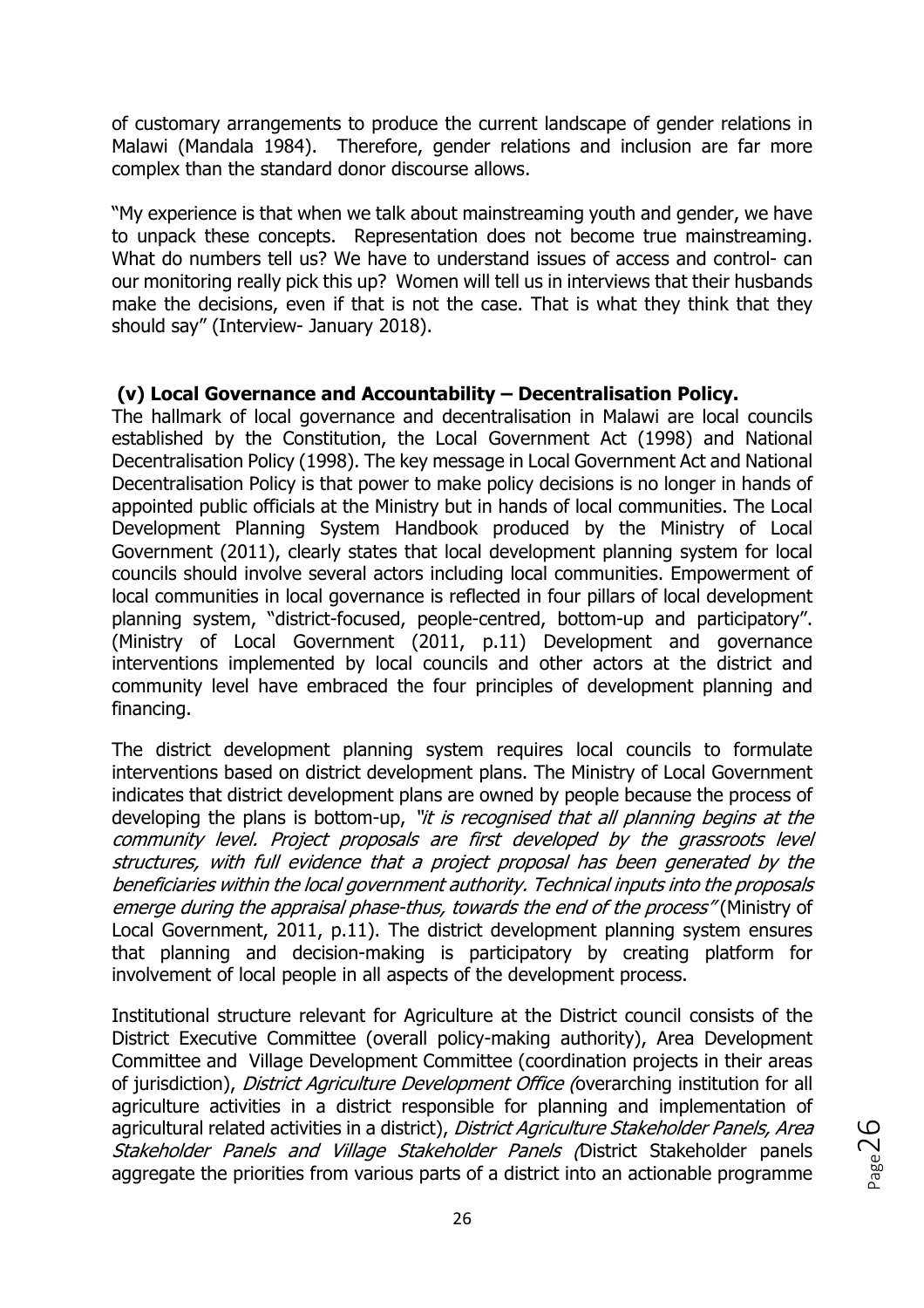for the sector whilst Area Stakeholder Panels and Village Stakeholder Panels coordinate agriculture activities within their respective areas of jurisdiction).

#### **Evidence in Practice**

Decentralisation in Malawi is recognised as being fragmented and incomplete in practice. Figure 2 shows how reporting is largely from the bottom up. Resource decentralisation is far from complete, whilst responsibilities have been pushed down the chain from central government (O'Neill et al 2014).



Figure 2: Basic local government structures and relationships in practice, (O'Neill et al 2014)

Agricultural policies are handled by multiple local institutions because of decentralization. Apparently, this has culminated into overlapping mandates and competition among various institutions dealing with issues of agricultural transformation. While the roles of various stakeholders are, at least, spelt out in the different manuals and policy guidelines such as District Development Planning System Handbook and Urban Development Planning System Handbook, the reality on the ground is totally different. The overlapping mandates are mainly attributed to real and perceived ambiguity of division of labour because of competition for resources. For instance, at the community level, competition exists between the VDC and Project Management Committees established by NGOs. Project Management Committees are well funded but not sanctioned by Decentralisation Policy whereas VDCs do not command good financial standing yet are mandated to managed projects at the local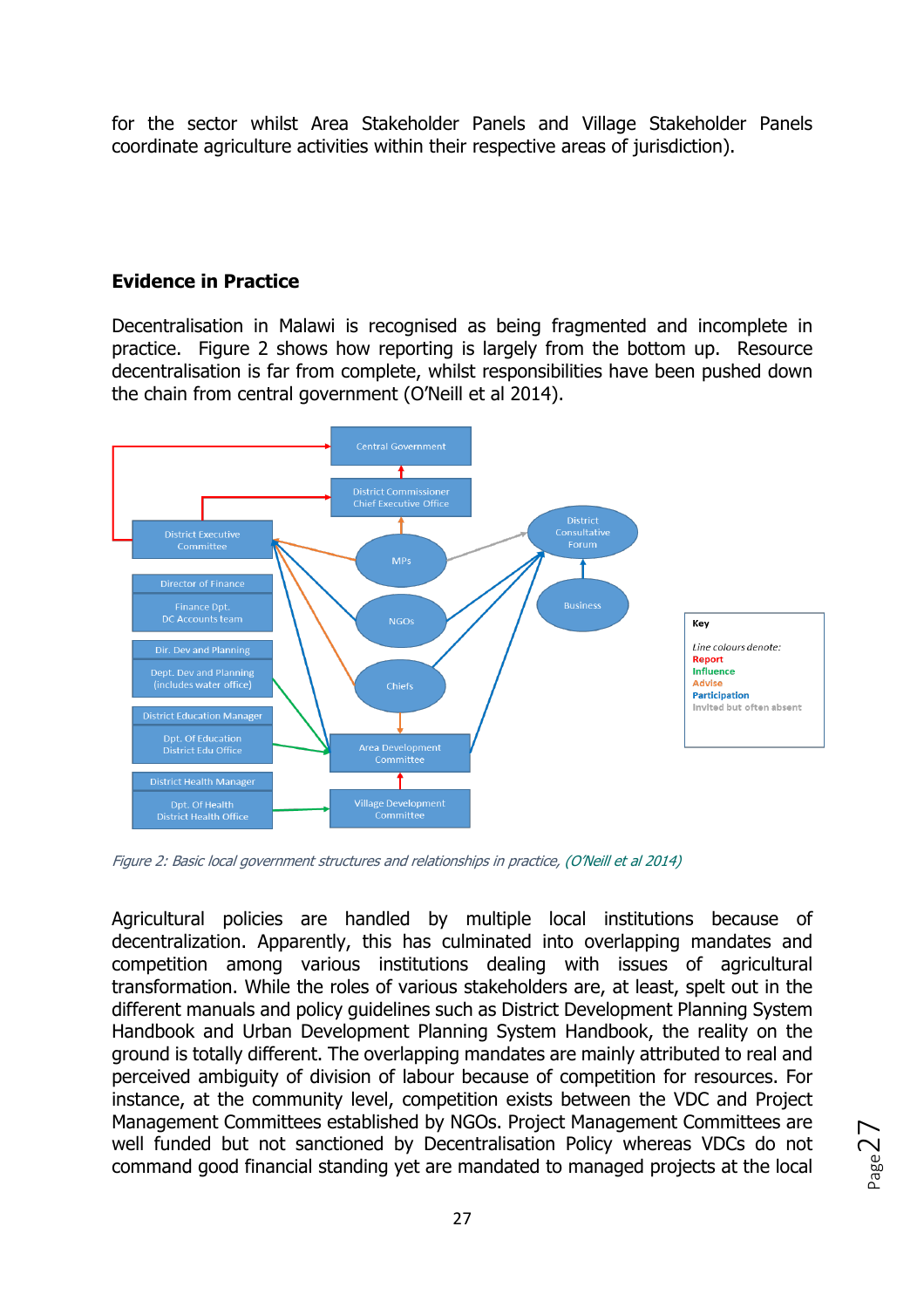level. The same competition for resources happens between Village Natural Resources Management Committees (VNRMC) and the VDCs over who is in-charge of natural resources management within the realm of climate change and sustainable agricultural intensification. The VNRMC is often perceived as subordinate to the VDC and most VDCs assert that it is their responsibility to oversee subordinate institutions especially if they are seen to be failing to discharge their duties. While VDCs see themselves as providing technical backstopping, VNRMCs perceive that as sheer interference with their responsibilities. The tension is particularly pronounced when there are some funded activities. For instance, ActionAid in Phalombe reported that a VDC demanded that they be trained ahead of VNRMCs arguing that it would not make sense to train first a lower level committee when the higher-level committee expected to provide oversight is not yet trained. Committees have sabotaged one another in trying to outpace each other for attention of NGOs and donors who provide resources and trainings.

Members of local structures managing agriculture projects serve in those committees as volunteers, at least this is what the policy states. The public script by members of local structures is also that they are only volunteers who wish their communities well hence provide their services for free when called to serve the community. However, the informal rule of the game is that members of the community serve in the communities in anticipation of satisfying their own interests – particularly building their own capacity. The challenge is that once trained and expected to contribute to effective implementation of agricultural activities, they start looking for paying jobs. Community committees are therefore only training institutions. The observation of a bureaucrat (interview with Chasukwa) in Dedza are quite illustrative of this challenge. He observed that "when you finish training community committees today you feel good that you have technical people on the ground who can implement activities. However, after six months you will notice that all trained members have joined NGOs as Field Officers. In practice, community committees are a nursery for building expertise for NGOs."

Financial constraints experienced by district councils and community communities bring another story to informal rules of the game regarding management of inclusive agricultural intensification projects. In Malawi, CSOs have considerable financial influence over policies as compared to government departments and community committees at local level. Because of their financial muscle, NGOs bulldoze and bypass local councils. Most of the NGOs work directly with the local communities which is a concern to the district council because it is difficult for councils to synchronize interventions as the councils are not always fully aware of what is happening in their own areas of jurisdiction. The requirement is that NGOs should register with the district council in which they work but most of them do not observe this requirement. Councilsstill allow NGOs to operate in their districts even though these are flouting some procedures because they are in desperate in need of resources that are injected into the district by NGOs. In this regard, councils even make use of their technical competence when they collaborate with NGOs to implement certain projects which are often outside their priority list of activities on agricultural intensification. The paradox is that while NGOs often have the financial capacity to implement interventions on agriculture and climate change, they often do not possess the requisite technical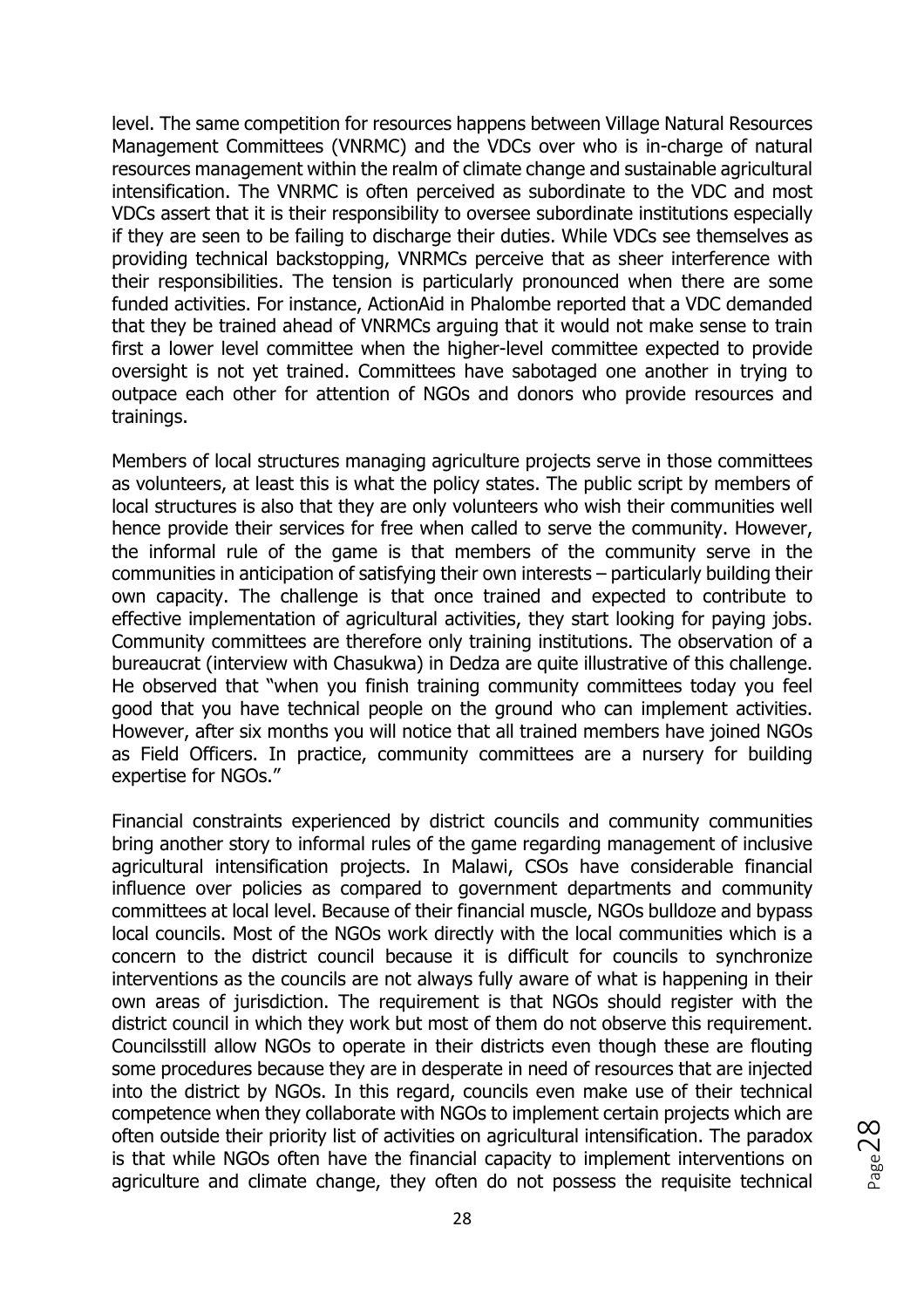competence to implement these interventions efficiently and effectively. Diagram below shows Monthly Central Government funding allocated to Mangochi District Council between July 2014 and April 2015.



Figure 3: Monthly Funding for Agriculture Sector – Mangochi District Council (Mk, Million)

Compiled from data National Local Government Finance CommitteeCommittee (2017)

Fieldwork confirmed that funds allocated to Mangochi Agriculture District Office are just enough to meet operational (administrative) costs. This means the Mangochi DADO must find means of meeting costs for technical projects. This is why the DADO collaborates with NGOs so that they are able to implement projects on agriculture even if they are not in their strategic and annual plans. This was also confirmed to be the case in Dedza (interviews 2018).

Interviews with NGOs (Jan 2018) confirm that they all perceive working with government as important for the longer-term sustainability of their initiatives. Whilst NGOs do make useful localised contributions and support the National Agricultural Policy (e.g. on the promotion of conservation agriculture) – they also recognised the limitations of their work on increasing production in the absence of good markets for agricultural products.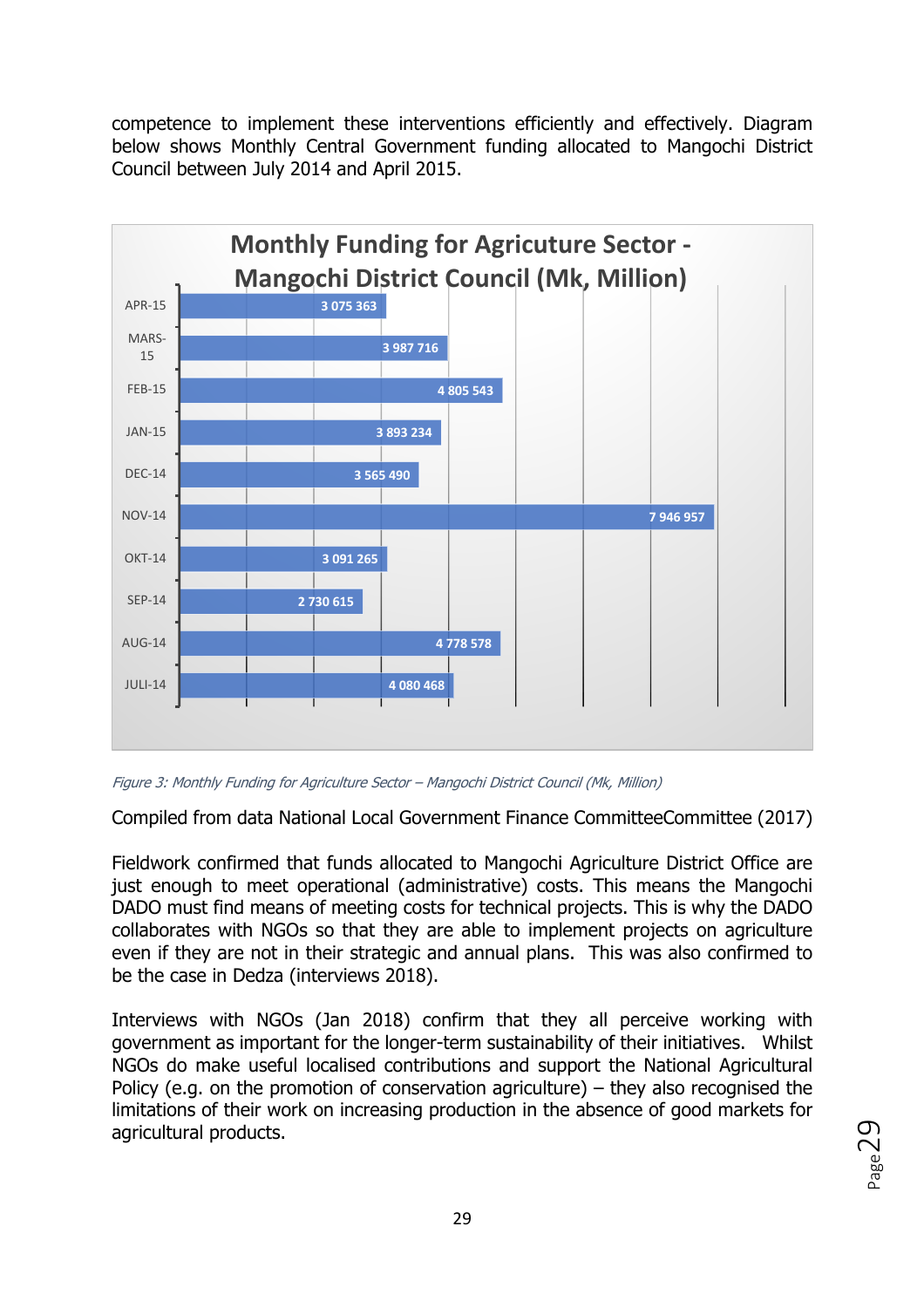# CHAPTER 3

## INCENTIVES AND INTERACTIONS

In this section we consider the incentives and interactions for and between actors in agriculture. We consider the power dynamics between actors, in order to identify where opportunities for significant change might arise.

#### **Government and finance institutions**

Government has created institutional and policy frameworks to engage finance institutions in Agriculture. This is in realisation that Government has limited resources and most of resources in the Agriculture sector are allocated for one programme; FISP. The liberalisation that started with SAPs also still has effects on extent to which government can directly engage itself in reaching out to peasants without facing backlash from donors – Farm Input Subsidy Programme is a good example whereby Government just had to do it without consent of donors. Some of the policies and institutional arrangements to engage finance institutions include Greenbelt Initiative Holdings Limited, Malawi Seed Act, National Youth Policy, National Export Strategy. Government is committed to making agriculture investment work and attracting investors, as illustrated in Greenbelt Initiative Policy Document;

The large growers need vast acres of land for large scale production. Land has to be identified for them along the GBI and these have to be linked to banking institutions for inputs such as machinery, fertilizers, seeds, pesticides, labour, and cash. Large growers will have to engage in discussions with local assemblies to relocate villages for intensified farming by using heavy machinery. Irrigation schemes [will] be owned by large-scale commercial farmers and corporate companies [who]….will be responsible for developing and operating them. These will lease the land for a specified period of time as per the current land policy and thereafter determine their priority crops to produce and production strategies (GoM, 2009: iii-iv).

Finance institutions engaged in agriculture are attracted by commercial interests, which puts the government in dilemma as it is motivated by 'serving the nation.' Transactional costs are high, making large scale agricultural investment risky, as investors are not sure of profitable environment. Land governance, though a basic factor of production, is muddled with conflicts between investors and local communities. For instance in Thyolo, smallholder framers encroach tea estates. Legal disputes over land are also common in Nkhotakota and Nkhatabay district where there are sugarcane plantations.

Projects/interventions by finance institutions in agriculture often have criteria that excludes those that do not have financial ability to repay loans, of which many are youths and women. Access to loans/capital by youths and women is often assumed to be one of the barriers to agricultural investment. For instance, banks require that if they are to get loan as individuals, clients should produce a payslip of which many youth and women are unemployed. Mostly, loan repayments are made monthly yet for agriculture business (crop farming), it takes time to reap benefits. Most NGOs interviewed are promoting group based savings as a way of raising capital. However,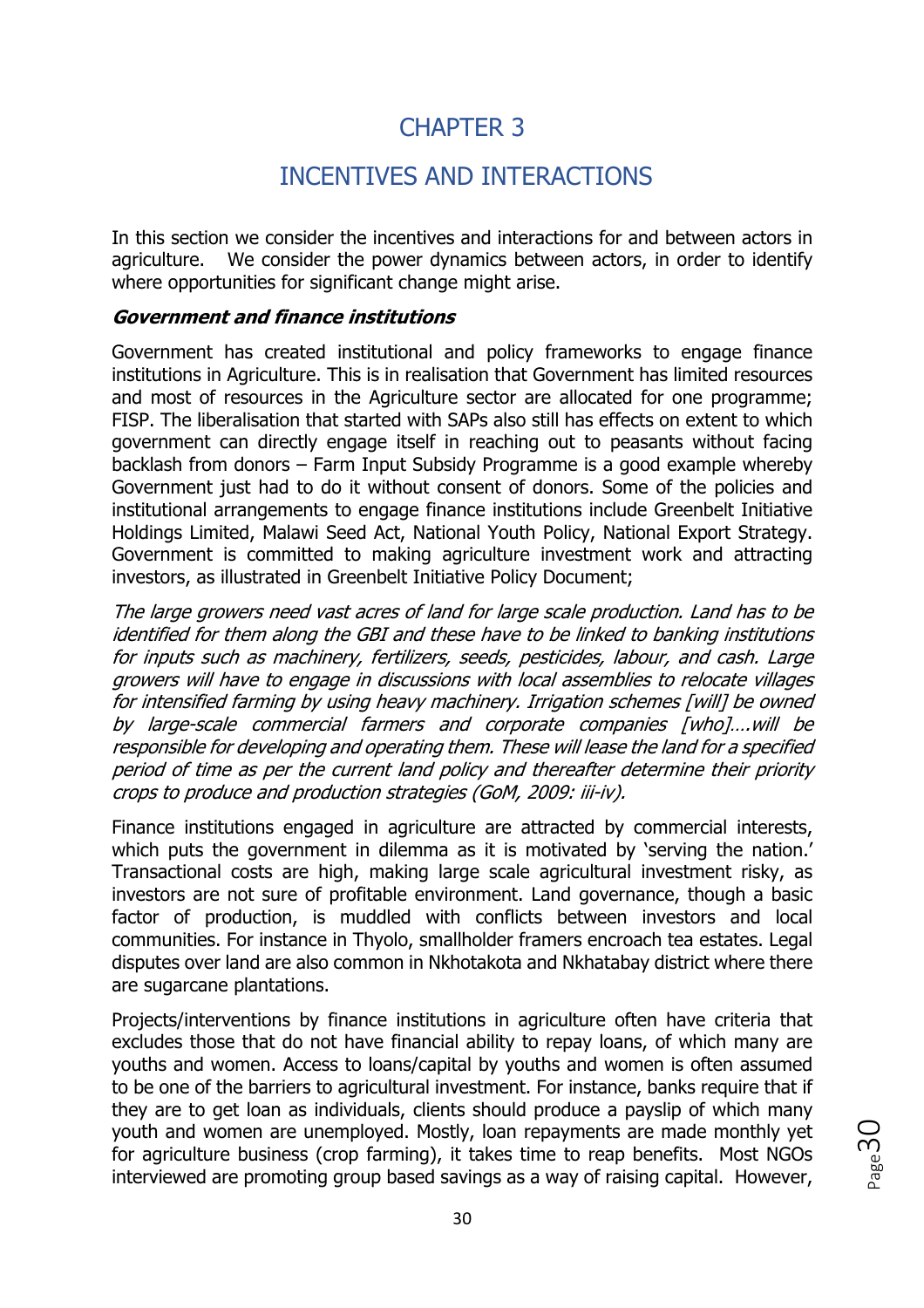interviews with academics (Jan 2018) argue that such savings are limited in scale and ineffective.

Some agribusiness companies provide loans and/or farm inputs to smallholder farmers with a condition that they will sell the produce to them only. In this case, harvest becomes collateral for the farmers to get loans such that they are bonded to the loan/farm input provider. This practice is common in tobacco, cotton and legumes industry. The benefit of this arrangement is that smallholder farmers have loan/farm inputs that they otherwise would not have. That helps them remain in 'business.' However, a demerit is that farmers are at the mercy of loan/farm input providers with a contract that exploits them. Many times, prices are determined in advance which leaves them with no option of negotiation in case there is an alternative lucrative market. In a bad year of harvest, loan providers still find their way to exploit farmers such that farmers end up in debt. There is a clear case for government to intervene to protect farmers, but the market structure suggests collusion between political and business elites such that it is difficult to intervene. One measure that Government has set is to set minimum price for selling different commodities at the start of each year. In the absence of robust enforcement mechanisms, the minimum prices have always remained on paper with vendors buying even below the minimum price. Minimum prices would have worked if government itself was into buying commodities from farmers, but ADMARC- government parastatal – is sometimes cashless to buy from farmers and compete with vendors in a liberal market. Interviewees in Jan 2018 confirmed that the Government minimum pricing is rarely enforced and buyers hold all the power in the market relationship with poorer small holder farmers with immediate cash needs.

### **Donor Funded Projects and Incentives for Civil Society Actors**

Donors are key players in Malawi's transformation agenda since they contribute about 40% of resources in the national budget. The main donors in agriculture in Malawi are DFID, European Union, Government of Flanders, Ireland, Norway, USAID and World Bank. For three consecutive years, agriculture has always been in top 5 sectors where aid goes; 2012-13 (7%), 2013-14 (12%) and 2014-15 (10%). In these three years, a total of USD 302 million of aid went to agriculture sector. Specifically, in 2014-15, top five development partners in agriculture were USAID (22%), European Union (21%), World Bank (19%), DFID (11%) and Norway (11%). For aid in agriculture in 2014- 15, 79.12% were grants, 17.44% were loans and 3.44% was Technical Assistance (Malawi Government, 2015)

Reliance on donors puts Malawi on a tricky and unsustainable path of inclusive agricultural intensification. Like in any aid industry, donors can pull out on reasons not directly related to inclusive agriculture intensification (like generally poor governance). A good example is the 'natural death' of the Common Approach to Budget Support whereby disintegration of donors affected implementation of agriculture activities. Again, donors themselves are not a homogenous group in Malawi as they take different approaches to the same issue on inclusive agriculture intensification. Lack of policy coordination has led to competing narratives and interventions that confuse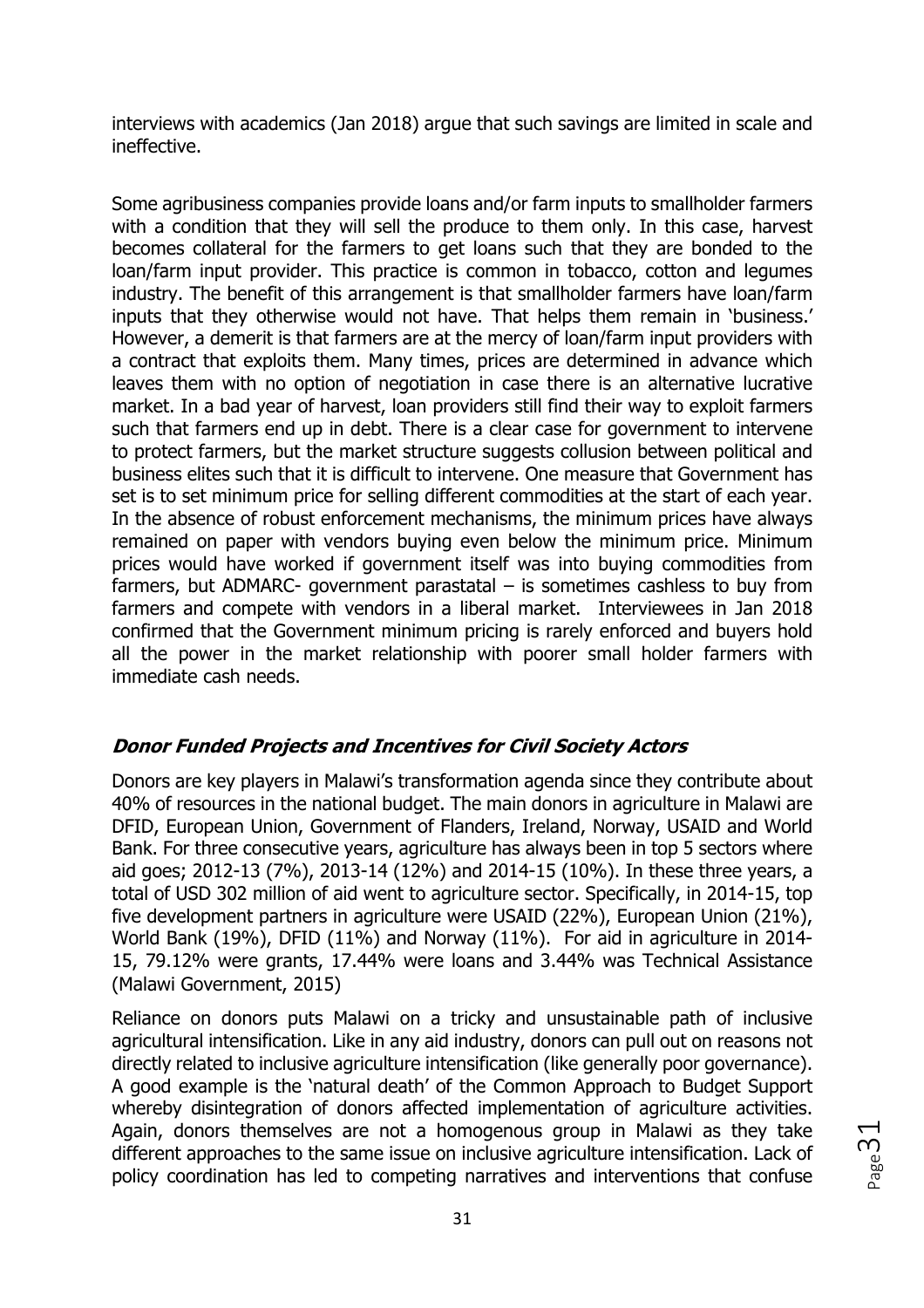communities who are ultimately policy consumers. Policy inconsistencies are common in climate change sector with donors divided on the use of organic and inorganic fertilisers, for instance.

Donors have finances but do not have adequate technical staff on the ground hence they use either governmental staff or NGOs. Donor funded projects circumvent public machinery and create parallel structures (as also discussed above). Donors have used off-budget aid modalities illustrating the observation that they bypass government structures making their interventions unsustainable. In 2012-13 and 2013-14, donors disbursed 61% and 55% of funds respectively in agriculture through off-budget modalities. In 2014-15, off-budget disbursement was as high as 73% of the funds in agriculture sector. (Malawi Government, 2015)). Many NGOs are involved in agriculture in Malawi complementing government's efforts. They are key players when it comes to service delivery at the local level since government is constrained in terms of resources.

However, NGOs and donors are also a challenge to implementing District Development Plans because they have their own preferences which maybe outside the plans approved by the council. NGOs in Malawi change their strategic goals depending on which sector is giving them money. For example, in the late 90s/early 2000s the focus was on HIV/AIDS, but now almost all NGOs have projects on environment and climate change because these are themes that are well funded. The implication is that NGOs have denied themselves an opportunity to develop expertise in a particular area over some time. There is also competition among the CSOs such that there are many agricultural 'networks' and 'networks within networks' hence it is difficult for policy influence and coordination.

The National Association of Smallholder Farmers of Malawi (NASFAM), one of the biggest smallholder farmers association has been very instrumental in championing gender and inclusiveness in agriculture in Malawi. With their broad aim of improving livelihoods for its members, NASFAM was instrumental in developing the Malawi 2002 Gender Policy. They are involved in "conducting annual Internal Gender Audits, dissemination of gender related information, holding periodic gender conferences and implementing adult literacy programmes that can serve as springboards to elected leadership positions" (Report by SACAU, 2013). There are 100,000 farmers in NASFAM, (based on a 2012 report), composed of 44 associations,14 association management centres, 700 Group Action Committees and 1000 clubs. Women form 36% of this pyramid and range from 20-45% in the various clubs.

Interviewees (Jan 2018) suggested that NASFAM is gaining in voice in the Malawian policy context.

The following table 3 summarises the power and jurisdiction of different actors in agricultural initiatives in Malawi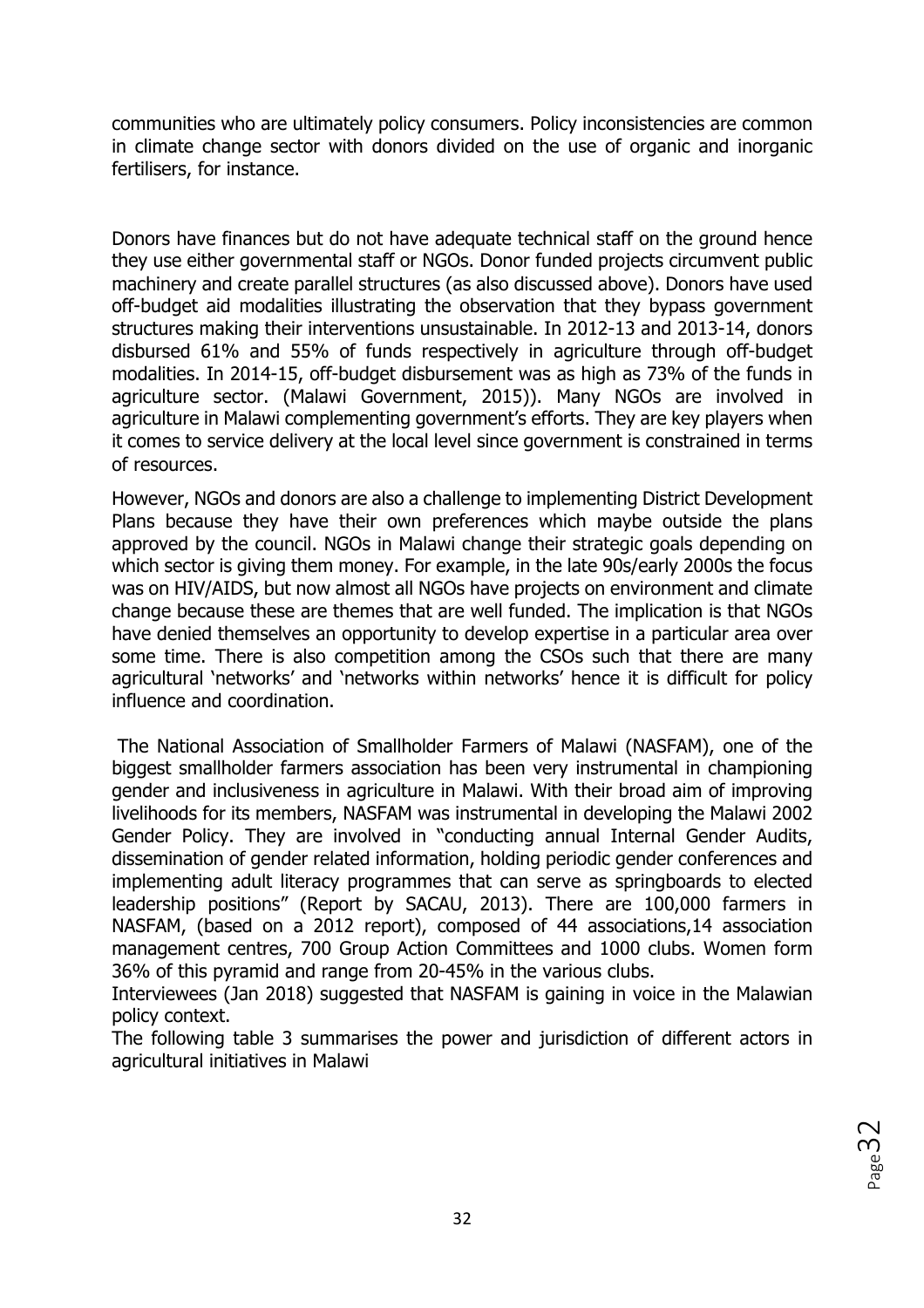| Actor<br><b>Power</b> | TOWCE OF Agricultural Accord at National and Didirict Ecver<br>Approval/policy<br>formulation | <b>Funding</b>                 | <b>Coordination</b><br><b>Technical</b> | <b>Seeking</b><br><b>Funding</b> |
|-----------------------|-----------------------------------------------------------------------------------------------|--------------------------------|-----------------------------------------|----------------------------------|
|                       |                                                                                               |                                | <b>Assistance/policy</b>                |                                  |
|                       | Office of                                                                                     |                                | implementation<br>Ministry of           |                                  |
|                       | President and                                                                                 | Development<br><b>Partners</b> | Agriculture, Irrigation                 | Government<br>ministries         |
|                       | Cabinet                                                                                       | <b>NGOs</b>                    | and Water                               | and                              |
|                       | Line Ministry                                                                                 | (International                 | Development                             | departments                      |
|                       | <b>District Executive</b>                                                                     | and Local)                     | <b>District Agricultural</b>            | Community                        |
|                       | Committee                                                                                     |                                | Development Office                      | based                            |
|                       | <b>District Council</b>                                                                       |                                | <b>District Council</b>                 | structures                       |
|                       |                                                                                               |                                | (Directorate of                         |                                  |
|                       |                                                                                               |                                | Planning and                            |                                  |
|                       |                                                                                               |                                | Development)                            |                                  |
|                       |                                                                                               |                                | <b>District Agricultural</b>            |                                  |
|                       |                                                                                               |                                | Stakeholder Panel                       |                                  |
|                       |                                                                                               |                                | Village Agricultural                    |                                  |
|                       |                                                                                               |                                | Stakeholder Panel                       |                                  |
|                       |                                                                                               |                                | Area Development                        |                                  |
|                       |                                                                                               |                                | Committee                               |                                  |
|                       |                                                                                               |                                | <b>Village Development</b>              |                                  |
|                       |                                                                                               |                                | Committee                               |                                  |

Table 3.1 - Power of Agricultural Actors at National and District Level

#### **Adapted from FAO (2015), Chinsinga and Chasukwa (2018)**

#### **Agricultural Markets**

ADMARC represents state intervention in agricultural marketing. Established in 1971 to contribute to Malawian economy by enhancing agricultural productivity, serving rural communities with access to farm inputs and market and accessing the international market. As a government parastatal, ADMARC enjoyed a monopoly until Structural Adjustment Programmes that insisted in scaling down ADMARC in anticipation that private traders would fill in the gap  $-$  which has not effectively happened. ADMARC is still operational but is loss making and suffers political manipulation due to its operations in the maize market. ADMARC faces serious problems of elite capture.

The gap created by rolling back of the role of ADMARC has been filled up by many petty entrepreneurs / vendors and few elite big agro-dealers. Both big agro-dealers and small-scale vendors are seasonal and exploitative.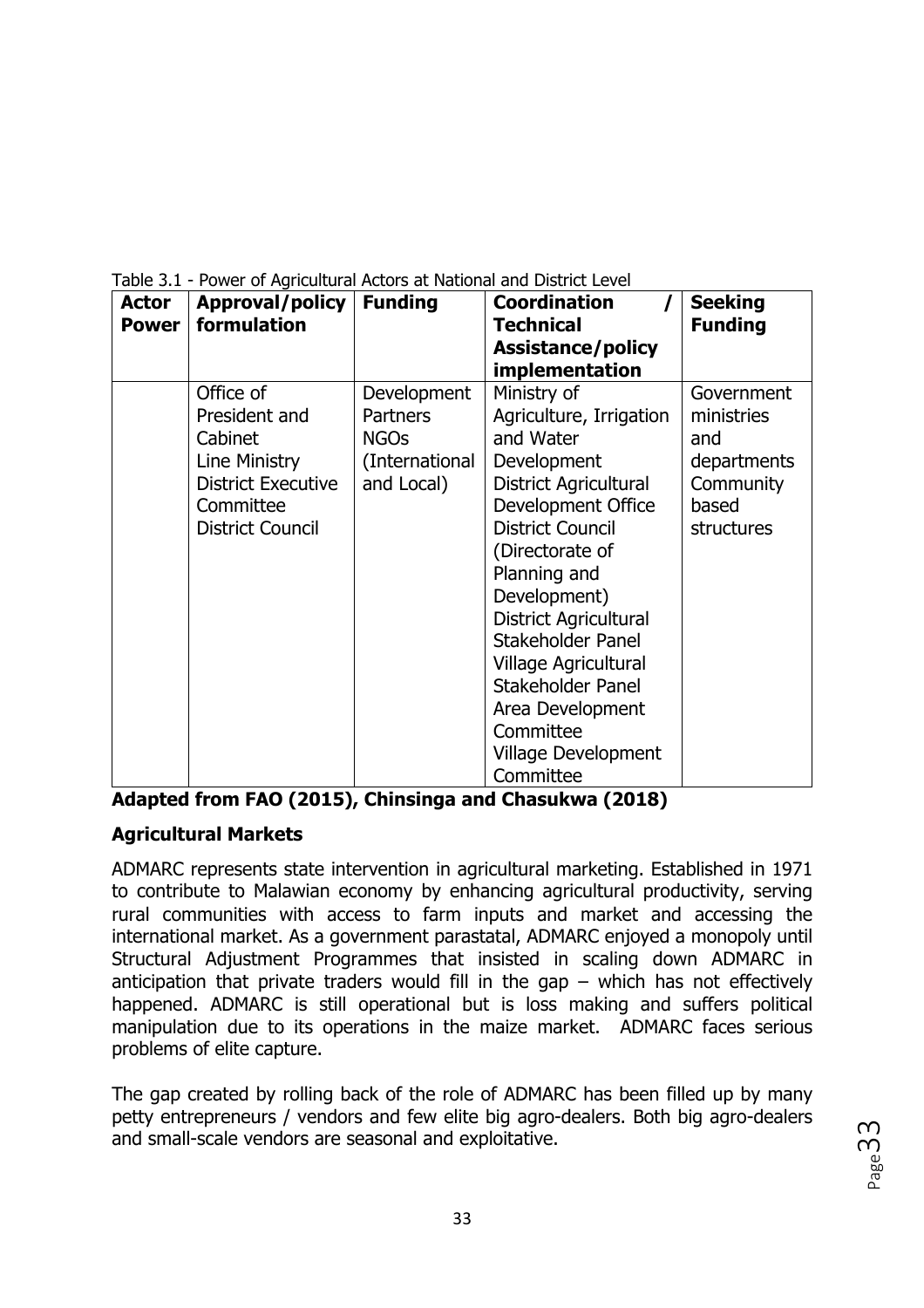"Unscrupulous vendors ripped me off by offering me very poor prices for the produce. I never enjoyed the fruits of my labour. I made a huge loss and I swear, I could have closed shop if this was a grocery shop." Moffat Zimba, Daily Times, 8 January 2018.

NGOs trying to connect farmers to international problem but not offering the market themselves. Some NGOs only provide technical assistance (forming cooperatives), which is common as they target 'software' interventions. Low quality of products is one of the constraints for entering the international market and exports are dominated by raw materials. Agro-processing is where governments and non-state actors need to pay attention to attract interest of youth in agriculture. Development partners such as African Development Bank are funding initiatives, through the Urban Development window under Local Development Fund.

More structured markers exist in the main export crops of tobacco, tea and sugar. The reason is that there are high stakes in these three industries because they are strategic crops bringing forex to Malawi and hence they are 'regularised.' Other structured markets are emerging in Malawi, for example, Auction Holdings Limited Commodity Exchange.

Some more structured markets are being proposed to enhance efficiency in agricultural marketing. For example, government is proposing introducing a Warehouse system through 'Warehouse Proceeds Act'. The Warehouse system will engage aggregators tasked to collect agricultural produce in whatever quantity, accumulate it and store it in designated warehouses. With the Warehouse system, government will identify local and international buyers for the crops stored in the warehouse. For proper regulation, aggregators will be licensed and allowed to go out to buy the commodities at a minimum price set by government. Two main interests in Warehouse system; (1) protecting farmers from exploiting and (2) government generating taxes.

"This will help government to know quantities in the warehouses, which will be constructed across the country. But, as of now, nobody knows where there are groundnuts or pigeon peas because everybody is doing on his or her own…The farmers will not be the ones looking for the market because there will be structured markets properly arranged that will actually collect commodities from across the country and deposit them into the warehouse or indeed certain farmers will deposit commodities on their own in the warehouse. Now you get a receipt to say I have put so much into the warehouse. Then you can use the receipt as collateral to access loans from banks and other financial institutions because the bank will now be assured that you cannot run away since you have put your commodities in a warehouse." (Joseph Chidanti, Chairperson of Parliamentary on Agriculture, Irrigation and Water Development, Daily Times, 9 January 2018)

Malawi is currently suffering from the prohibitive cost of imported inputs due to devaluations, poor road network across the country, unreliable national utilities and an unstable economic environment (Shumba, 2013). Large value added and manufacturing companies in the country are few and mainly centred on tobacco production (which companies like British American Tobacco, closed their operations in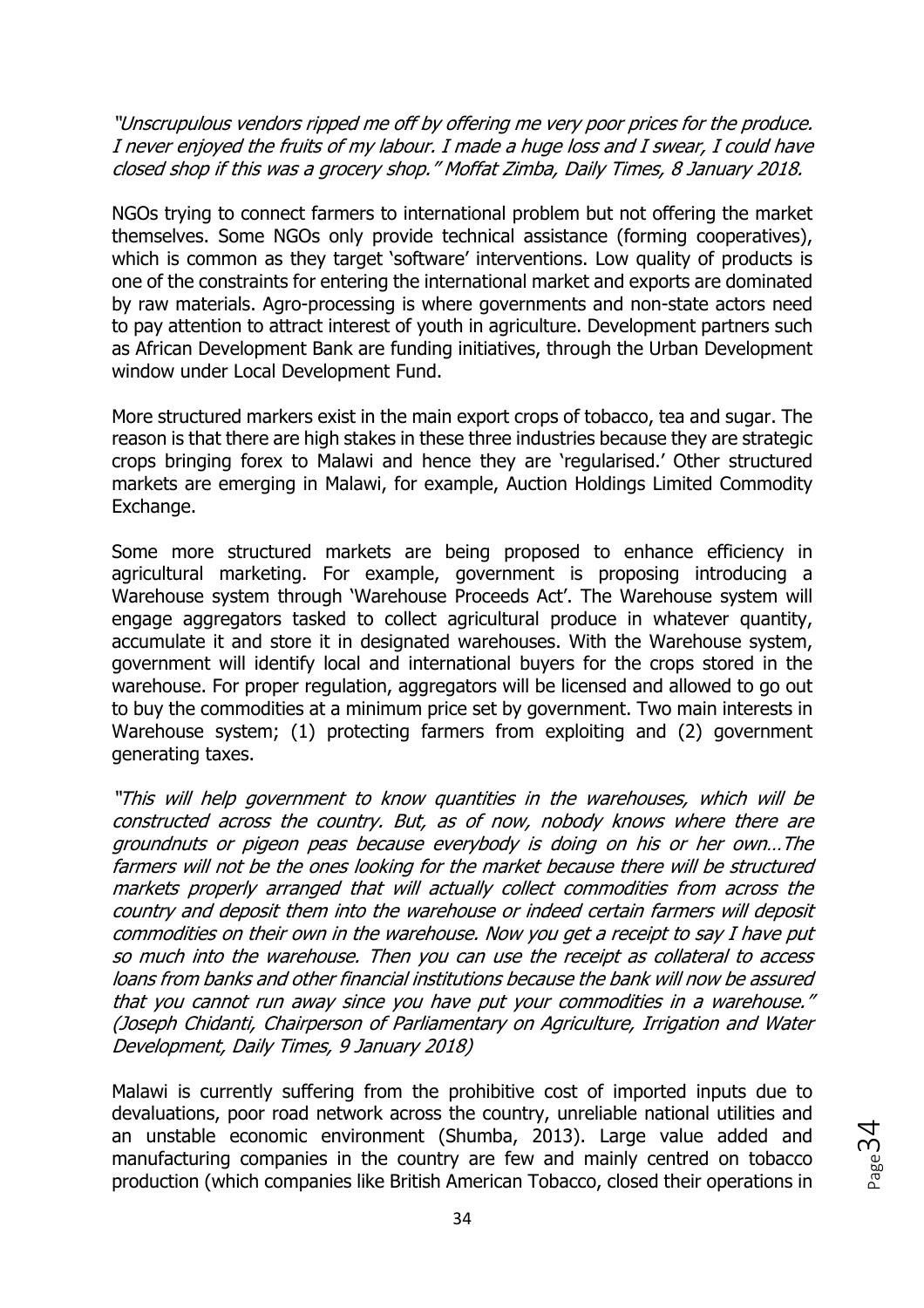the country some few years ago). Due to high levels of poverty and an expanding population, there is a rapid rate of deforestation and environmental degradation, resulting in loss of soil productivity due to erosion.

#### **Public Investment in Infrastructure**

Government has policies and programmes encouraging public agriculture investment, but these rely on the mantra of public-private partnership and attracting foreign investment in land and infrastructure. Most of projects on public investment infrastructure are in the irrigation sector. Such programmes included Greenbelt Holdings Limited and recently Shire Valley Irrigation Project funded by World Bank to the tune of USD 320 million. Both MGDS I and MGDS II (and draft MGDS III) indicate infrastructure as a key priority. In the Shire Valley Irrigation Project Phase I appraisal report, a subsidiary project under the Green Belt Initiative, inclusiveness and gender forms a key component of the core activities-"Develop a communication and gender strategies". However, there is a huge underscore on technical strategies and strengthening institutional capacities. Though the appraisal report made little mention of youth and women being a priority, one can assume that the intention to prepare a gender strategy means a focus on vulnerable groups such as Female Headed Households (FHH) and youth. It is often unclear how such strategies play out in practice.

Research on irrigation in Malawi suggests such Irrigation Management Transfer schemes and commercial schemes are beset by problems and the benefits to smallholder farmers are overstated (Nkhoma and Mulwafu (2004) Harrison & Chiroro 2017).

This is confirmed in national and district level interviews.

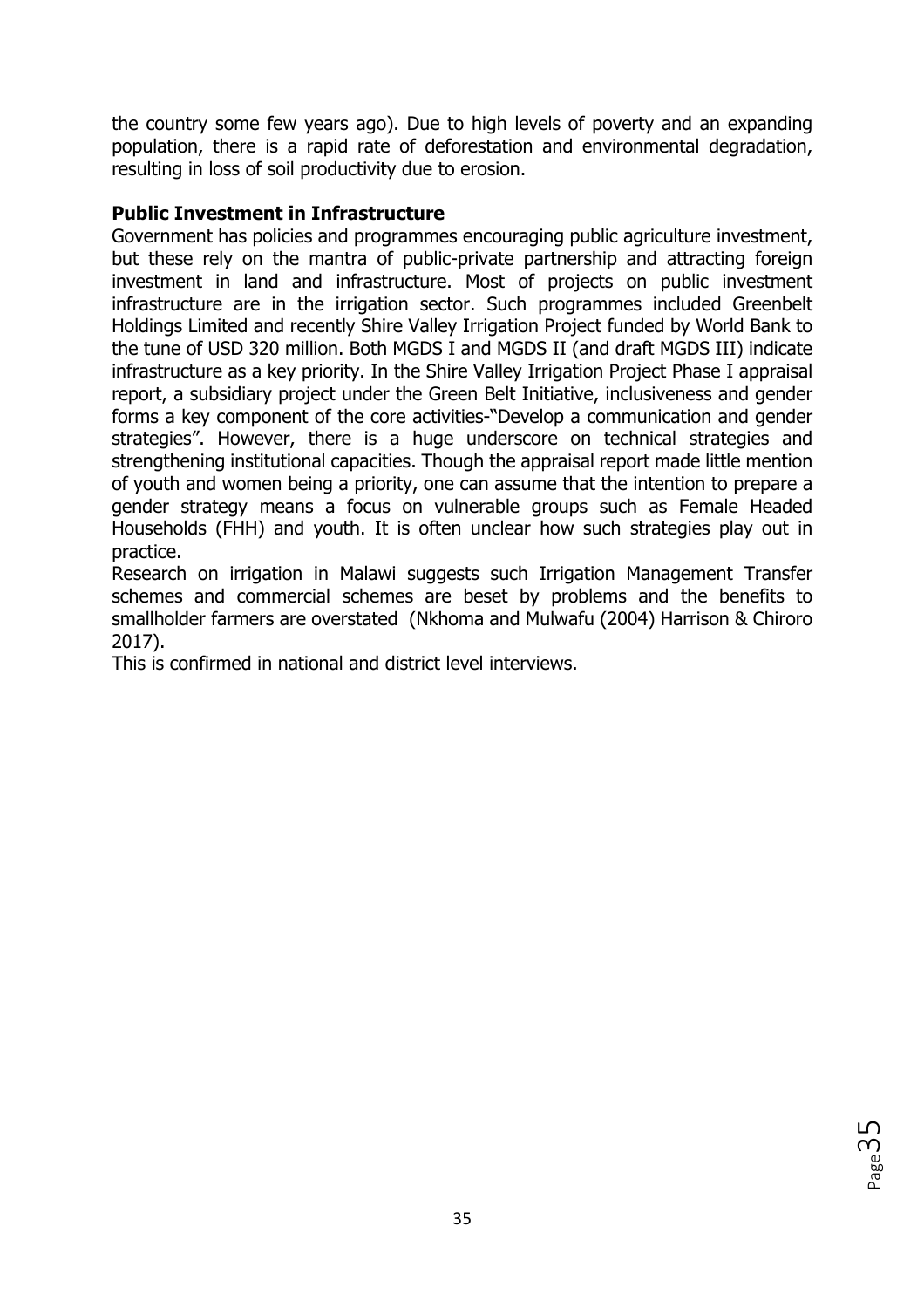# **CONCLUSION**

This analysis of the political economy of agriculture in Malawi offers no easy answers to inclusive agricultural transformation.

Despite mainstreaming inclusive language in relation to youth and women in policy, the scale of activities being undertaken on this front are hardly transformational.

It is also debateable whether this approach to inclusion (primarily the reservation of spaces in committees and women's groups formed by NGO projects) is effective in transforming agriculture. It can be argued that women and youth will benefit from a strategic effort to transform small scale agriculture as a whole, through state-led investment, that addresses elite capture of resources, land, markets and incentives. Neither women nor youth are a unified category of persons with the same needs and interests. Committee and political reservations for women are likely to benefit elite and well-connected women who have far greater power than poor men (see Mdee 2008, or Tsikata 2016)

It is recommended that the Afrint IV/Papaya project considers the following critical issues:

### **Working with the policy-practice gap**

There is a significant gap between stated agricultural policy and actual practice on the ground. Some evidence of Government-led initiatives is visible in fieldwork, but the scale is often limited. Donors are consistently mentioned as part of the problem in causing policy and practice fragmentation, and funding channeled through unsustainable project based intervention. Donors should also take time to understand local politics if their programmes are to make a difference regarding inclusive agriculture intensification. Whilst donors emphasise on formal rules of the game, implementation is according to informal rules of the game hence the need to understand the local context of politics. Informal rules of the game facilitate distribution of resources by patronage – largely practised at the national and local levels of government in Malawi.

Despite a rhetorical commitment to decentralisation, it is central government that holds the power to act on agricultural and inclusion issues, as local government actors have little power or resource to do so. Incentives for actors are uneven and largely relate to incoming projects- related to donors funding and therefore operating on limited timescales. Public investment in infrastructure is patchy and often reliant on attracting donor and private funds. It is also common for projects to have capture of resources by local elites (particularly Traditional Authorities and Chiefs in this context), and therefore a limited impact on more marginalised farmers.

Despite policy commitment to a transformational role for private actors. This research finds that private sectors contract farming is frequently mentioned as problematic and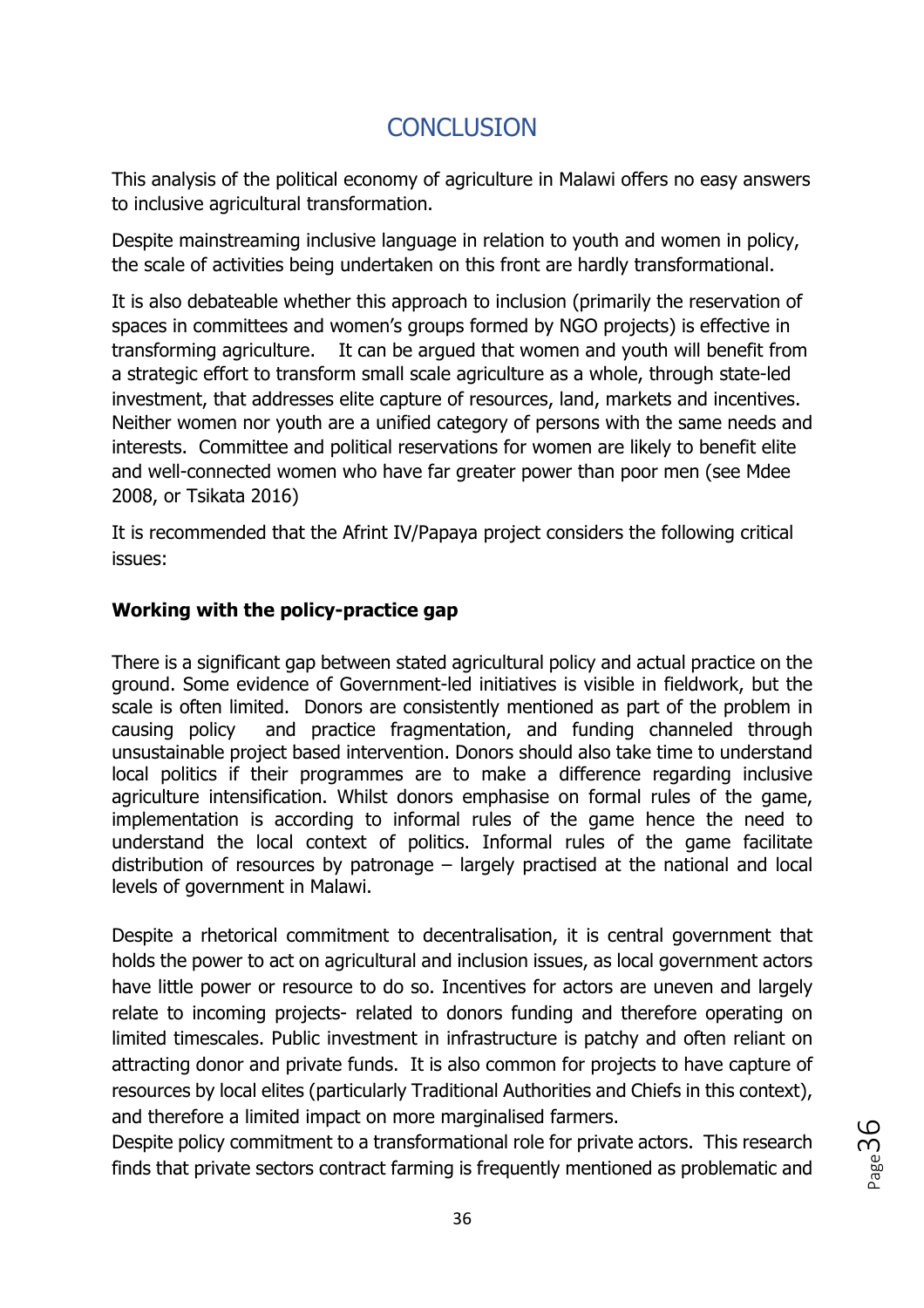exploitative by respondents. Contract farming may also be driving new processes of elite capital accumulation and land grab in the areas where this is practiced. Working with the realities of this policy-practice gap is essential for collaborative problemsolving.

### **Reforming and evolving FISP is critical to inclusive and sustainable agricultural intensification**

The FISP takes a considerable amount of domestic agricultural spending. It has certainly contributed to smoothing food security in Malawi. However, it is little more than a sticking plaster compensating for the wound of unequal land distribution in the country. It has become a political necessity for the redistribution of resources, and of local level patronage, but it may be locking smallholders into an ultimately unsustainable cycle of maize production. The private sector-based provision of agroinputs exacerbate this. Afrint IV/Papaya could form a platform for collaborative discussions of how FISP could support sustainable agricultural intensification.

### **Making agricultural intensification more inclusive is more than policy statements, women's groups and land titling.**

There is no uniform gendered or youth experience, and policy statements on inclusion are vague and have little meaning in implementation. Women are seen are critical to agriculture, but the position of youth is more ambiguous. However- there are some educated urban youth who see agriculture as an investment opportunity- they have capital to invest.

Agriculture remains largely the business of the family unit, and inclusion initiatives must take this into account. Neither should the family unit be assumed to be nuclear and clearly defined. Land is not a purely individual asset, it is part of complex customary, legal and collective relationships, and land titling initiatives will not transform gender relations or youth access to land. Additionally, it is potentially harmful to treat all women or all youth as equally disadvantaged, as this underpins considerable opportunity for elite capture by more advantaged and well-connected members of these groups.

Going beyond representation to inclusive transformation requires differentiation to the specifics of the local context. A more explicitly class-based analysis of inclusion is required, particularly in the context of Malawi where a history of estate formation, and now the encouragement of investors, contrasts with the very small plots held by the majority of smallholder farmers.

Page37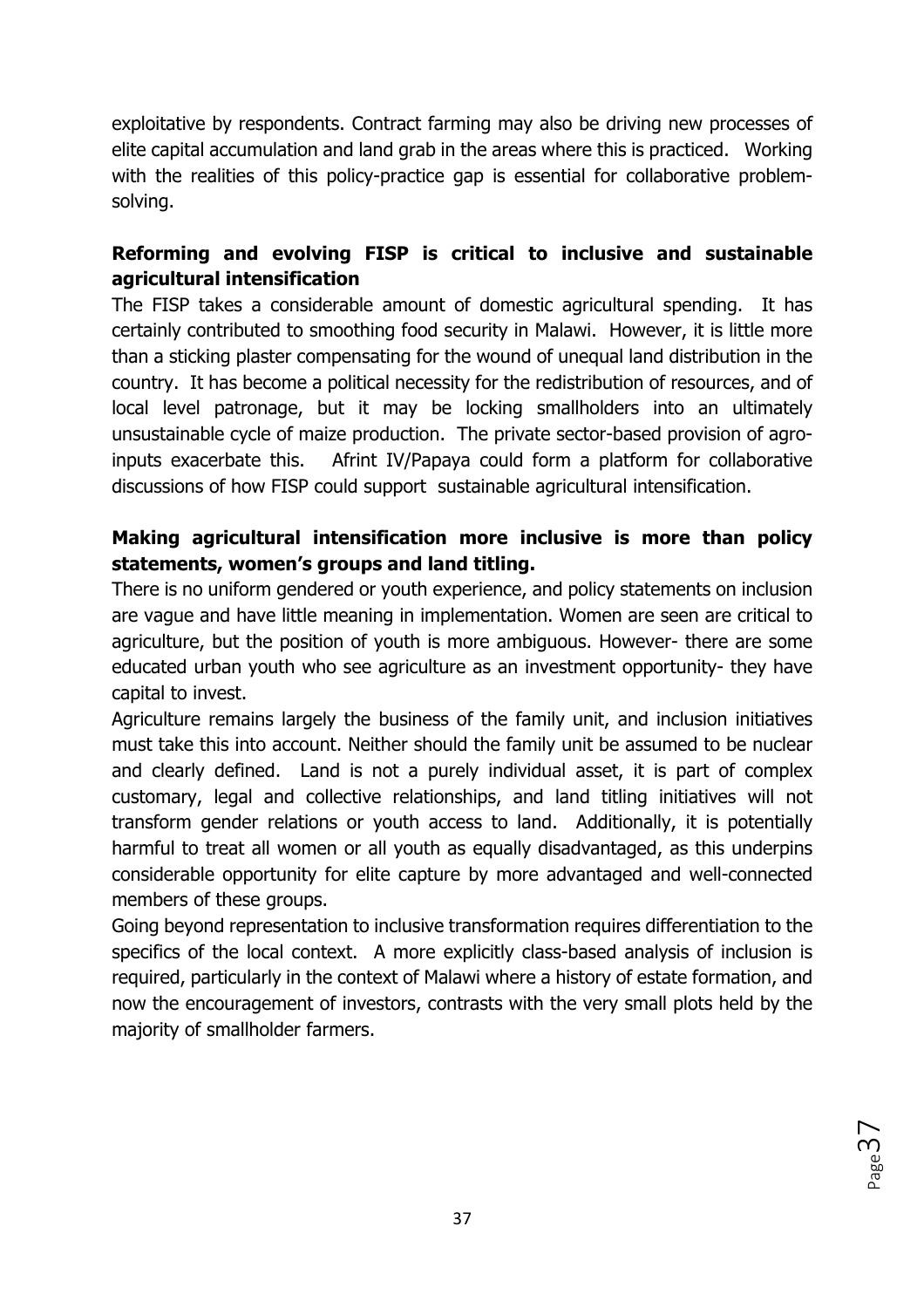## REFERENCES

Andersson Djurfeldt, A.A., Hillbom, E., Mulwafu, W.O., Mvula, P. and Djurfeldt, G., (2018). "The family farms together, the decisions, however are made by the man"—Matrilineal land tenure systems, welfare and decision making in rural Malawi. Land Use Policy, 70, pp.601-610.

Anderson, E.L., (2012). Infectious women: gendered bodies and HIV in Malawi. International Feminist Journal of Politics, 14(2), pp.267-287.

Asfaw, S., McCarthy, N., Lipper, L., Arslan, A., Cattaneo, A. and Kachulu, M., (2014). Climate variability, adaptation strategies and food security in Malawi. ESA Working Paper, pp.14-08.

Bardhan, P. and Mookherjee, D., (2005). Decentralizing antipoverty program delivery in developing countries. Journal of public economics, 89(4), pp.675-704.

Cammack, D., and Kelsall, T., (2010). Developmental Patrimonialism? The Case of Malawi,

Working Paper No.12, African Power Politics Programme, Overseas Development Institute: London.

Cammack, D., Kelsall, T., & Booth, D. (2010). Developmental patrimonialism? The case of

Malawi.http://www.ndr.mw:8080/xmlui/bitstream/handle/123456789/1237/D evelopmental-patrimonialism-the-case-of-malawi.pdf?sequence=1

- Campos, J.E. and Pradhan, S. eds., (2007). The many faces of corruption: tracking vulnerabilities at the sector level. World Bank Publications.
- Chibwana, C., Fisher, M., Shively, G., (2012). Cropland allocation effects of agricultural input subsidies in Malawi. World Dev. 40 (1), 124–133.
- Chinsinga, B., (2007). The Social protection policy in Malawi: processes, politics and challenges, future agricultures. FAC. September.

Chinsinga, B., (2012). The political economy of agricultural policy processes in Malawi: A case study of the fertilizer subsidy programme.

- Chinsinga, B., (2015). An unfinished agenda in a neoliberal context: State, land and democracy in Malawi. pp.23-38. In Pallotti, A. and Tornimbeni, C., (Eds.) 2016. State, Land and Democracy in Southern Africa. Routledge.
- Chinsinga, B., (2017). The Green Belt Initiative, Politics and Sugar Production in Malawi. Journal of Southern African Studies, 43(3), pp.501-515.

Chinsinga, B., and Chasukwa, M., (2018). Narratives, Climate Change and Agricultural **Policy** 

Processes in Malawi, Africa Review, 10(2), forthcoming Chinsinga, B., and Chasukwa, M., (2018). Agricultural Policy, Employment Opportunities and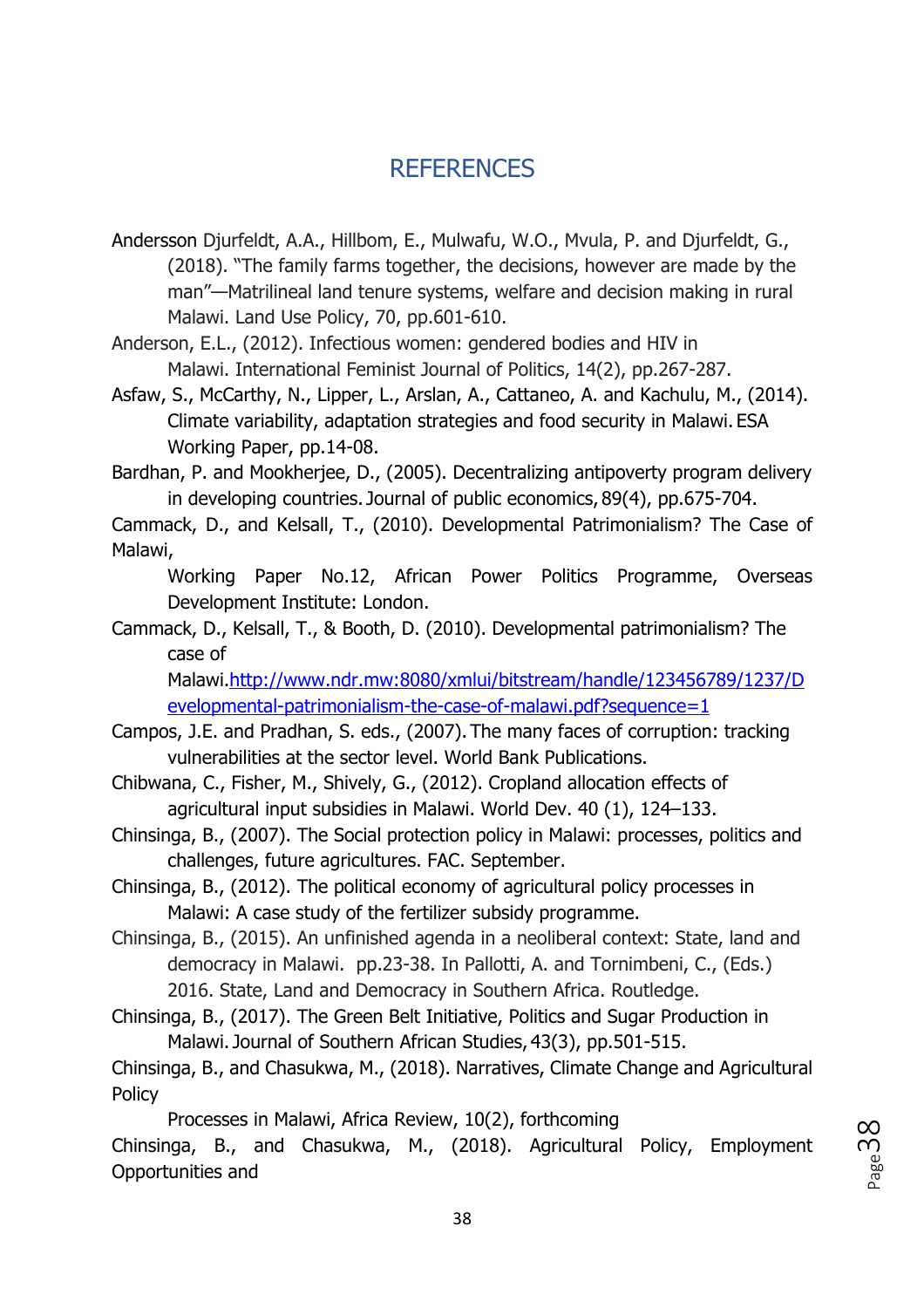Social Mobility in Rural Malawi, Agrarian South: the Journal of Political Economy, 7 (1), forthcoming.

Chinsinga, B., Chasukwa, M., and Zuka, S. (2013) The Political Economy of Land Grabs in

Malawi: Investigating the Contribution of Limphasa Sugar Corporation to Rural Development, Journal of Agricultural and Environmental Ethics, 26 (6), pp 1065-1084.

- Chirwa, E. and Dorward, A. (2013). Agricultural input subsidies: The recent Malawi experience (p. 320). Oxford University Press.
- Chirwa, P.W. and Quinion, A.F. (2012). Impact of soil fertility replenishment agroforestry technology adoption on the livelihoods and food security of smallholder farmers in central and southern Malawi. In Crop Production Technologies. InTech.
- Dorward, A. and Chirwa, E., (2011). The Malawi Agricultural Input Subsidy programme: 2005/06 to 2008/09. International Journal of Agricultural Sustainability, 9(1), pp.232-247.
- FAO (2015). Agriculture and Climate Change Policy: Processes, Decision Makers and Implementation Instruments, unpublished report, Lilongwe: FAO Malawi **Office**
- FAO (2004). Implementation of The Comprehensive Africa Agriculture Development Programme (CAADP) of Nepad – Progress Review. Johannesburg, South Africa.
- Forster, P.G., (1994). Culture, nationalism, and the invention of tradition in Malawi. The Journal of Modern African Studies, 32(3), pp.477-497.
- Dedza District Council (2012). Dedza District Council Social Economic Profile 2012- 2017,

Dedza: Dedza District Council.

Deninger, K., Xia, F., and Holden, S., (2017). Gender-differentiated impacts of tenure insecurity on agricultural performance in Malawi's customary tenure systems, World Bank Group-Agriculture and Rural Development Team, Washington, DC, World Bank.

Gurara, D.Z. and Sala, A.O., (2012). Towards Sustaining Malawi's Farm Input Subsidy Program. AfDB. Africa Economic Brief. Volume 3. Issue 4.

Harrison, E. and Chiroro, C., (2017). Differentiated legitimacy, differentiated resilience: beyond the natural in 'natural disasters'. The Journal of Peasant Studies, 44(5), pp.1022-1042.

International Fund for Agriculture Development (IFAD) (2011). Enabling Poor Rural people to

Overcome Poverty in Malawi, Rome: IFAD

James, R. and Malunga, C., (2006). Organizational challenges facing civil society networks in Malawi. KM4D Journal.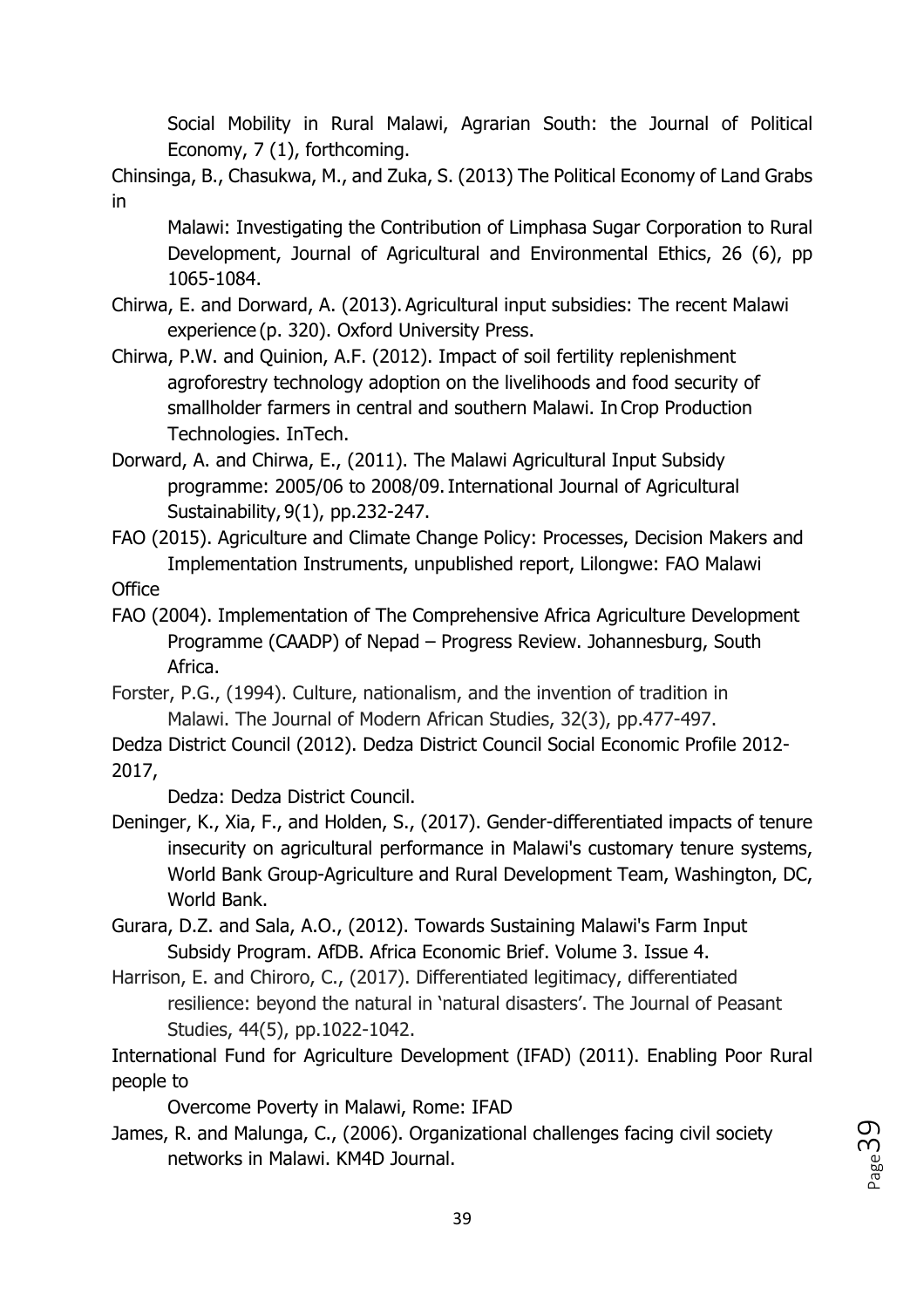Jimu, I.M., (2008). The role of stakeholders in the provision and management of water kiosks in Nkolokoti, Blantyre (Malawi). Physics and Chemistry of the Earth, Parts A/B/C, 33(8), pp.833-840.

Kadzamira, M.A. and Kazembe, C., (2015). Youth engagement in agricultural policy processes in Malawi. Development Southern Africa, 32(6), pp.801-814.

Kamchacha, Calvin (2012). Current and emerging youth policies and initiatives and their links to agriculture: Malawi case study report. Lilongwe: Food, Agriculture and Natural Resources Policy Analysis Network

Kwengwere, P., (2011). Inequality in Malawi. Tearing Us Apart: Inequalities in Southern Africa, pp.123-179.

Leftwich, A., (2012). Developmental Leadership Programme: Coalitions Workshop Introduction: Sydney, Australia

Lunduka, R., Ricker-Gilbert, J., Shively, G., and Jayne, T., (2014). Redefining the goals and objectives of the Farm Input Subsidy Program (FISP) in Malawi, Policy Brief #1, prepared for the World Bank, and the African Development Bank. Lilongwe, Malawi.

Malawi Government (2016). National Agricultural Policy, Lilongwe: Government Printer.

Malawi Government, National Gender Policy, (2015). Lilongwe: Ministry of Gender, Children

and Community Development.

Malawi Government (2015). Malawi AidAtlas, Lilongwe: Ministry of Finance,

Economic

Planning and Development.

Malawi Government (2013). Malawi National Youth Policy, Lilongwe: Government Printer.

Malawi Government (2009). The Green Belt Initiative: Concept Paper, Ministry of Agriculture and Food Security: Lilongwe, Malawi

Mandala, E., (1984). Capitalism, kinship and gender in the lower Tchiri (Shire) valley of Malawi, 1860-1960: an alternative theoretical framework. African Economic History, (13), pp.137-169.

Minten, B., Barrett, C., 2008. Agricultural technology, productivity, and poverty in Madagascar. World Dev. 36 (5), 797–822.

Ministry of Local Government and Rural Administration- Malawi Government (2011) **District** 

Development Planning System Handbook, Lilongwe: Government Printer. Mpherere ADP (2006) Assessment Report (Unpublished), Ntchisi: World Vision

Mpesi, A.M. and Muriaas, R.L., (2012). Food security as a political issue: the 2009 elections in Malawi. Journal of contemporary African studies, 30(3), pp.377- 393.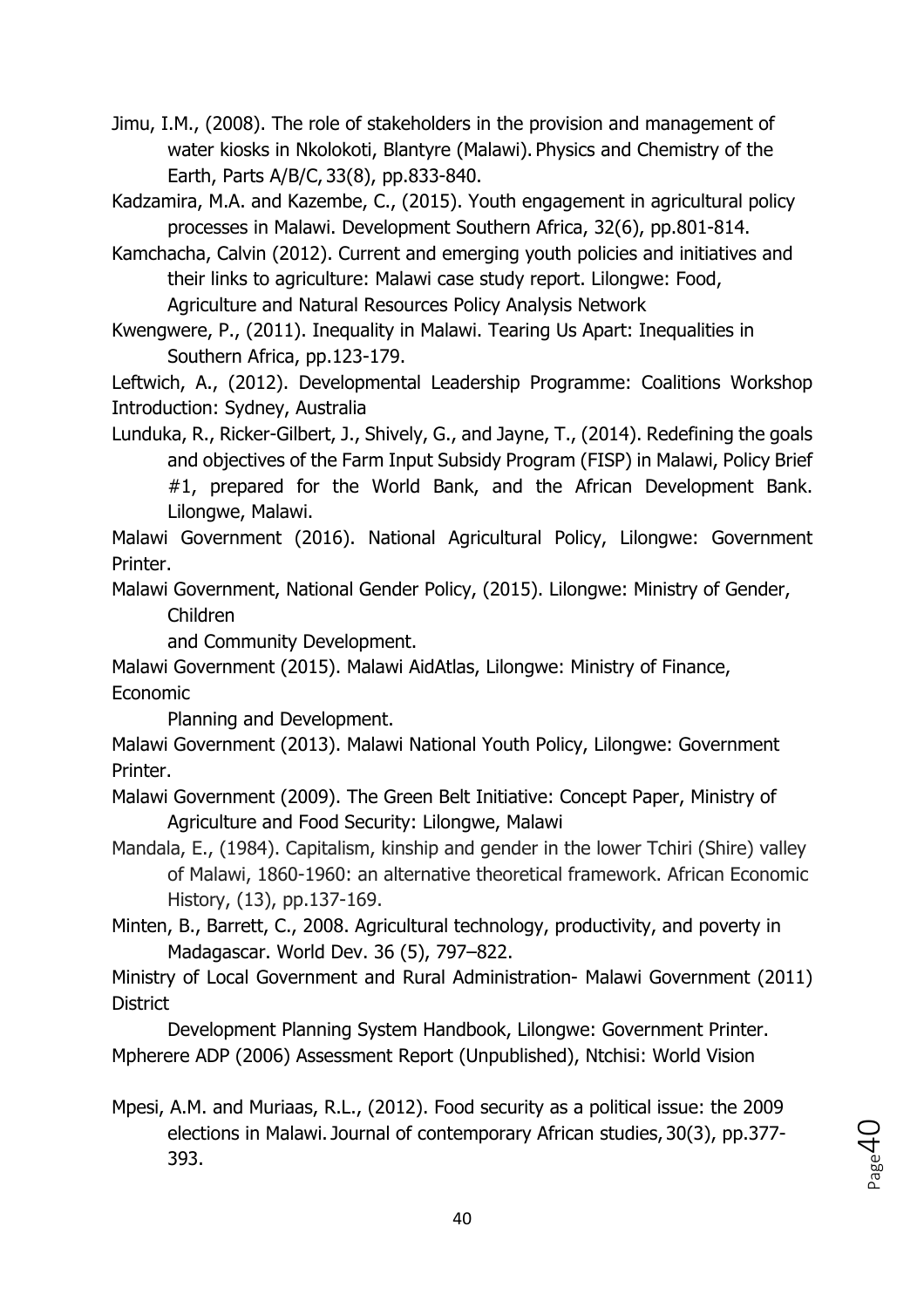Muriaas, R.L., (2009). Local Perspectives on the 'Neutrality' of Traditional Authorities in Malawi, South Africa and Uganda. Commonwealth & Comparative Politics, 47(1), pp.28-51.

Magrath N. (2016). CISANET: A Model for Civil Society Engagement in Malawi. Available at; http://alliancetoendhunger.org/cisanet-a-model-for-civil-societyengagement-in-malawi/

Ng'ong'ola, C., (1986). Malawi's Agricultural Economy and the Evolution of Legislation on the

Production and Marketing of Peasant Economic Crops, Journal of Southern African Studies, 12(2), pp.240-262.

- Nkhoma, B.G. and Mulwafu, W.O., (2004). The experience of irrigation management transfer in two irrigation schemes in Malawi, 1960s–2002. Physics and Chemistry of the Earth, Parts A/B/C, 29(15), pp.1327-1333.
- O'Neil, T., Cammack, D., Kanyongolo, E., Mkandawire, M.W., Mwalyambwire, T., Welham, B. and Wild, L., (2014). Fragmented governance and local service delivery in Malawi. Overseas Development Institute: London.
- Reme, M. and Mingu, S. (2011) Aid to Agriculture, Rural Development and Food Security: Unpacking Aid Flows for Enhanced Transparency, Accountability and Aid Effectiveness. Working Paper - Malawi, Platform Knowledge Piece 2, Bonn, Germany: Global Donor Platform for Rural Development
- Peters, P.E and Kambewa, D., (2007) Whose Security? Deepening Social Conflict Over

'Customary' Land in the Shadow of Land Tenure Reform in Malawi, The Journal of Modern African Studies, 45(3), pp. 447-472.

Ricker-Gilbert, J., (2011). Household-level impacts of fertilizer subsidies in Malawi. Michigan State University. Agricultural, Food & Resource Economics.

Ricker-Gilbert, J., Jumbe, C. and Chamberlin, J., (2014). How does population density influence agricultural intensification and productivity? Evidence from Malawi. Food Policy, 48, pp.114-128

Sahely, C., Groelsema, B., Marchione, T., and Nelson, D., (2005). The Governance **Dimensions** 

of Food Security in Malawi, A Report Prepared for USAID Malawi: Lilongwe, Malawi

Smale, M., and Jayne, T., (2003). "Maize in Eastern and Southern Africa: Seeds of Success in

Retrospect", EPTD Discussion Paper No. 97: International Food Policy Research Institute, Washington DC

- Stringer, L.C., Dougill, A.J., Mkwambisi, D.D., Dyer, J.C., Kalaba, F.K. and Mngoli, M., (2012). Challenges and opportunities for carbon management in Malawi and Zambia. Carbon Management, 3(2), pp.159-173.
- Tchale, H., (2009). The Efficiency of Smallholder Agriculture in Malawi, The African Journal of Agricultural and Resource Economics, 3(2), pp.101-121.